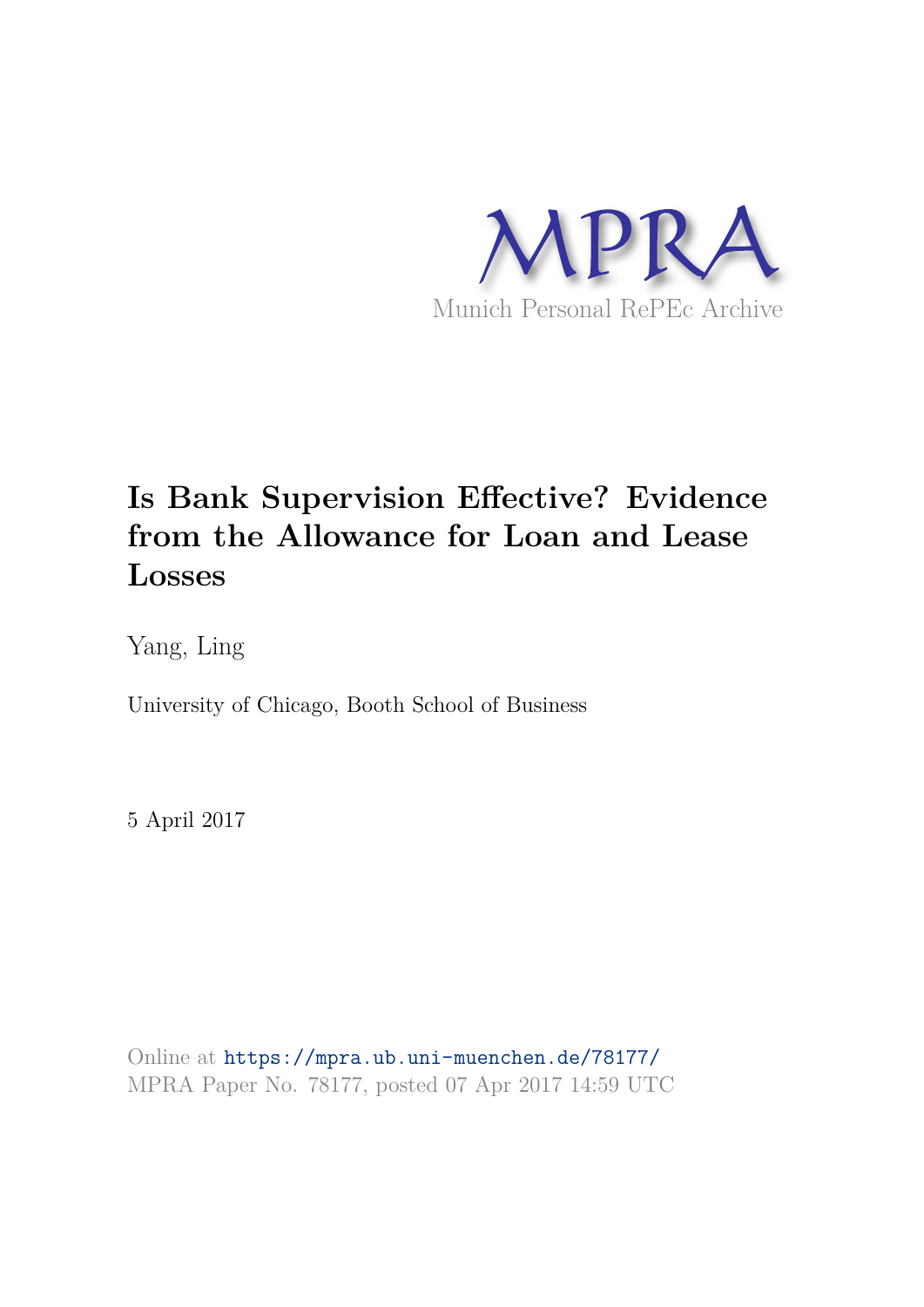# **Is Bank Supervision Effective? Evidence from the Allowance for Loan and Lease Losses**

Ling  $Yang<sup>1</sup>$  $Yang<sup>1</sup>$  $Yang<sup>1</sup>$ 

University of Chicago, Booth School of Business ling.yang@chicagobooth.edu 5807 South Woodlawn Avenue Chicago, Illinois 60637

April 5, 2017

#### **Abstract**

I investigate whether bank supervision is effective in enforcing written rules on the estimations of the allowance for loan and lease losses (ALLL) consistently between public and private banks, which have different intensity of incentives to misreport the ALLL. Results suggest that bank supervision of the ALLL estimations was effective between 2002 and 2012, but has become lax recently. State-chartered public banks underestimated the ALLL by about 13% annually between 2013 and 2015. Bank regulators are willing to cater to banks' private interests when the economic environment is good and the regulatory emphasis is weak, but not during the crisis.

**Keywords**: bank regulation, bank supervision, bank accounting and disclosure, allowance for loan and lease losses (ALLL), loan loss provisioning, reporting incentives

**JEL Classification**: G21, G28, M41, M48

 $\overline{a}$ 

<span id="page-1-0"></span><sup>&</sup>lt;sup>1</sup> First draft: December 1, 2016. I thank Ray Ball, João Granja, Robert Holthausen, Anya Kleymenova, Christian Leuz, and workshop participants at Chicago Booth for comments. I gratefully acknowledge financial support from the Accounting Research Center at Chicago Booth.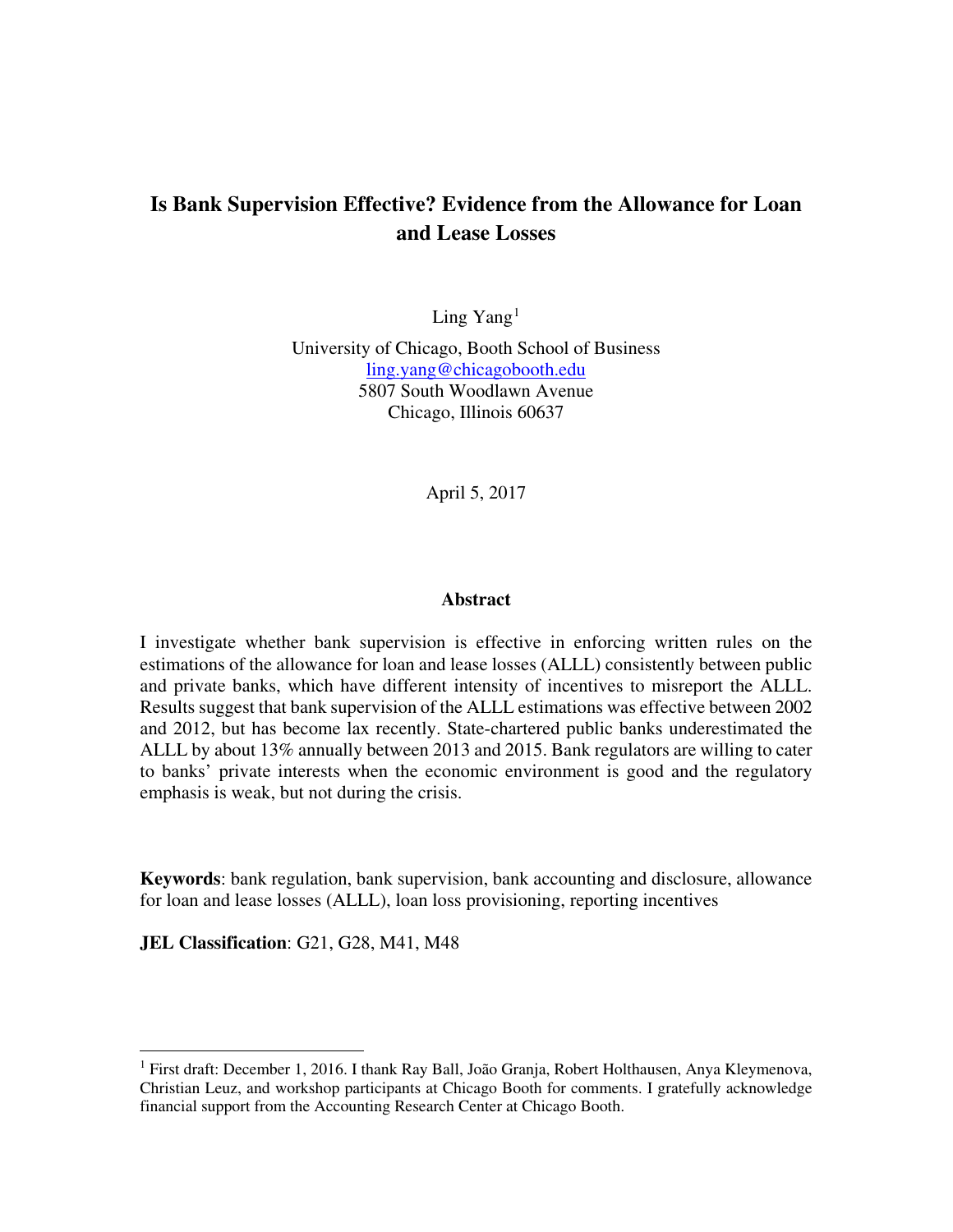# **1 Introduction**

 $\overline{a}$ 

Is bank supervision effective to ensure that banks comply with written regulations?[2](#page-2-0) Since the 2008 financial crisis, effective bank supervision is no longer taken for granted. Lax supervisory practices existed beforehand and are blamed for several high-profiled bank failures during the crisis. Recently, weaknesses in the institutional design of bank supervision also surface, casting doubt on the effectiveness of bank supervision. For example, Agarwal et al. (2014) find that state regulators are more lenient than federal regulators when assigning the CAMELS ratings to the same state-chartered banks. Rezende (2014) finds that both federal and state regulators assign more favorable CAMELS ratings to banks that switch charters to the regulators' jurisdictions.

Although these findings suggest that bank regulators do not consistently enforce written rules that govern the CAMELS ratings, they do not directly address the question of whether bank regulators effectively enforce written regulations that govern the banks' behaviors. As a result, three questions still remain. First, is supervisory laxity a widespread phenomenon? Second, do the institutional design weaknesses have an impact on supervisory effectiveness? And third, does supervisory laxity vary over time?

Because banking regulations are numerous and no single variable can summarize banks' compliance with all regulations, in this study, I address these questions by examining a common and important supervisory target: the allowance for loan and lease losses (ALLL). The reported ALLL is a direct and observable outcome of bank supervision. It covers estimated credit losses in a bank's loan and lease (hereafter "loan") portfolio. All

<span id="page-2-0"></span><sup>&</sup>lt;sup>2</sup> The definitions of bank regulation and supervision in this paper follow the Federal Reserve's. Bank regulation refers to "the written rules that define acceptable behavior and conduct for financial institutions." Bank supervision refers to "the enforcement of these rules." (https://www.stlouisfed.org/in-plainenglish/introduction-to-supervision-and-regulation)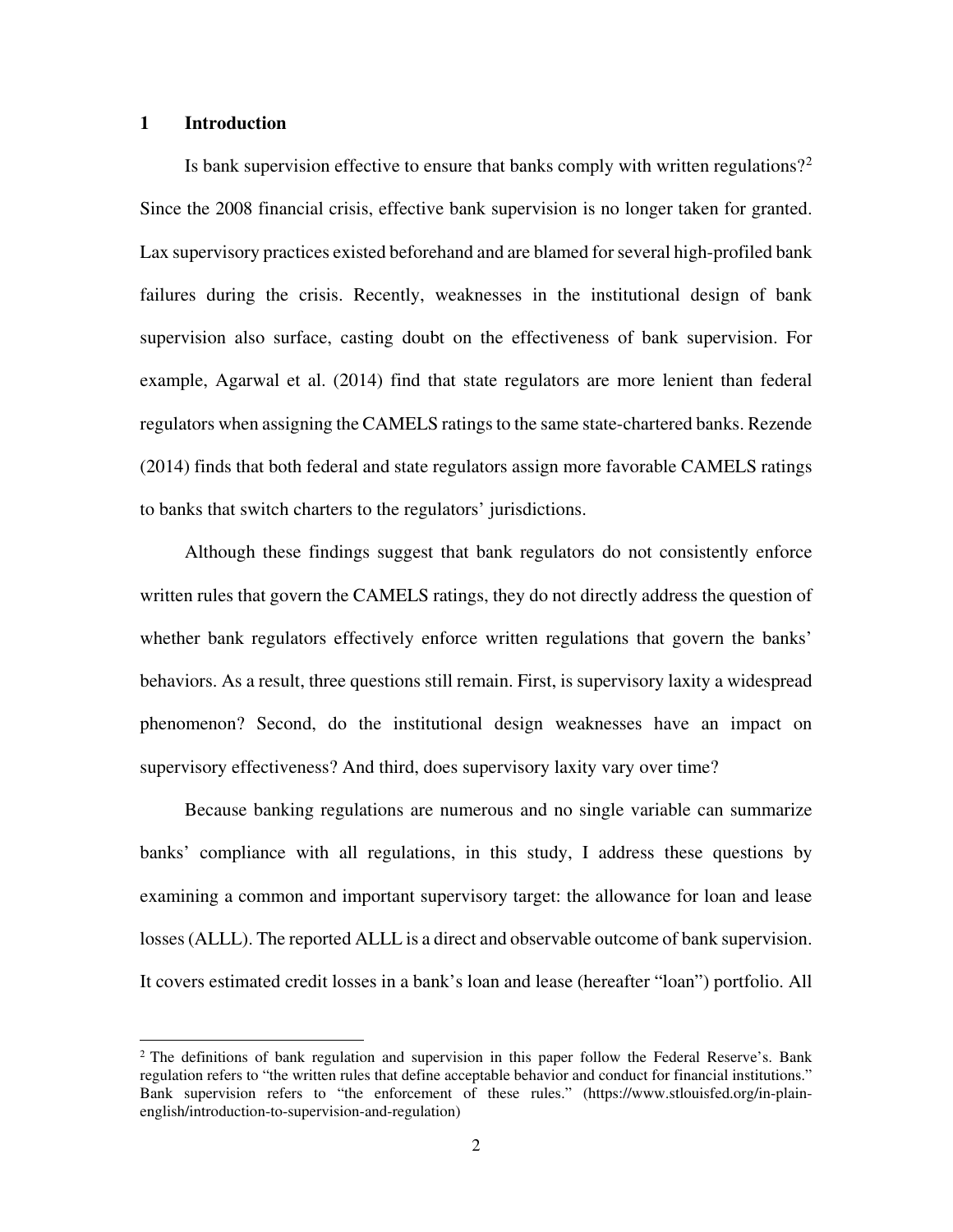domestic banks with lending activities must follow written regulatory guidance to estimate the ALLL and document the estimation methodology for bank examiners' regular review. The bank examiners make the final determination on whether the level of the ALLL is appropriate.

The ALLL is also subject to misreporting, making it a suitable candidate for studying the effectiveness of bank supervision. Allocations to the ALLL via loan loss provisioning reduce banks' current-period earnings, and the impact of provisioning on earnings is procyclical. During a credit expansion, when bank profits are high, banks have few problems collecting loan payments from borrowers. The level of the estimated ALLL is low and the allocation of net interest income to the ALLL is small. However, in an economic downturn, when bank profits are already under pressure, the level of the estimated ALLL also increases and the proportion of net interest income allocated to the ALLL is large. As a result, when bank profitability is high, banks have incentives to overestimate the ALLL to smooth out the cyclical impact of loan loss provisioning on earnings (Kanagaretnam et al. 2004; Liu and Ryan 2006). When bank profitability is low, banks have incentives to underestimate the ALLL to preserve earnings and minimize the negative impact of earnings declines on equity capital (Huizinga and Laeven 2012).

Because no benchmark exists for evaluating whether bank supervision of the ALLL estimations is effective, I compare the ALLL estimations between public and private banks to gain an inference to the open question. Because periodic performance measures, such as earnings and equity capital, are more important to public banks than to private banks, the incentives to misreport the ALLL are intensified among public banks (e.g., Balla and Rose 2015; Beatty et al. 2002). Effective bank supervision should restrict banks from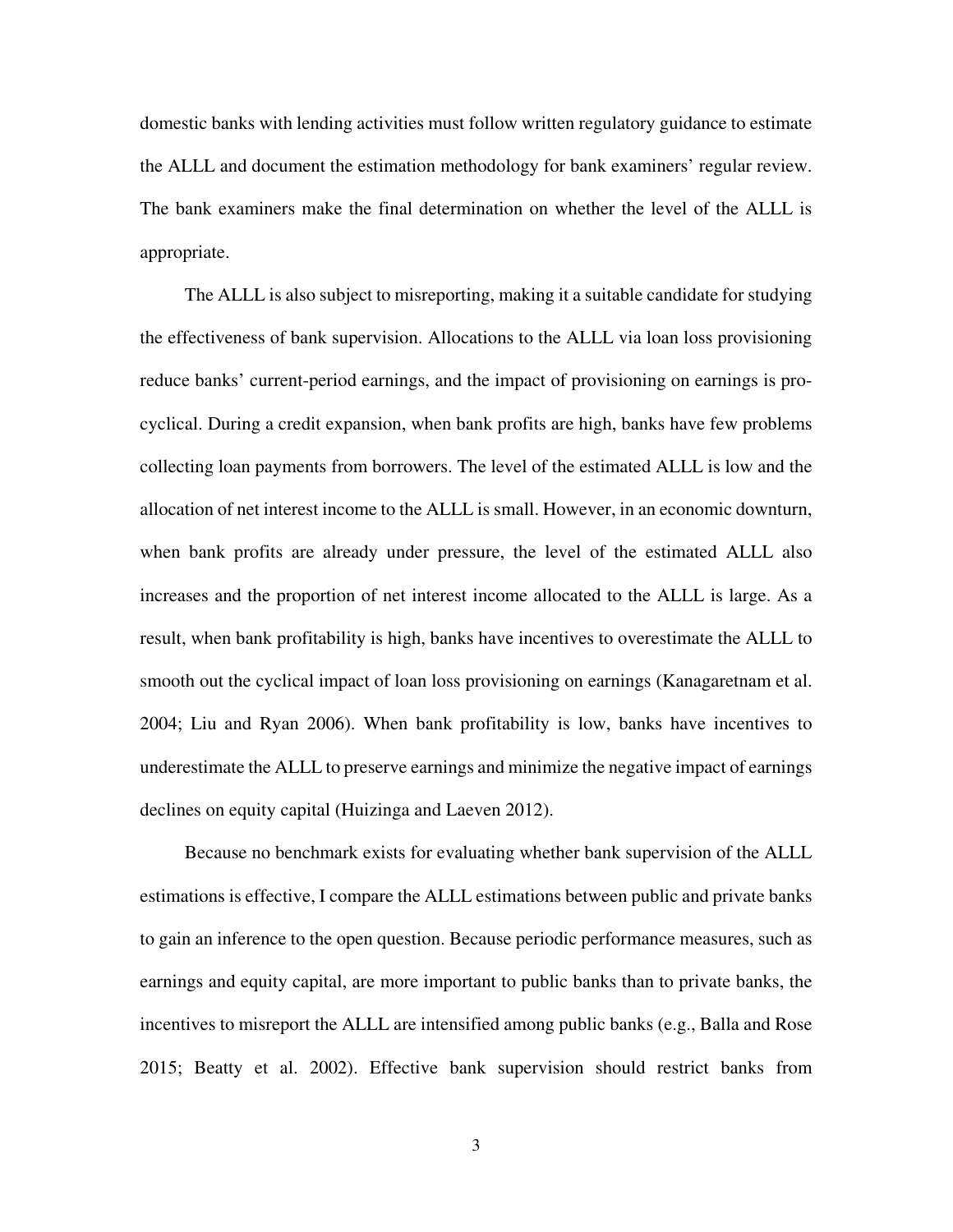misreporting the ALLL, no matter how incentivized the banks are. If bank supervision is effective, banks will report the same level of the ALLL regardless of whether they are publicly listed. Otherwise, if supervisory laxity is present, banks' private interests are catered to—when bank profitability is high, public banks are allowed to overestimate the ALLL relative to private banks; but when bank profitability is under pressure, public banks are allowed to underestimate the ALLL relative to private banks.

Because the directions banks take to misreport the ALLL vary with the banks' financial strength, I examine bank supervision of the ALLL estimations over three periods of different economic and regulatory environments. The first period runs from 2002 to 2007. During this pre-crisis period, bank profitability was high and the regulatory emphasis on compliant ALLL estimations was strong. Between 2001 and 2006, three policy statements on the ALLL estimations were issued, requiring banks to estimate the ALLL in accordance with generally accepted accounting principles (GAAP), essentially reinforcing the "incurred loss" model. The second period covers the recent financial crisis from 2008 to 2009, when bank profitability reached historical lows. During the last period from 2010 to 2015, the economy was in recovery. Since 2013, the proportions of problem loans held by banks have fallen to pre-crisis levels. But because of rising regulatory compliance costs and squeezed interest margins, bank profitability is still under pressure. Unlike the first period, the last two periods were not associated with a similarly strong regulatory emphasis on compliant ALLL estimations.

Based on the relation between bank profitability and their incentives to misreport the ALLL, I predict that if supervisory laxity was present, public banks would overestimate the ALLL relative to private banks between 2002 and 2007, despite the strong regulatory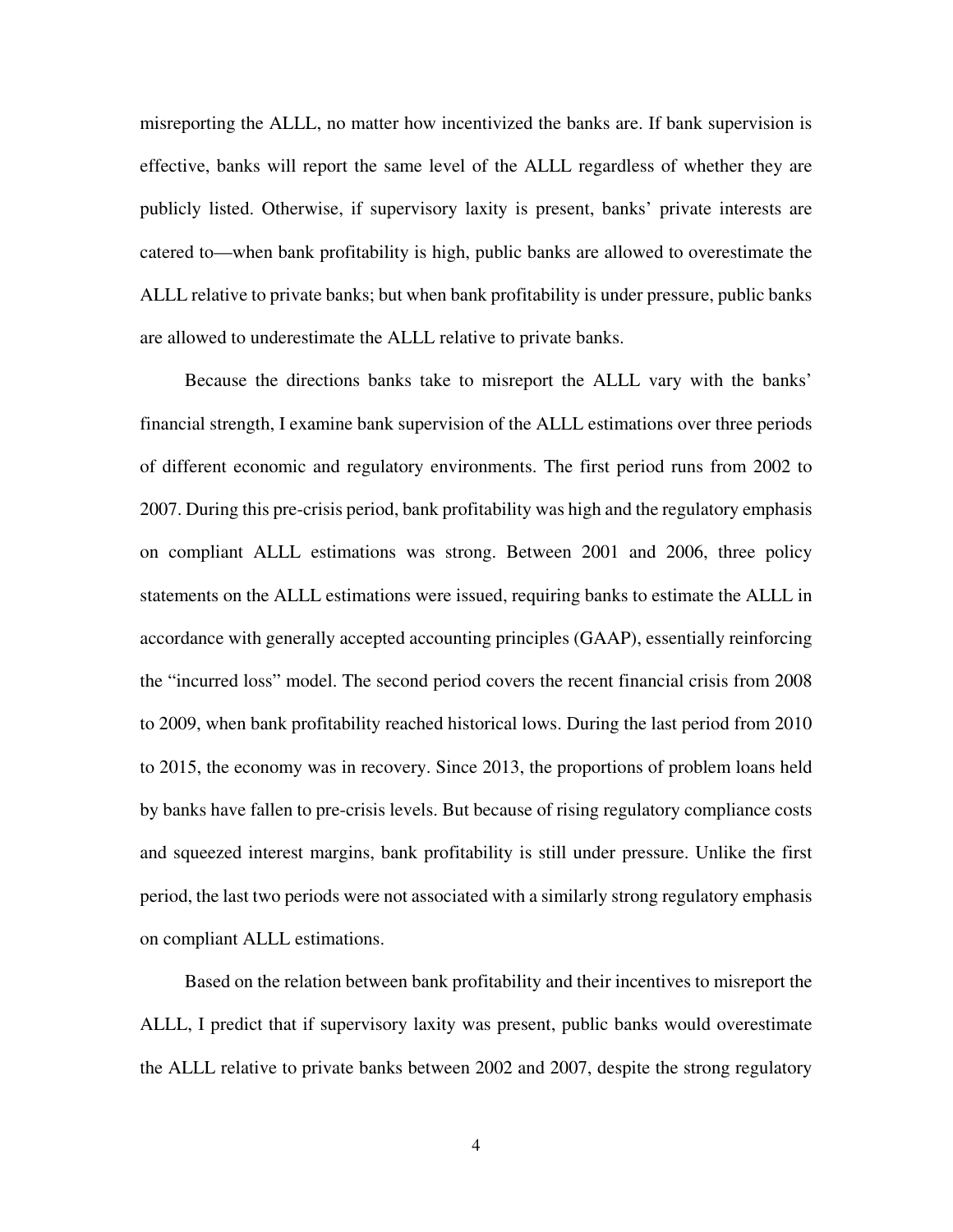emphasis on compliant ALLL estimations during the period. But public banks would underestimate the ALLL relative to private banks between 2008 and 2015. If bank supervision of the ALLL estimations was effective, we should observe no ALLL differences between public and private banks over the entire sample period.

The observed ALLL differences between public and private banks cannot provide unbiased inference about whether bank supervision is effective, because they are confounded by institutional and loan portfolio characteristics that are associated with both the banks' listing decisions and their ALLL estimations. The ideal experimental setting for this study is to randomly assign banks to public and private status, so private banks can serve as the counterfactuals of public banks. To create such an experimental setting, I sample public and private banks at the end of each calendar year from 2002 to 2015 and use a weighting method proposed in Li and Greene (2013) to balance 55 covariates that capture institutional and loan portfolio differences between public and private banks. The 55 covariates are constructed around the key inputs in the ALLL estimation process as outlined in the regulatory guidance and are closely related to institutional factors affecting banks' listing decisions. The weighting method achieves better covariate balance than propensity score matching and creates a pseudo-population of public and private banks from which the unbiased effect can be estimated.

The results suggest that bank supervision of the ALLL estimations was effective between 2002 and 2012, but became lax between 2013 and 2015. Between 2002 and 2005, public banks only slightly overestimate the ALLL relative to private banks. The overestimations range from \$0.0004 to \$0.0006 per dollar of total loans. The overestimations disappear in 2006 and 2007. During the crisis period between 2008 and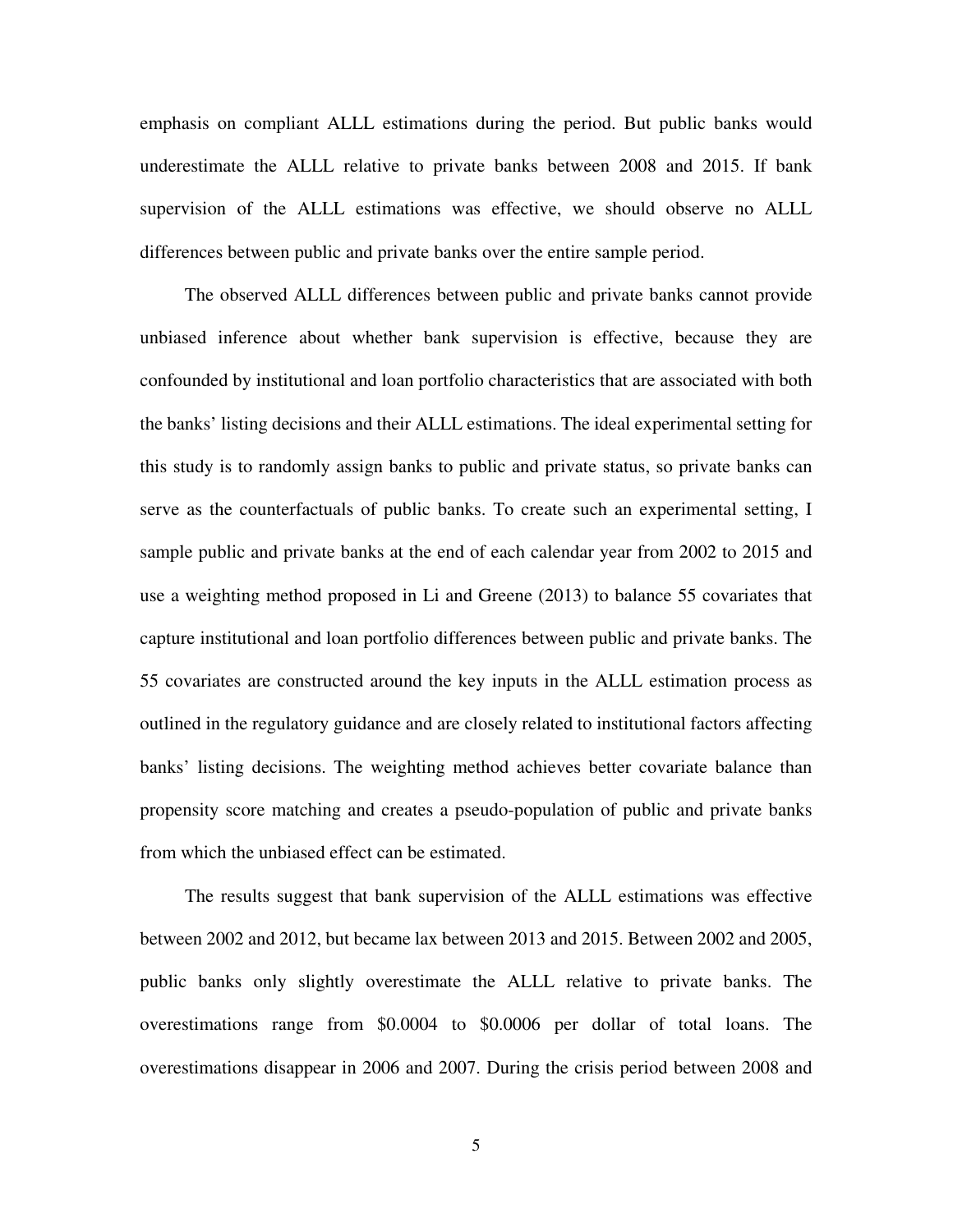2009, public banks do not underestimate the ALLL relative to private banks. The ALLL estimations between public and private banks do not differ in 2008, and public banks overestimate the ALLL by \$0.0010 per dollar of total loans in 2009. During the post-crisis period from 2010 to 2012, the ALLL estimations do not differ between public and private banks. However, between 2013 and 2015, public banks underestimate the ALLL by \$0.0016, \$0.0015, and \$0.0013 per dollar of total loans, respectively.

I conduct three additional tests to confirm that the variations of the ALLL differences between public and private banks over the sample period result from changes in supervisory effectiveness. First, I use the insight from Agarwal et al. (2014) that state regulators are more lenient than federal regulators to test whether the ALLL overestimations by public banks between 2002 and 2005 and the ALLL underestimations by public banks between 2013 and 2015 are due to supervisory laxity. If bank supervision was lax in these years, more supervisory laxity, in terms of larger ALLL differences between public and private banks, would occur between state-chartered public and private banks than between federally chartered public and private banks, and between statechartered public and private banks located in more leniently supervised states than between state-chartered public and private banks located in less leniently supervised states. The results confirm such predictions. The ALLL underestimations by state-chartered public banks between 2013 and 2015 represent about 13% of their annually reported ALLL.

Second, I further rule out alternative explanations other than effective supervision for the undetected underestimations by public banks during the financial crisis and the insignificant ALLL differences between public and private banks during the rest of the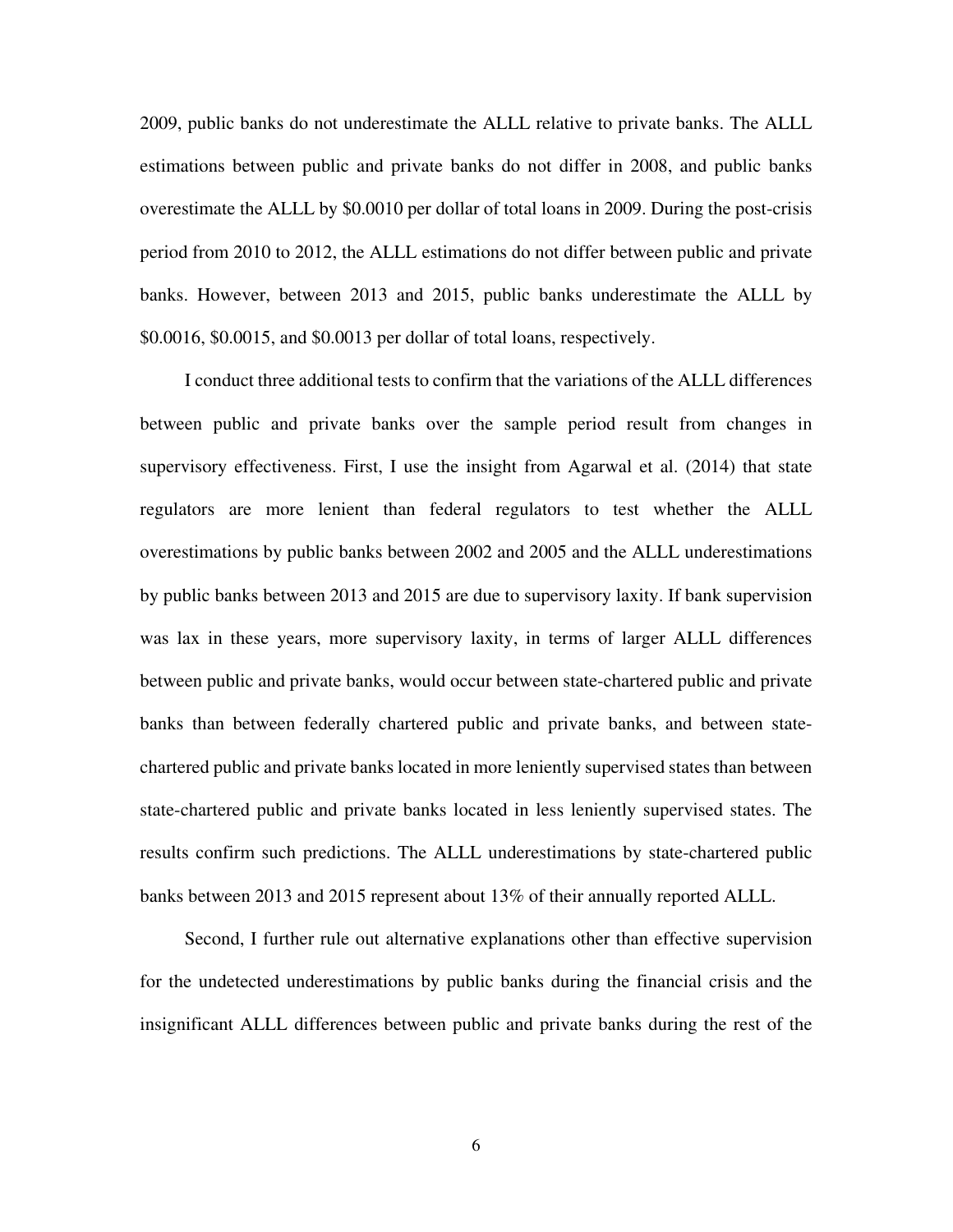sample periods, such as the "big bath" reporting behavior by public banks and the stock market discipline explanation.

My interpretation of the results implies that bank regulators are unwilling to cater to banks' private interests during the financial crisis, or when the regulatory emphasis is strong, such as the period from 2002 to 2007. However, when the economic environment is good and the regulatory emphasis is weak, such as the period between 2013 and 2015, bank regulators are willing to cater to banks' private interests.

The research design of this study invokes a crucial assumption that there are no unobservable confounders to bias the results. Given that the set of covariates balanced in the study is comprehensive and closely tied to the ALLL estimation process in the regulatory guidance, any unobservable confounders very likely contain parallel information to the 55 covariates. Once the 55 covariates are balanced, the unobservable confounders are no longer a threat to the internal validity. As demonstrated in the sensitivity analysis, once current-year loan loss rates are balanced, including the loan loss information beyond the current year does not change the inference. Although the assumption cannot be tested directly, it is reasonable to doubt the existence of such unobservable confounders that can meaningfully alter the inference.

This paper makes three contributions to the literature. First, it provides direct evidence for whether bank supervision is effective—a question the literature does not adequately address. Agarwal et al. (2014) find that federal and state regulators are inconsistent in rating state-chartered banks under the CAMELS rating system. But inconsistency in assigning ratings cannot serve as conclusive evidence that bank supervision is ineffective, for two reasons. First, the rules governing the CAMELS ratings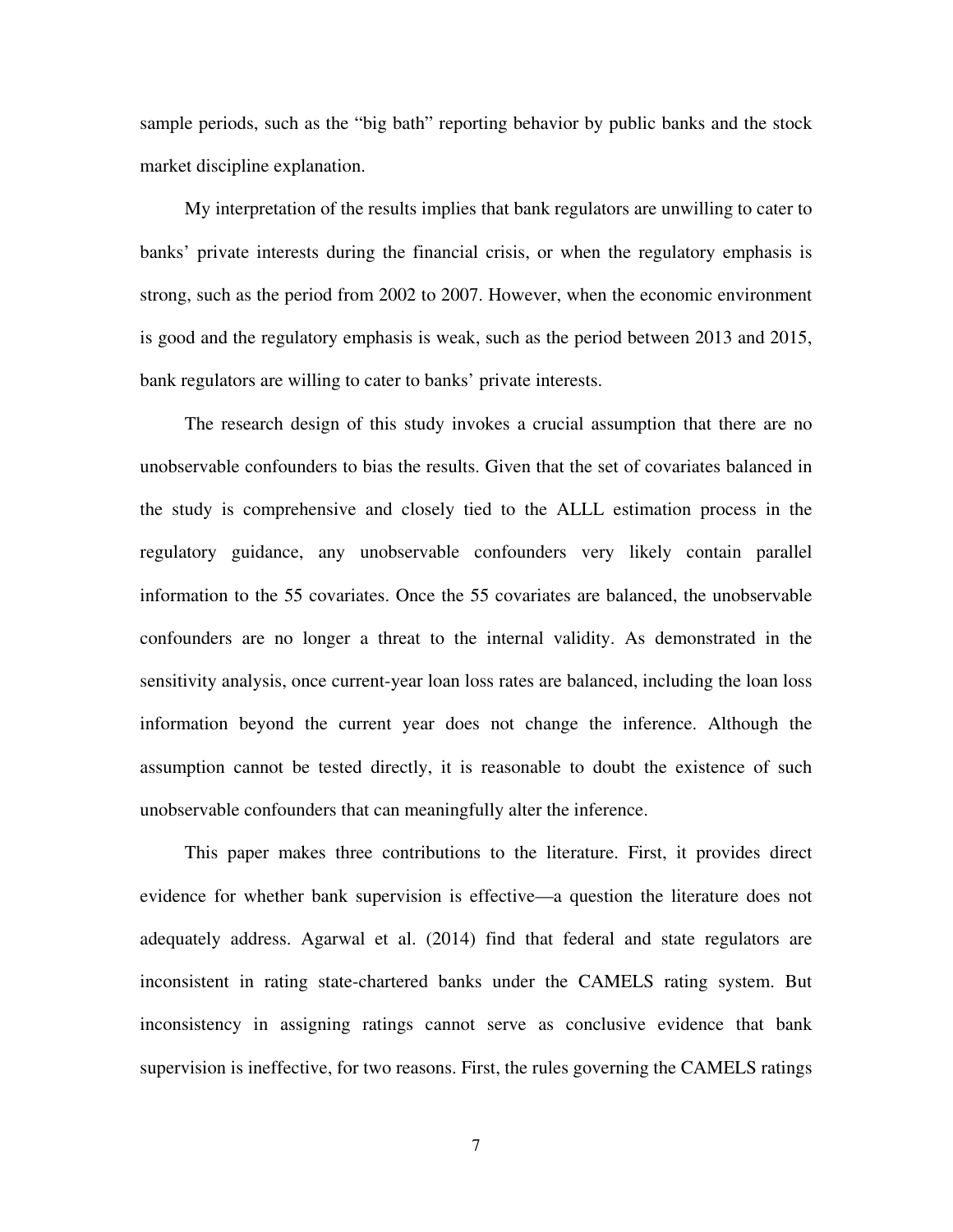are not directed toward regulating banks' behaviors. Second, because state and federal regulators assign different ratings after observing the same information reported by banks, the reporting outcomes may not be compromised during the supervisory processes. This paper studies a supervisory target that directly governs the reporting behaviors of banks and is central to the safety and soundness of the banking system. The results provide direct inference on whether bank supervision is effective. In fact, despite the imperfections of the institutional design of bank supervision, during the majority of the sample period examined and especially during the recent financial crisis, bank supervision of the ALLL estimations does not appear to have been ineffective. But this study confirms the finding in Agarwal et al. (2014) that the federal-state alternate supervision scheme can lead to lax enforcement of written banking rules.

 Second, existing literature on bank supervision often implicitly assumes that supervisory laxity is constant over time, with the exception of Costello et al. (2016), who explore the time-varying relation between supervisory strictness and accounting restatements. This paper documents the heterogeneity in supervisory laxity under various economic and regulatory environments. Bank regulators, especially local bank regulators, are willing to cater to banks' private interests when the economic environment is good and the regulatory emphasis is weak, but not during the financial crisis. This insight is consistent with a number of observations in which banks claim that the reason to switch from federal charters to state charters post crisis is that local regulators understand their business environments better. It also raises the doubt whether bank regulators exercised regulatory forbearance during the recent financial crisis.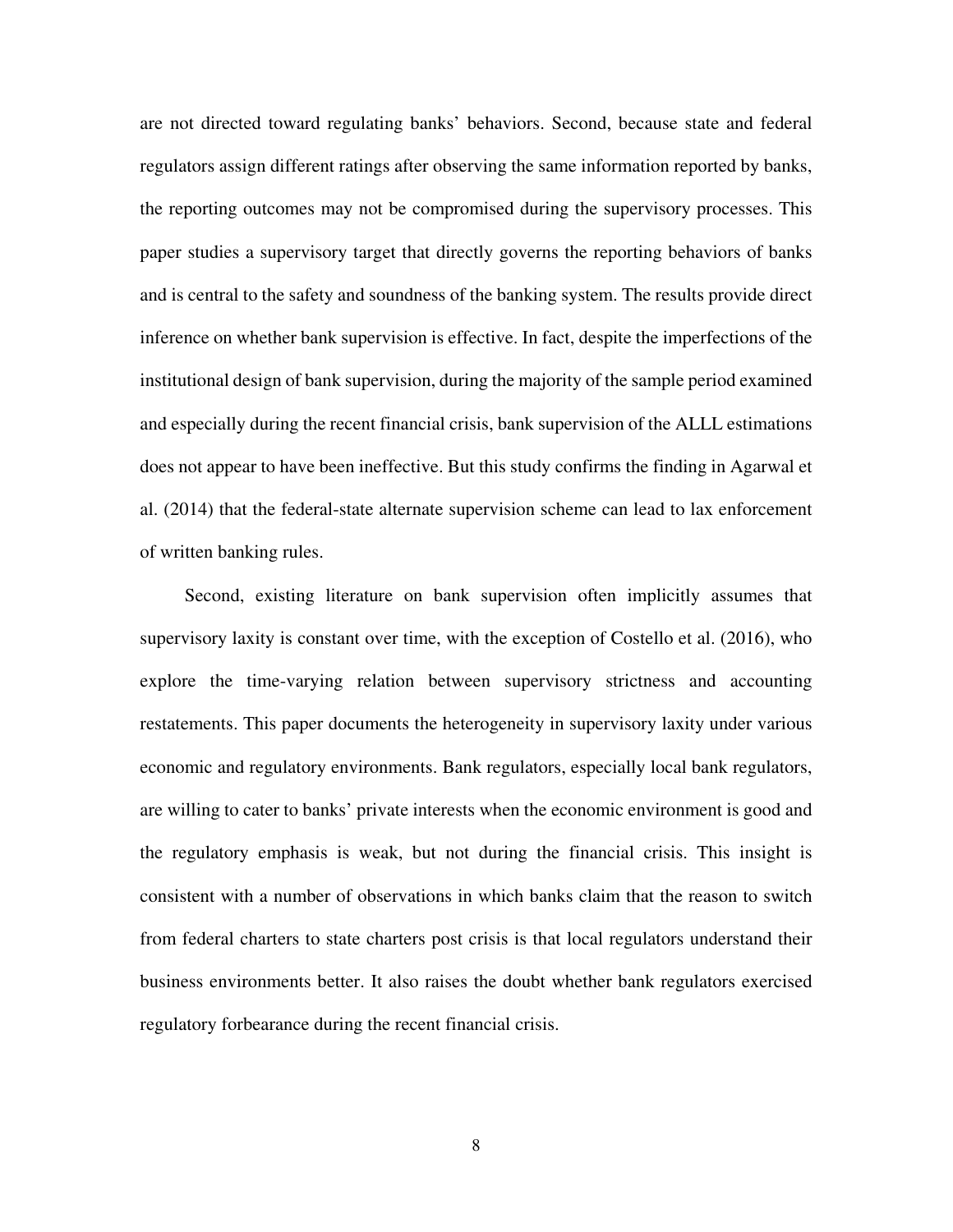Finally, this paper introduces a new method for modeling banks' provisioning decisions. When examining loan loss provisioning-related questions, the literature often fit an OLS model with a small number of covariates (see Beatty and Liao (2014) for a review of the literature). As demonstrated in Armstrong et al. (2010) via propensity score matching, controlling a small number of covariates in an OLS model is inadequate to remove bias in observational studies. Likely due to this shortcoming, the literature gives conflicting results regarding whether public or private banks are more timely to provision for loan losses (Nichols et al. 2009; Olszak et al. 2016). This study finds that public and private banks report almost the same level of the ALLL between 2002 and 2012 after balancing 55 covariates with a weighting method that is more effective than propensity score matching in removing bias. The finding suggests that public banks provision neither more nor less timely than private banks. Future research on banks' provisioning decisions can utilize and refine the method used in this paper for better inference.

# **2 Predictions**

The current accounting standards require an "incurred loss" model to estimate the ALLL; the ALLL must reflect loan losses that have probably occurred as of the evaluation date. Under this model, the ALLL is high when banks have trouble collecting principal and interest payments from borrowers, usually during economic downturns, whereas the ALLL is low when banks have few problems collecting loan payments, usually during credit expansions.

The ALLL is funded by reducing banks' current-period earnings via the PLLL, an expense account that immediately follows the net interest income on banks' income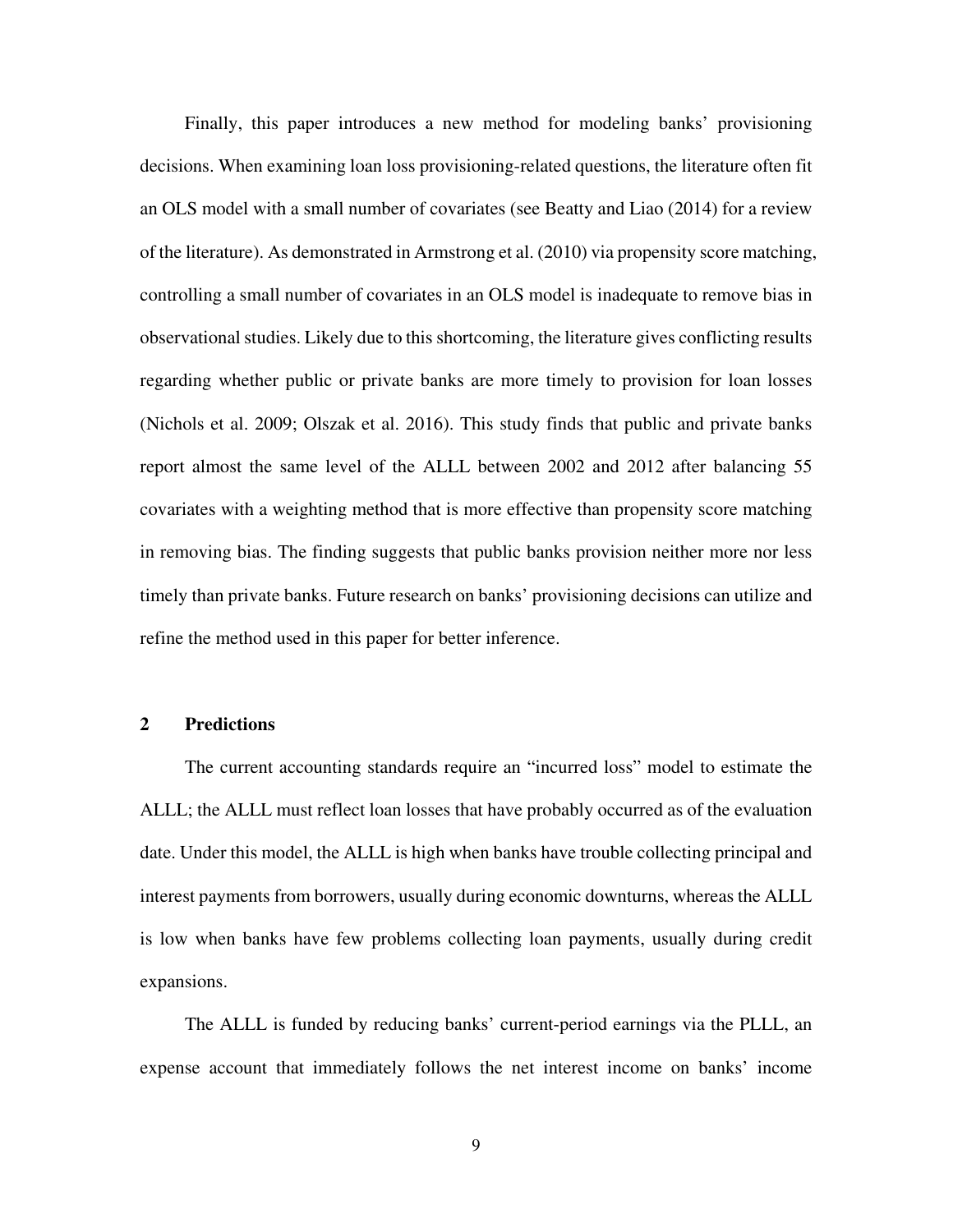statements. As a result, the impact of loan loss provisioning on banks' earnings is procyclical and amplifies the cyclicality of bank profits. During credit expansions, bank profits are high and the allocation of net interest income to the ALLL is low. The average PLLL can be as low as 5% of a bank's net interest income. However, during economic downturns, when bank profits are already low, banks have to set aside more net interest income to fund increased ALLL. The ratio of the PLLL to net interest income can go over 30%, dragging banks' earnings into the negative territory.

Because the impact of loan loss provisioning on banks' earnings amplifies the cyclicality of bank profits, banks have incentives to overestimate the ALLL to book "cookie jar reserves" to smooth earnings when profits are high (Kanagaretnam et al. 2004; Liu and Ryan 2006). But when banks are financially weak, they are incentivized to underprovision to preserve earnings and mitigate the negative impact of reduced earnings on equity capital (Huizinga and Laeven 2012).

These incentives can be intensified among public banks. Public entities face more short-term profit pressure than private entities and focus more on periodic performance measures (Narayanan 1985; Stein 1989; Shleifer and Vishny 1990; Bushee 1998; Asker et al. 2015). As a result, when bank profits are high, public banks are more incentivized than private banks to overestimate the ALLL to smooth earnings (Balla and Rose 2015). But when facing profit declines, public banks are more incentivized to underprovision (Beatty et al. 2002). Because banks' incentives drive their incompliant reporting behaviors, the different intensity of incentives to misreport the ALLL between public and private banks forms a testing ground for effective bank supervision. If supervisory laxity is present, public banks will overestimate the ALLL relative to private banks when both are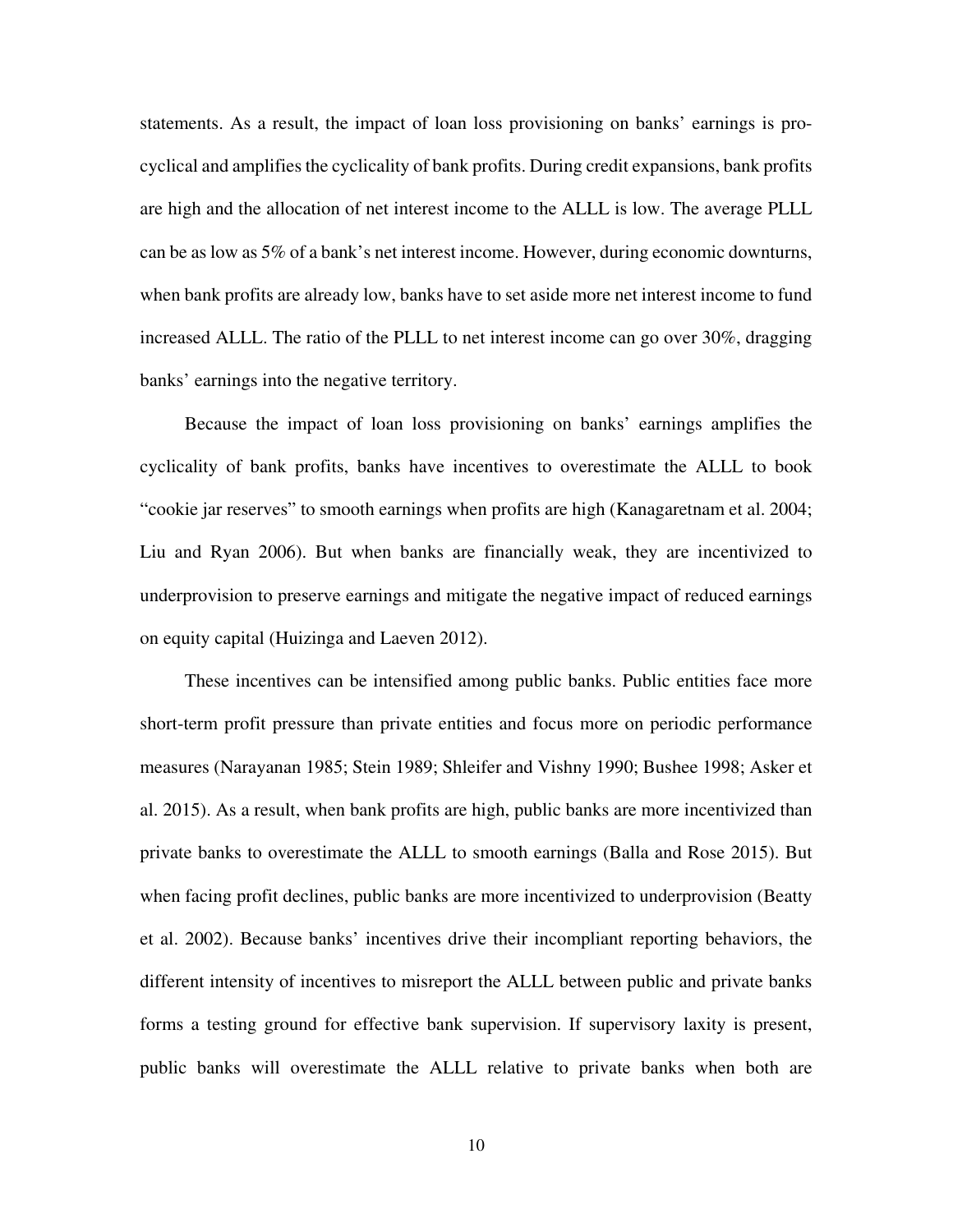financially strong, whereas public banks will underestimate the ALLL relative to private banks when both are financially weak. If bank supervision is effective, no ALLL differences will exist between the two types of banks at any time.

I examine bank supervision of the ALLL estimations over a sample period from 2002 to 2015, during which economic environments differ. To show how bank profits vary during the period, I plot banks' ROA and ROE in Figure 1. Between 2002 and 2007, bank profits were high. During the crisis period between 2008 and 2009, bank profits, especially profits of public banks, experienced steep declines.

After the crisis, although the profits of both public and private banks recovered from historical lows, they are still under pressure. Banks' ROA and ROE have remained stable since 2013, but they have not reached the pre-crisis levels. Compared to the early 2000s, when banks came out of the "tech bubble" unscathed, banks today face rising regulatory compliance costs and a prolonged near-zero interest rate environment. Both factors slow banks' profit growth. For example, post crisis, the net interest margins of both public and private banks, shown in Figure 1, continued their downward trajectory, and in 2015, reached their lowest points in 14 years. The growth of total loans during this period, also shown in Figure 1, was tepid. Low margins and slow loan growth exacerbate banks' difficulties making a profit.

Unlike the period from 2008 to 2015, the period from 2002 to 2007 is associated with a strong regulatory emphasis on compliant ALLL estimations. Between 2001 and 2007, three policy statements on compliant ALLL estimations were issued. The strong regulatory emphasis on the ALLL estimations during this period is due to the SEC's concern that public banks overestimated the ALLL to book "cookie jar reserves" to smooth earnings. In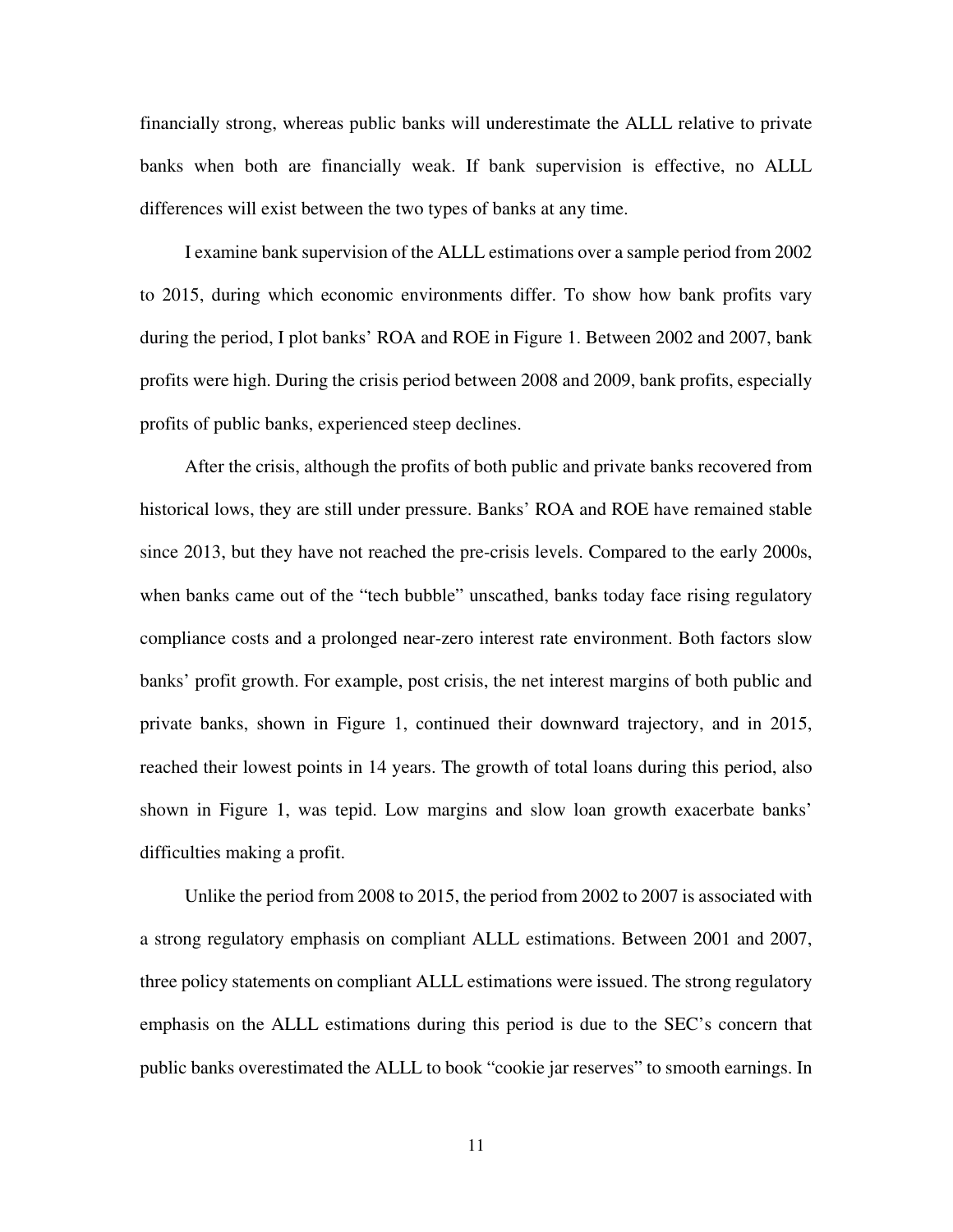1998, as a warning signal to all banks, the SEC publicly ordered the IPO-pending SunTrust Bank to restate its past three years' ALLL by a total reduction of \$100 million. In 2001, the securities regulator issued the Staff Accounting Bulletin No. 102 *Selected Loan Loss Allowance Methodology and Documentation Issues* (SAB 102), requiring all banks to estimate the ALLL in accordance with GAAP and properly document supporting methodologies. The SEC's stance was endorsed by all bank regulators, which in the same year issued the *Policy Statement on Allowance for Loan and Lease Losses Methodologies and Documentation for Banks and Savings Institutions* (2001 Policy Statement). In 2006, the bank regulators again issued the *Interagency Policy Statement on the Allowance for Loan and Lease Losses* (2006 Interagency Statement), reiterating the "key concepts and requirements included in GAAP and existing ALLL supervisory guidance."

Based on my predictions of the relation between bank profitability and public banks' incentives to misreport the ALLL, under lax supervision, public banks would overestimate the ALLL relative to private banks between 2002 and 2007, despite the strong regulatory emphasis on compliant ALLL estimations during the period. But public banks would underestimate the ALLL relative to private banks between 2008 and 2015. If bank supervision of the ALLL estimations is effective, we should observe no ALLL differences between these two types of banks over the entire sample period.

Unlike private banks, the reporting of public banks is also subject to supervision from the SEC. But this supervisory difference between public and private banks does not change the validity of the inference from the aforementioned predictions with regard to whether bank supervision is effective. Bank regulators supervise the ALLL estimations of both public and private banks. Therefore, as long as the estimations differ between these two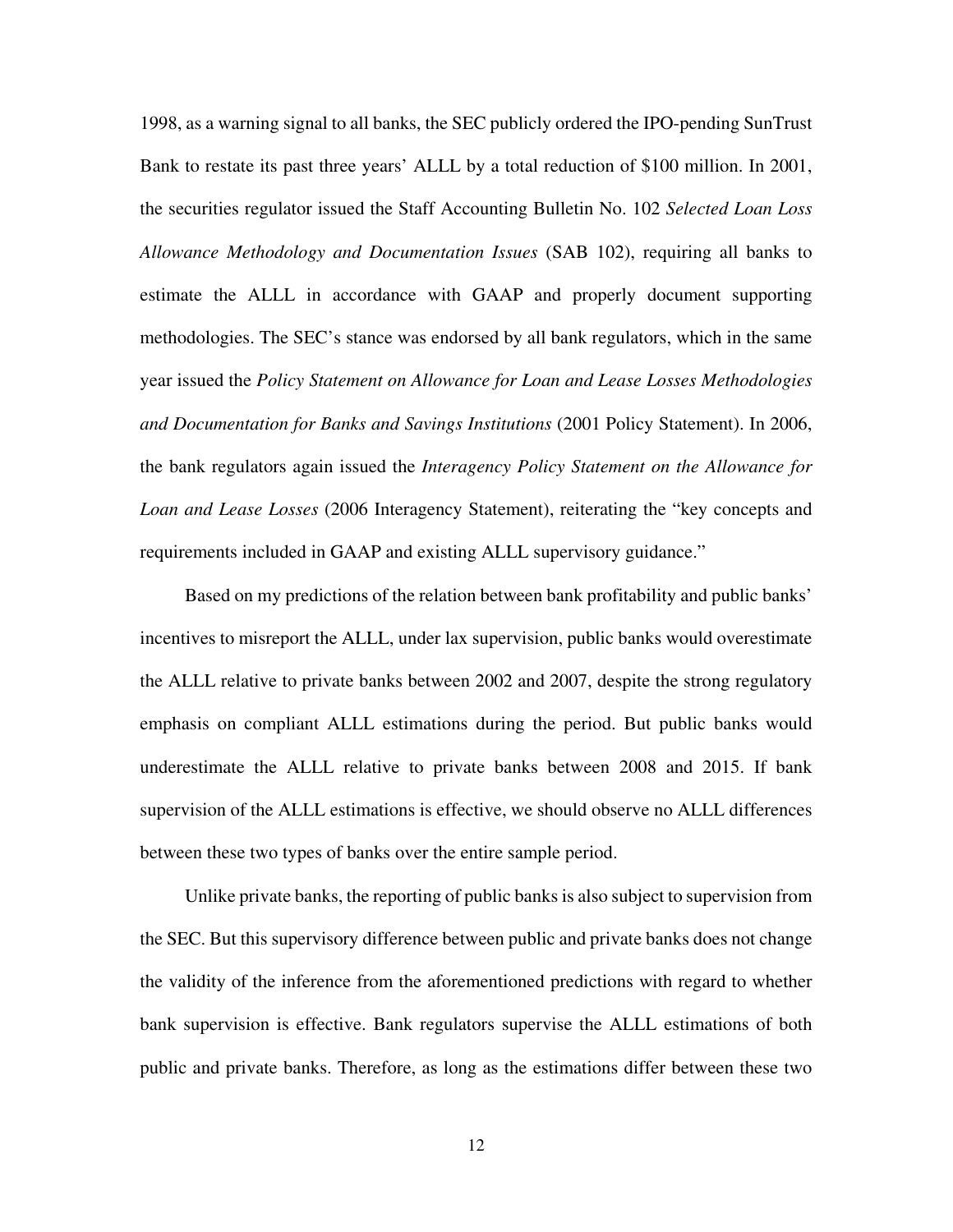types of banks, bank regulators do not consistently enforce across the banks the regulation that governs the ALLL estimations. Whether bank supervision is effective is in question.

#### **3 Method**

#### *3.1 Sample Selection*

I use bank data reported as of December 31 of each calendar year from 2002 to 2015 to construct the sample. Bank data come from two sources: the Bank Regulatory database of Wharton Research Data Services (WRDS) for the years 2002 – 2013 and the FFIEC Central Data Repository's Public Data Distribution website for years 2014 and 2015.

A typical banking organization in the United States is structured as a bank holding company (BHC), a corporation that owns one or more commercial banks (hereafter "banks") and other non-banking subsidiaries. Amendments to the BHC Act in 1999 allow a BHC to declare itself a financial holding company (FHC) to engage in financial activities, such as securities underwriting and dealing, insurance underwriting and agency activities, and merchant banking.

Banks are supervised by one of the three regulatory agencies. The Office of the Comptroller of the Currency (the "OCC") supervises national banks that are federally chartered; the Federal Reserve Board (the "Fed") supervises state-chartered banks that are members of the Federal Reserve System; the Federal Deposit Insurance Corporation (the "FDIC") supervises state-chartered banks that are not members of the Federal Reserve System. The holding parent of a bank, either a BHC or an FHC, is supervised by the Fed.

To minimize observable and unobservable differences between public and private banks, I impose the following criteria on the sample selection: (1) every bank selected to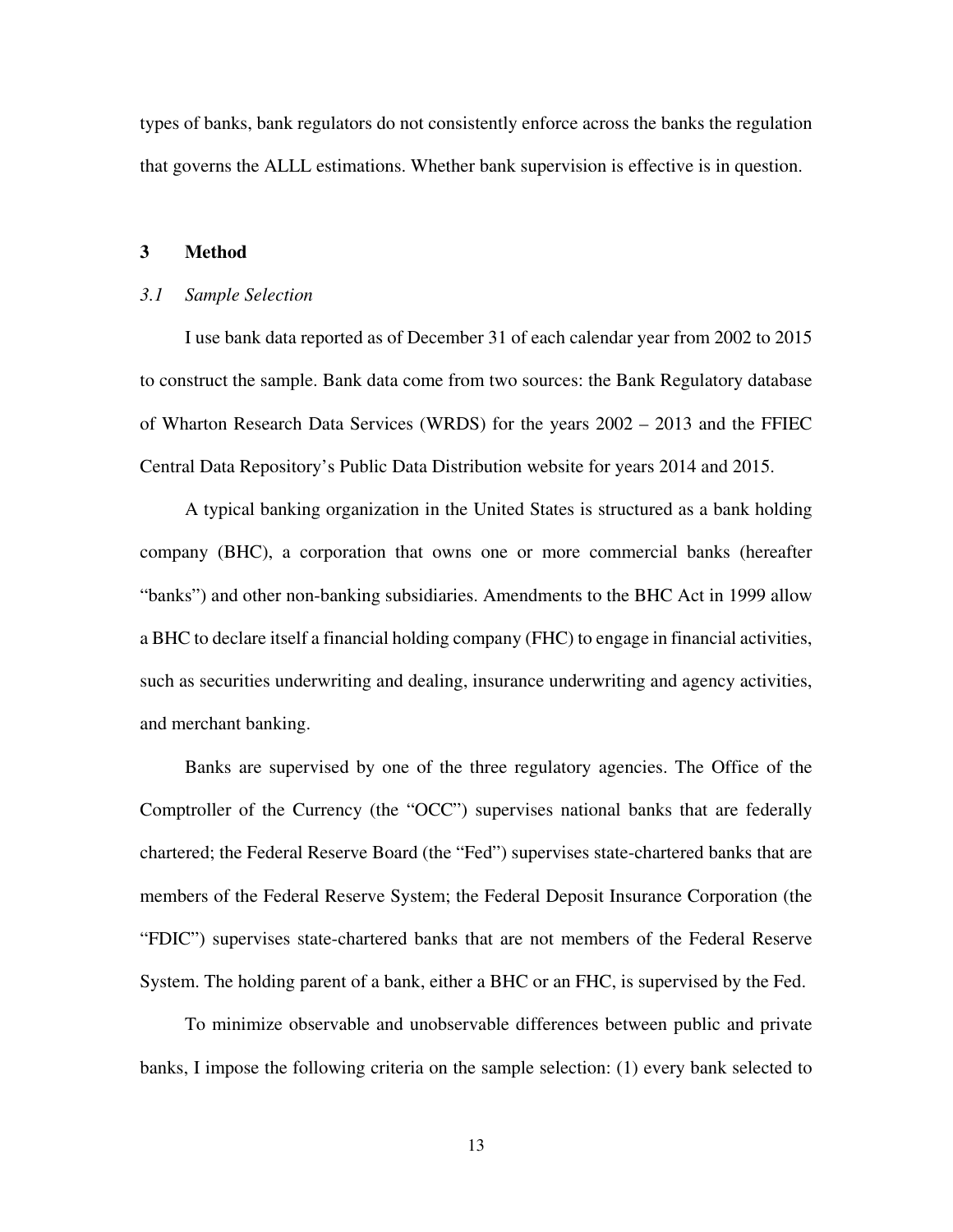the sample is a national bank, a state member bank, or a state nonmember bank and is held by a BHC or an FHC, (2) both the bank and its holding parent are headquartered in the continental United States, and (3) neither the bank nor its holding parent is owned by any foreign entity or person.

A bank is "public" if either the bank itself or its holding parent is listed on one of the three major exchanges, i.e., the NYSE, the AMEX, or the NASDAQ. I identify public banks in the sample using the CRSP-FRB link table (2014-3), which is available on the website of the Federal Reserve Bank of New York. The table lists the majority of the banks or their holding parents that were once listed on one of the three major exchanges between January 1, 1990 and March 31, 2014. I use the CRSP Daily Stock File of WRDS to obtain the start and end dates of the listings up to December 31, 2015, the last day of the sample period.

I delete the bank-year observations of a public bank before the start date and after the end date of its listing from the sample, for two reasons. First, many banks are traded on an OTC market before being listed on a major exchange, and almost all banks are moved to an OTC market after a delisting event. An OTC-listing is distinct from both "being public" and "being private" (Bushee and Leuz 2005). Such bank-year observations are not suitable to be considered either public or private. Second, Ball and Shivakumar (2008) show that prior to a public listing, private non-financial firms start to adjust their financial reporting to resemble that of public firms as early as three years before their IPOs. Banks that consider an IPO may do the same. Given that the exact dates when banks contemplate going public are unknown, considering such pre-IPO bank-year observations either public or private is not appropriate.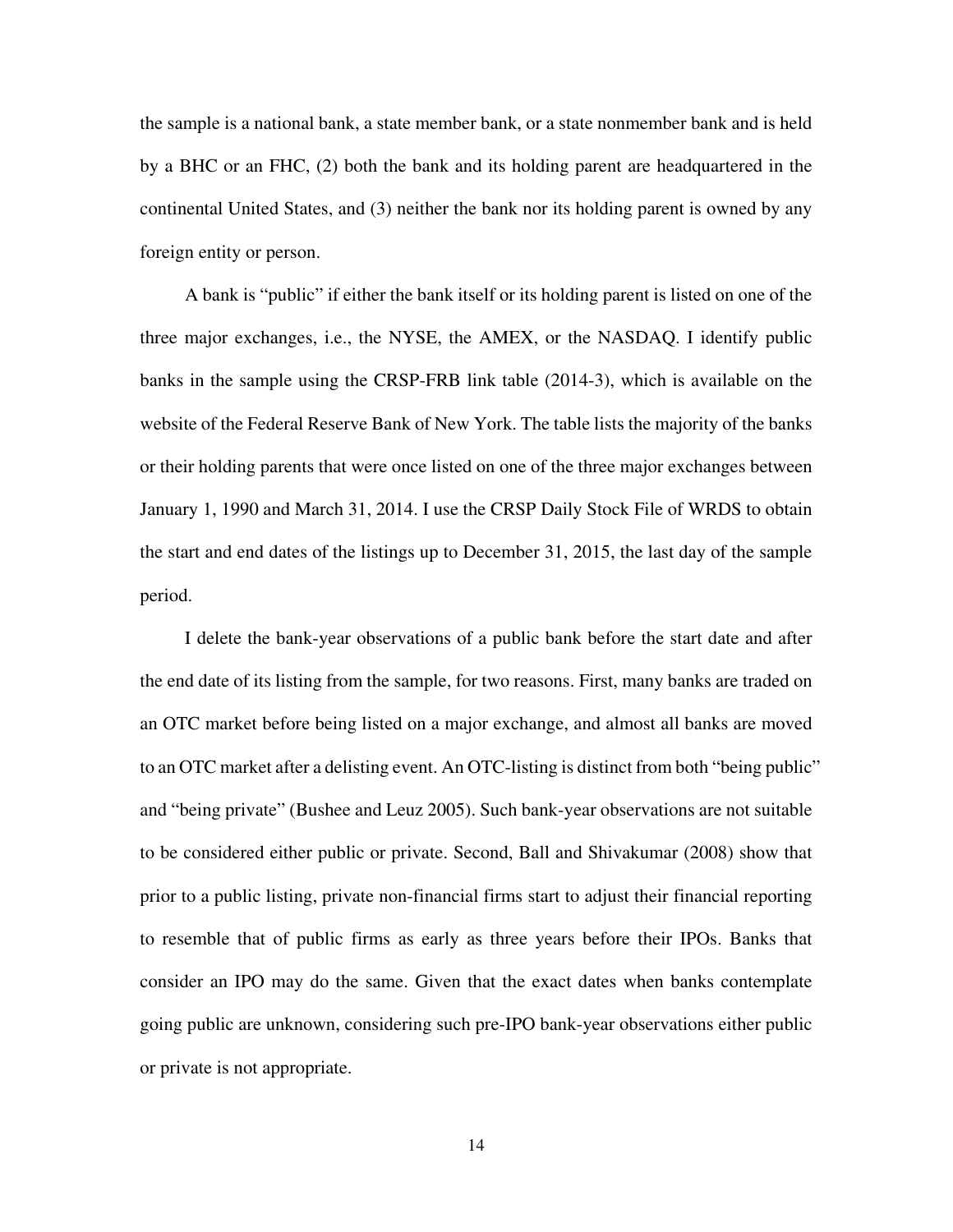For banks that do not have a match in the CRSP-FRB link table, I search SNL Financials to identify omitted public listings and code the remaining banks "private" if I cannot find a trading history on any OTC market. A few banks have holding parents that are themselves subsidiaries of a BHC or an FHC. If the higher holders are publicly listed, the banks held underneath are coded "public".

## *3.2 The Regulatory Guidance on the ALLL Estimations*

Estimating the ALLL is essentially estimating loan losses (impairments) that have probably occurred as of the evaluation date. The ALLL has two major components: loan losses estimated under ASC 310-10-35 (FAS 114) and loan losses estimated under ASC 450-20 (FAS 5). [3](#page-15-0) Figure 2 illustrates the steps a bank must follow to estimate loan losses. The first step is to classify each loan into the FAS 114 pool and the FAS 5 pool, based on whether the loan is considered impaired. Loans in the FAS 114 pool are evaluated individually for impairments, using one of the three valuation methods: fair value of the collateral if the loan is collateral-dependent, present value of expected future cash flows, or the loan's observable market price. Which method to use is at the banks' discretion.

Loans that are not considered impaired are evaluated under FAS 5. Loan losses estimated under FAS 5 often constitute the largest component of the ALLL. The evaluation follows three steps: (1) segmenting the loan pool into different loan categories based on common risk characteristics, (2) estimating the adjusted historical loan loss rate (net charge-off rate) for each loan category, and (3) applying the estimated loan loss rate to estimate loan losses. The regulatory guidance does not prescribe how to segment the loan

l

<span id="page-15-0"></span><sup>3</sup> A small component of the ALLL is estimated under ASC 310-30 (SOP 03-3), *Accounting for Certain Loans or Debt Securities Acquired in a Transfer.*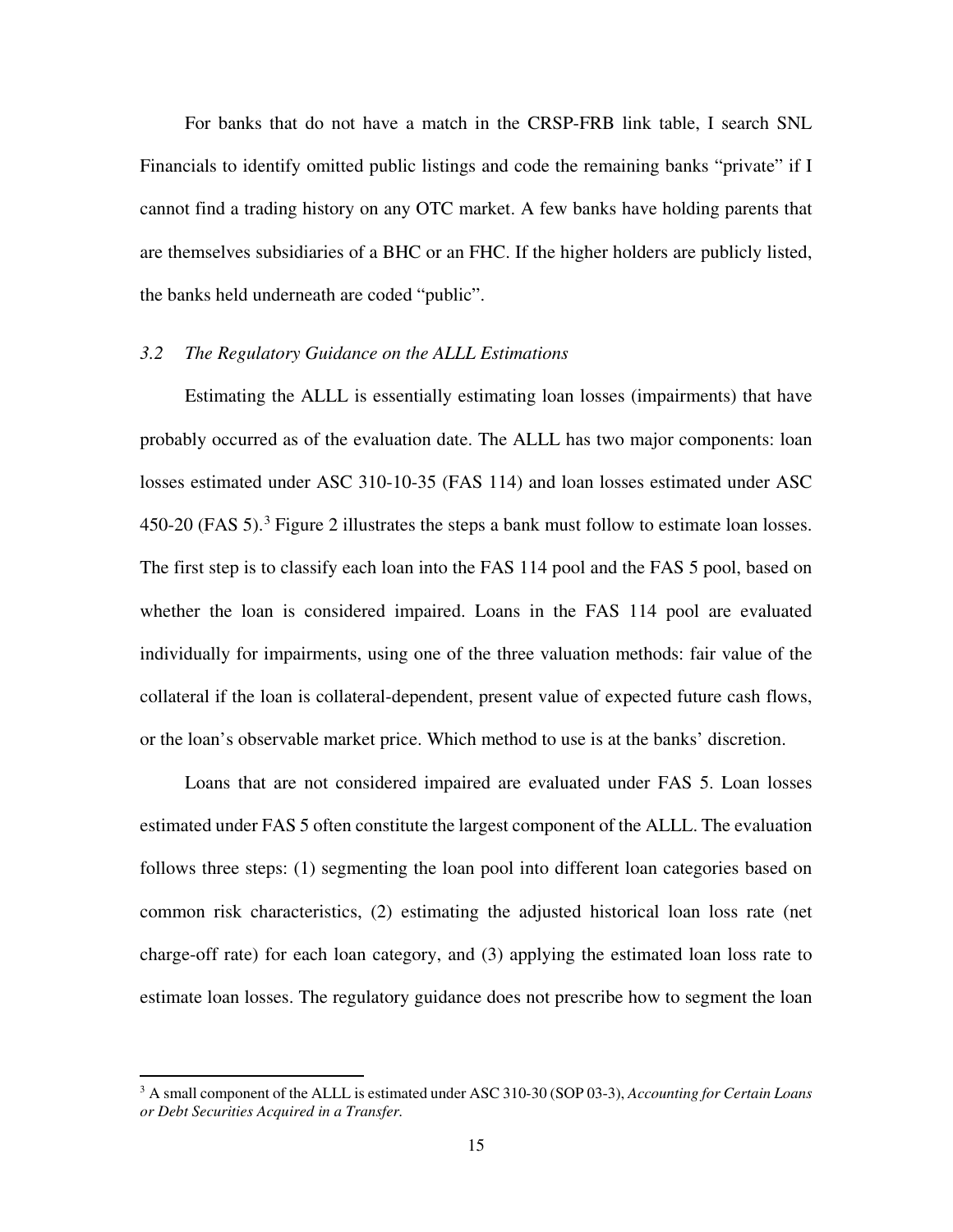pool and how to estimate the adjusted historical loan loss rate. Banks determine how to do so, based on the complexity of the banks' lending activities and the capability of the banks' information systems.

The historical loan loss rate is estimated from historical net charge-offs. To determine the historical net charge-offs relevant to the loan loss rate estimation, banks either take a simple average of the net charge-offs over a period of time in the past or use a more complex migration analysis assigning more weights to more recent net charge-offs. Because the loan portfolio condition when historical loan losses occurred may differ from the loan portfolio condition at the date of the evaluation, the historical loan loss rate must adjust for environmental factors that are relevant to the current condition of the loan portfolio before being applied to estimate loan losses. The environmental factors can include the following: volume and changes in volume of past due and nonaccrual loans; changes in volume and types of loans; changes in lending policies and procedures; changes in experience, ability, and depth of lending staff and management; and changes in local and national economic and business conditions (2001 Policy Statement; 2006 Interagency Statement).

The ALLL covers estimated losses within all loans held for investment, but does not cover estimated losses within loans carried at fair value, loans held for sale, off-balance sheet credit exposures, or general business risks.

# *3.3 Covariate Construction*

The raw ALLL differences between public and private banks cannot provide unbiased effects of reporting incentives due to public listing on the ALLL estimations, because they are confounded by loan portfolio and institutional characteristics, which are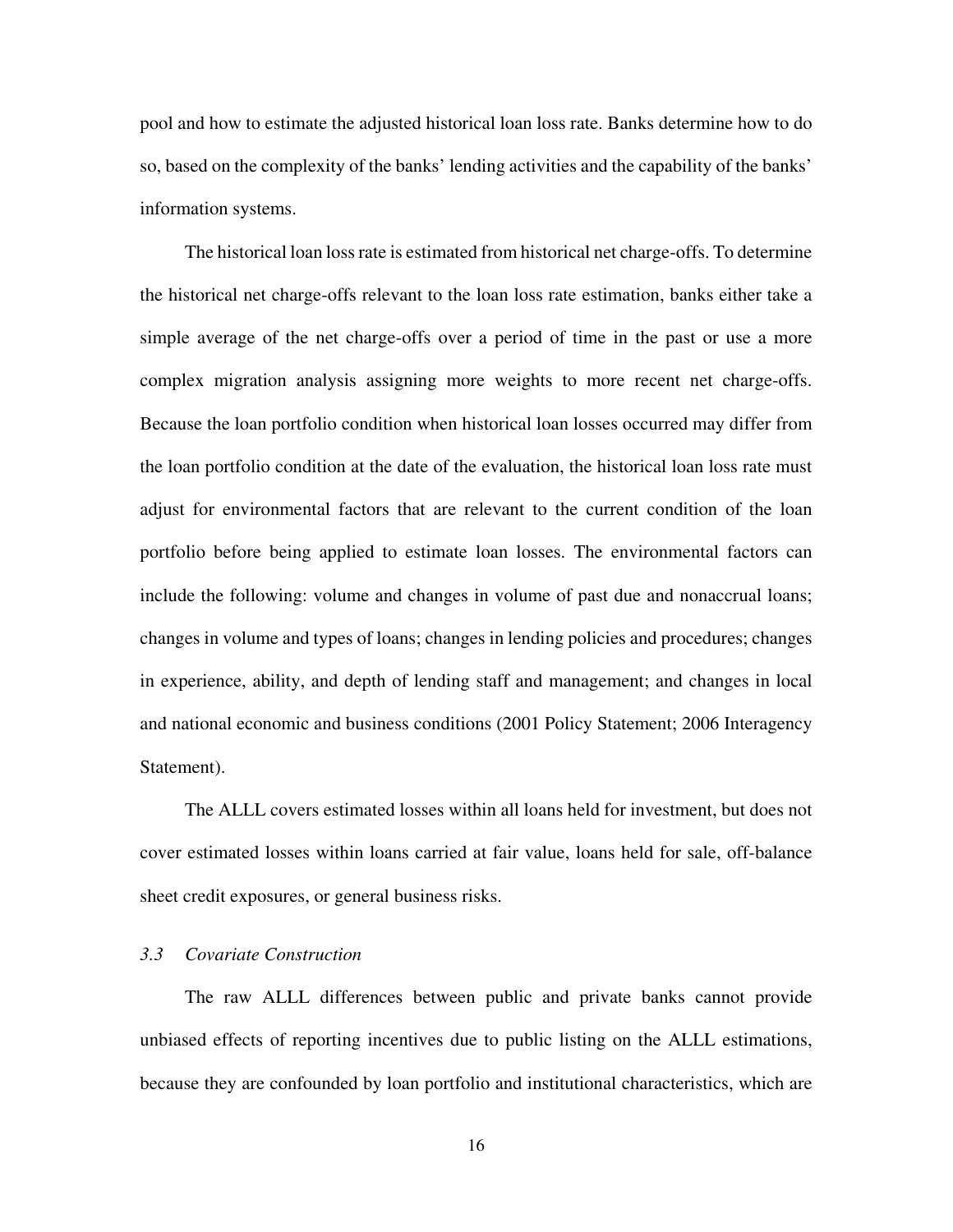associated with both the ALLL estimations and the banks' listing status. First, based on the regulatory guidance, the ALLL estimations are determined by the characteristics of the banks' loan portfolios and institutional factors, such as the complexity of the banks' lending activities and the capability of the banks' management, lending staff, and information systems. Second, the same loan portfolio and institutional characteristics are also associated with the banks' public listing status. A major factor that influences a bank's decision to go public is access to the equity market to fund expansions of their lending businesses. Banks that opt for an IPO also have the capability to carry out such endeavors. Over time, with an objective to pursue faster growth, public banks not only build loan portfolios vastly different from the loan portfolios of private banks, but they also become more sophisticated institutions.

To adequately control for confounding, these loan portfolio and institutional characteristic differences must be balanced between public and private banks. Moreover, the covariates to capture these characteristic differences must closely tie to the ALLL estimations. To an academic researcher who does not have access to individual loan impairment data, estimating the ALLL is no different from estimating probable loan losses by banks for the FAS 5 loan pool, of which banks also cannot observe the loan losses. I follow the FAS 5 estimation steps to identify and construct 55 covariates that capture these loan portfolio and institutional differences between public and private banks. This approach does not consider the factors that influence the loss estimations of the FAS 114 loans. But because the FAS 114 factors are specific to individual loans, they are likely idiosyncratic in nature and do not contribute to systematic ALLL differences between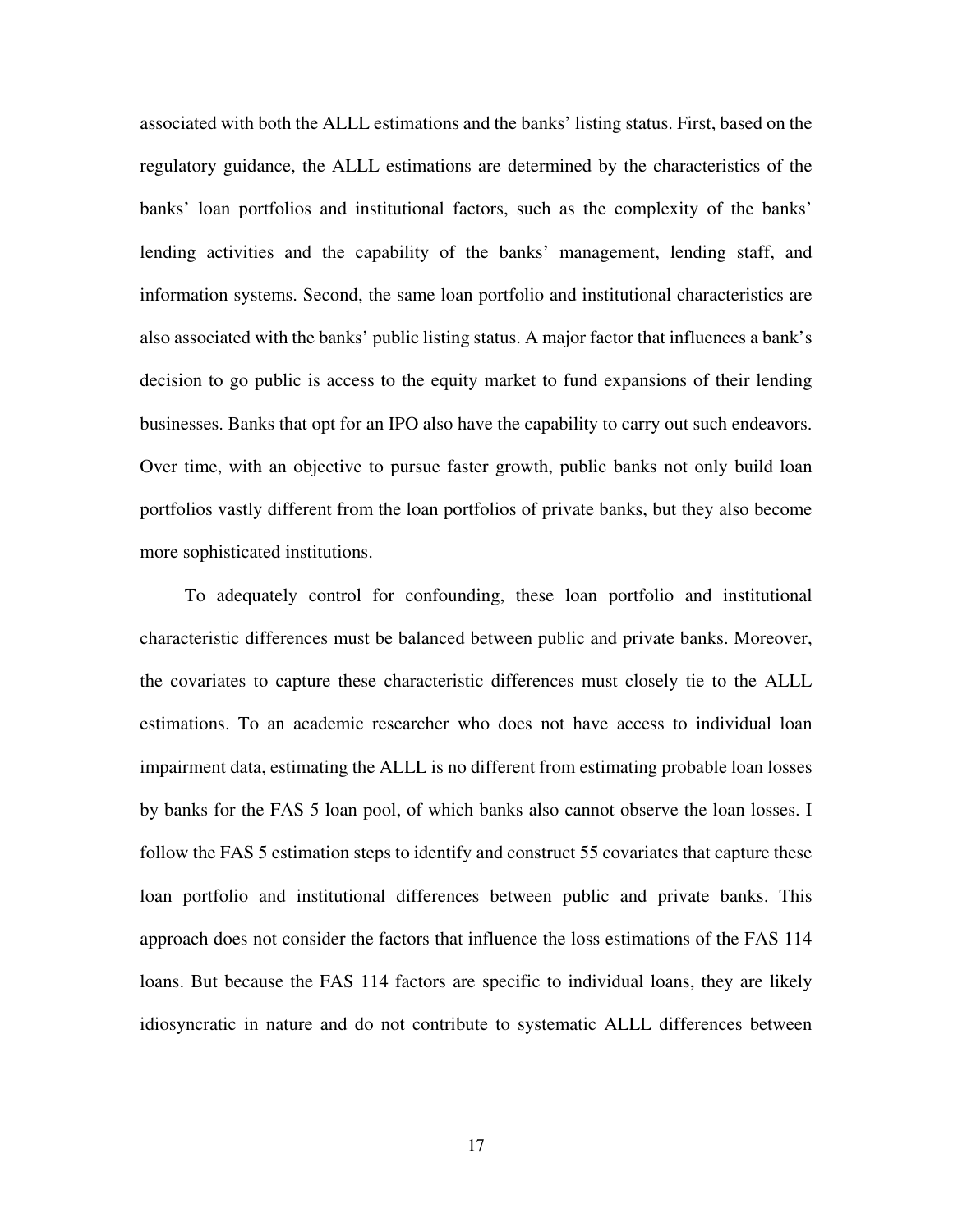public and private banks. Therefore, ignoring these factors is not likely to introduce bias in the effect estimation.

## *3.3.1 Covariates that Reflect Loan Portfolio Characteristics*

According to FAS 5, the first step in estimating loan losses is to segment the loan pool into different loan categories based on common risk characteristics. Following this approach, I segment the loan portfolios of the banks in the sample into the following six categories: residential real estate loans, commercial real estate loans, commercial  $\&$ industrial loans, consumer loans, loans secured by farmland, and agricultural loans.

These loan categories expose banks to significant credit risks, and the risk exposures are statistically different between public and private banks. To illustrate this point, I list all loan categories reported by banks in the Call Report filings in Figure 1 and compare the average concentration of credit of each loan category between public and private banks over the sample period. I calculate a concentration of credit by dividing the amount of loans in each category by the sum of Tier 1 risk-based capital and the ALLL. This formula for calculating the concentration of credit is taken from the Comptrollers Handbook (December 2011) of the OCC.

The OCC considers a concentration of credit exceeding 0.25 a material exposure to credit risks. For both public and private banks, the concentrations of credit of residential real estate loans (real estate loans secured by 1-4 family residential properties), commercial real estate loans (real estate loans secured by commercial properties), commercial & industrial loans, and consumer loans all exceed 0.25. The p-values from the Kruskal-Wallis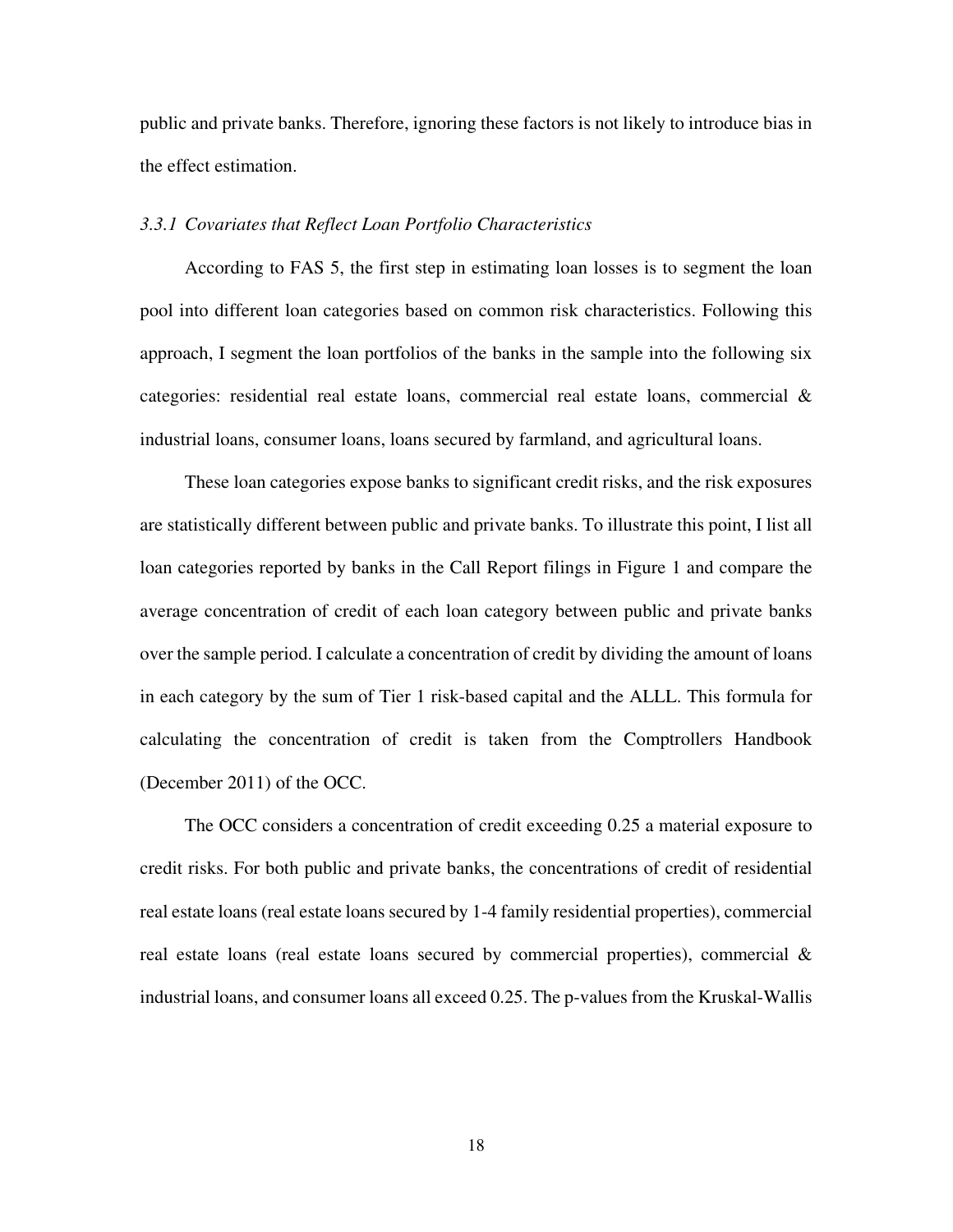Rank Sum Test<sup>[4](#page-19-0)</sup> and the SMDs both suggest that the differences in the concentrations of credit of these loans are statistically significant between public and private banks. Unlike private banks, public banks engage in less agriculture-related lending. For public banks, the concentrations of credit of real estate loans secured by farmland and agricultural loans are below 0.25, but for private banks, these concentrations of credit are often above 0.5.

For the rest of the loan categories held by both public and private banks, such as municipal loans, loans to depository institutions, loans to foreign government, other loans, and lease financing receivables, the concentrations of credit are small. Many of these loan categories do not exhibit statistically significant differences between public and private banks. Therefore, I do not consider these loan categories when constructing the covariates.

Based on the regulatory guidance, the second step in the ALLL estimation under FAS 5 is to estimate the adjusted historical loan loss rate for each loan category. Loan loss rates are estimated from historical net charge-offs and are adjusted for environmental factors. First, I construct the covariate "current-year loan loss rate" for each loan category using current-year net charge-offs of each loan category divided by total loans. Using average 12-month net charge-offs over the past 12 to 36 months is common among banks in estimating loan loss rates. In the sensitivity analysis, I show that including information from the prior-year net charge-offs does not change the inference.

Next, I construct covariates to capture the environmental factors related to loan portfolio characteristics when adjusting the historical loan loss rates. These environmental factors include the volume of loans, the change in the volume of loans, and the volume and the change in the volume of problem loans. I measure the volume of loans and the change

l

<span id="page-19-0"></span><sup>&</sup>lt;sup>4</sup> The null hypothesis of the test is that the two comparison groups originate from the same distribution. Unlike the t-test, the Kruskal-Wallis test is non-parametric and does not assume normal distributions.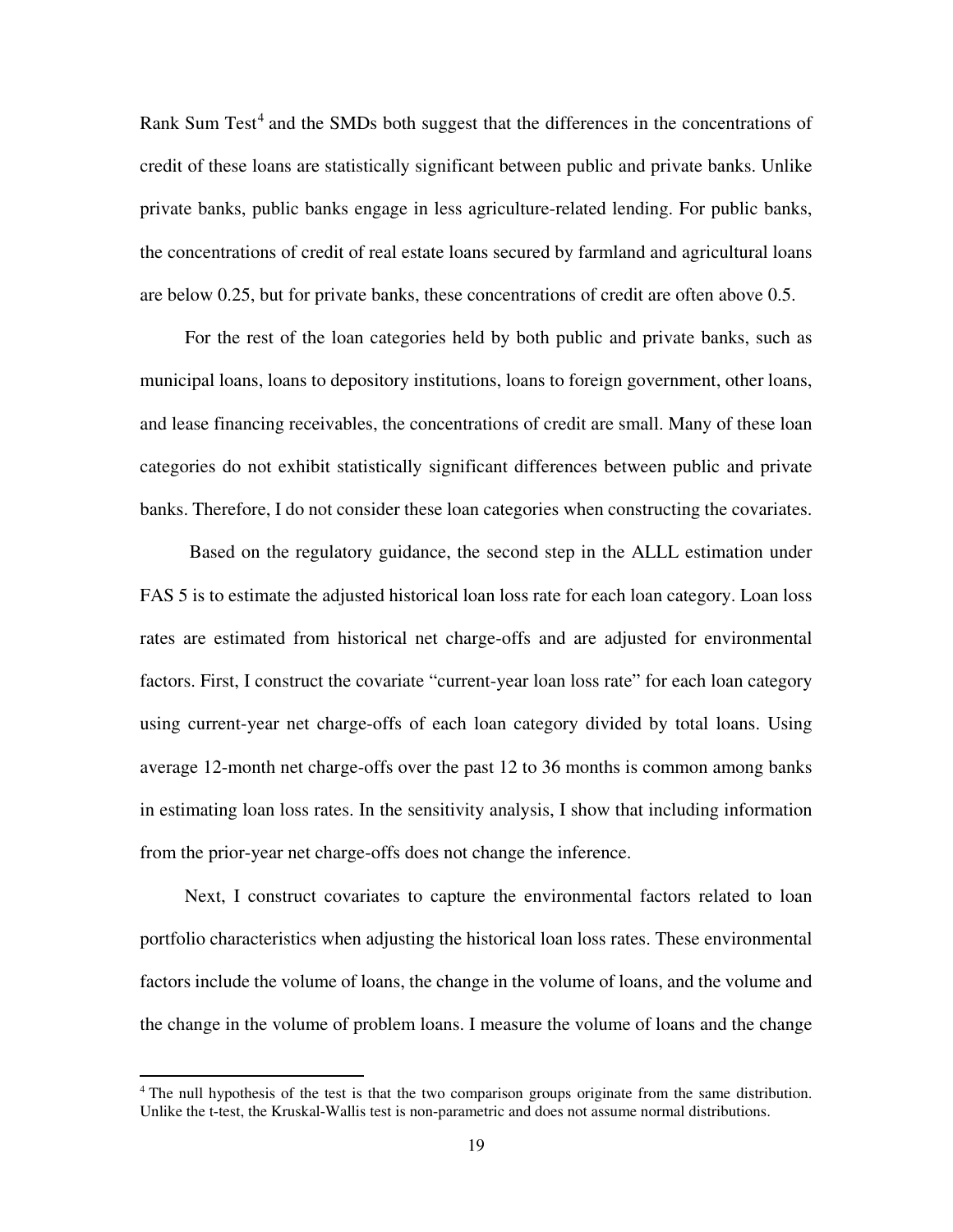in the volume of loans of each loan category by its concentration of credit and its yearover-year growth, respectively. I follow the Call Report filings to categorize problem loans into three likelihoods of default: past due 30-89 days and still accruing principal and interest payments, past due 90 or more days and still accruing principal and interest payments, and in nonaccrual status. I measure the volume of problem loans by dividing the amount of problem loans in each loan category by the amount of total loans. The reason to use total loans as the scaler is that the ALLL is reported at the total loan level. The impact of problem loans in each loan category on the ALLL estimations should consider their proportional relevance to the entire loan portfolio. Because zero values appear often when individual banks report problem loans in each loan category, I calculate the change in the volume of problem loans as the year-over-year growth of problem loans at the total loan level to preserve the sample size. A total of 39 covariates are constructed to reflect the banks' loan portfolio characteristics. They are listed in Appendix A-I.

## *3.3.2 Covariates that Reflect Institutional Characteristics*

In this section, I discuss covariate construction to capture the environmental factors associated with institutional characteristics of the banks, such as the capability of the banks' management, lending staff, and information systems. A common covariate that reflects banks' institutional characteristics is the size of the bank. Bank size is measured as the log of total assets. Banks can be held by either an FHC or a BHC. Because an FHC engages in more complex financial activities and must meet more stringent performance criteria, I use an indicator variable TYPE to differentiate banks held by FHCs from banks held by BHCs.

I construct the rest of the covariates to be closely related to the CAMELS rating system, following the variable definitions in Bassett et al. (2015), Falato and Scharfstein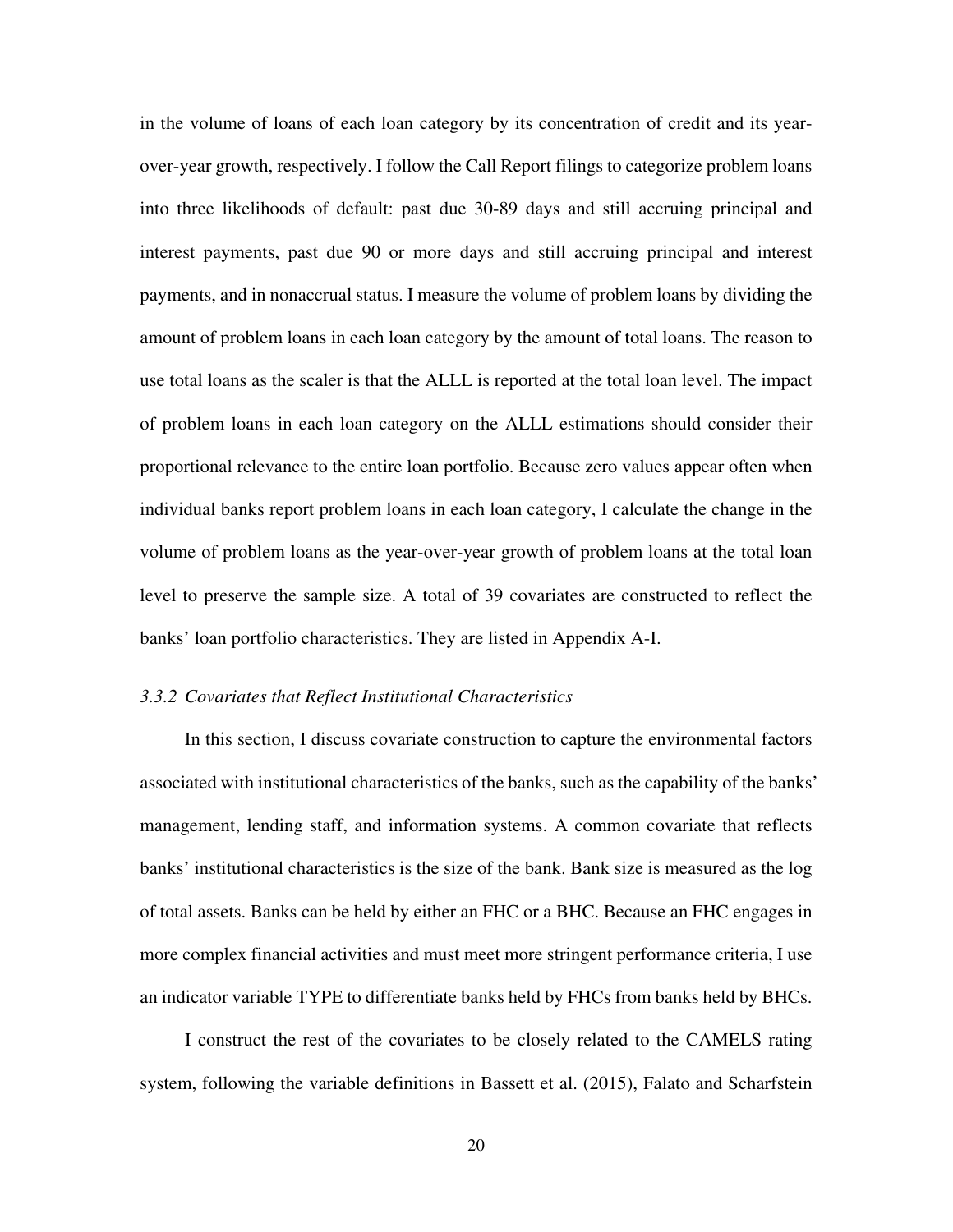(2016), and the Uniform Bank Performance Report. The CAMELS rating system is the only uniform rating system to evaluate a bank's managerial, operational, financial, and compliance performance. The CAMELS ratings consist of six components: capital adequacy (C), asset quality (A), management capability (M), earnings quantity and quality (E), the adequacy of liquidity (L), and sensitivity to market risk (S). Appendix A-II lists and defines the covariates constructed under each of the six components. The covariates that reflect loan portfolio characteristics also reflect the "asset quality" of the banks, so only one covariate is included under "asset quality". A total of 16 covariates are constructed to reflect the banks' institutional characteristics.

## *3.4 Weighting to Estimate the Unbiased Effect*

This study uses the ALLL rather than the PLLL as the dependent variable. The reason for this selection is twofold. First, the ALLL is the named supervisory target in all supervision manuals published by the three regulatory agencies. Second, the ALLL is closely related to two component ratings in the CAMELS rating system: asset quality and earnings. Under "asset quality", a bank is assessed for "the adequacy of the allowance for loan and lease losses and other asset valuation reserves." Under "earnings", a bank is assessed for "the adequacy of provisions to maintain the allowances for loan and lease losses and other valuation allowance accounts." (FDIC Statements of Policy, Uniform Financial Institutions Rating System). These two observations suggest that compared to the PLLL, the ALLL is of first-order importance to bank regulators.

Prior literature often uses an OLS approach to model banks' provisioning decisions. The success of an OLS model in removing bias depends on the validity of two assumptions: first, that the comparison groups share the same distributions in the covariates, and second,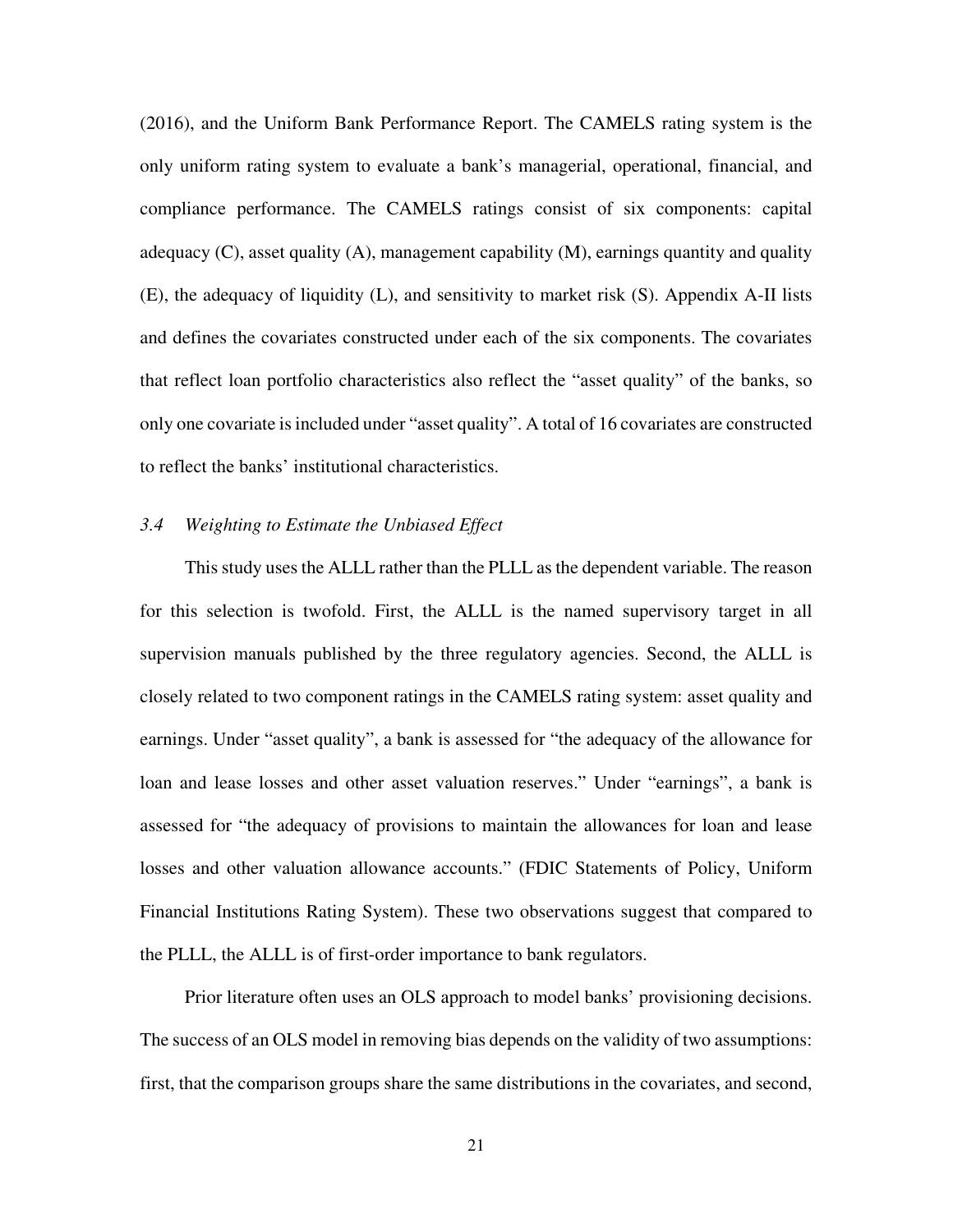that not only is the relationship between the dependent variable and the covariates linear, but also that the linear relationship is the same between the comparison groups. These assumptions are often too stringent to be satisfied using observational data, causing effects estimated under an OLS model to be model-dependent.

Instead of imposing model assumptions on the data, I use a matching method for this study. The advantage of a matching method over the OLS approach is that the former mimics a randomized experiment to separate the stages of design and outcome analysis. In the design stage, comparison groups are balanced over covariates that likely contribute bias to the effect estimation. Under the conditional independence assumption, once the covariates are balanced, the outcomes of comparison groups no longer depend on the treatment assignment, just like the outcomes of comparison groups do not depend on the treatment assignment in a randomized experiment. In the outcome analysis stage, the effect can be estimated by simply calculating the difference in group means.

A common matching method is matching on the propensity score—the probability of receiving the treatment conditional on the covariates. A disadvantage of propensity score matching is that it often does not use all the data in the sample. In a typical one-to-one matching without replacement, observations in one of the comparison groups without a match in the other are dropped from the sample, reducing the estimation precision and the external validity. K-to-one matching or matching with replacement can keep more data in the matched sample. But the former can introduce bias in the effect estimation, whereas the latter makes inference more complicated, because units selected from one of the comparison groups are likely sampled multiple times and are no longer independent of each other in the matched sample (Stuart 2010).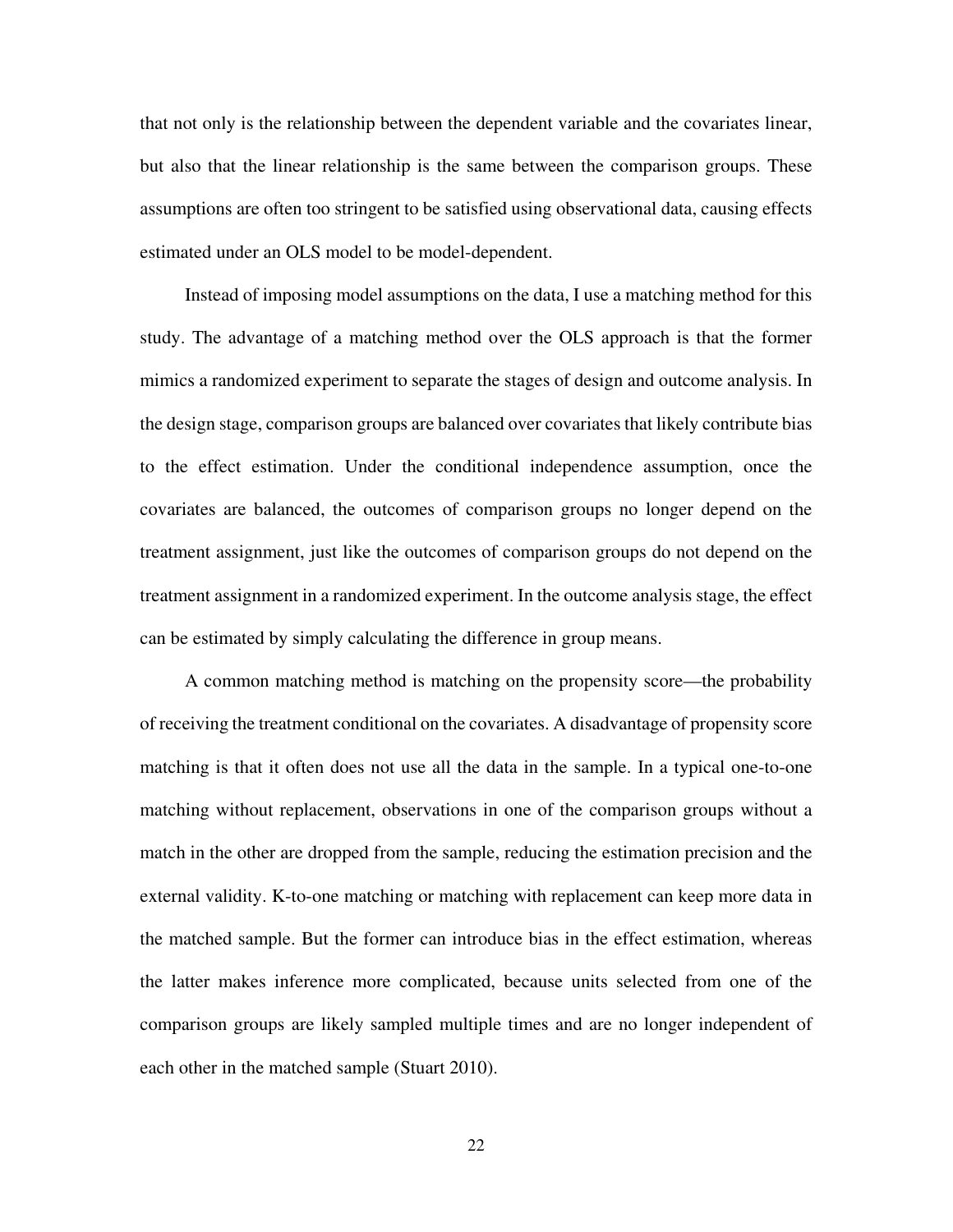Because private banks outnumber public banks in my sample, I use a weighting method developed by Li and Greene (2013) to circumvent the disadvantage of propensity score matching. The weighting method is analogous to one-to-one without-replacement propensity score matching, but uses all the data in the sample. In their simulation study, Li and Greene (2013) demonstrate that the weighting method achieves better balance and more efficient estimation than propensity score matching.

 The first step of the weighting method, as in propensity score matching, is to estimate the propensity scores. I run the following logistic regression for each sample year to estimate the propensity scores:

$$
Log\left(\frac{Pr(Z_i=1)}{1-Pr(Z_i=1)}\right) = \alpha_i + \beta X_i.
$$

 $Z_i$  is the "Public" dummy.  $Z_i = 1$  if bank *i* is public;  $Z_i = 0$  if bank *i* is private.  $\alpha_i$  indexes the state where bank  $i$  is physically headquartered. Because the environmental factors for adjusting the historical loan loss rates take into account regional economic conditions, adding the state indicator controls for all observable and unobservable economic and business environmental differences across states.  $X_i$  is a vector containing the 55 covariates of bank  $i$ .

 Two general concerns exist regarding the propensity score estimation. First, the estimation model may be misspecified. This concern, however, is not an issue if the 55 covariates are balanced between public and private banks. Once such balance is achieved, the estimated propensity scores are consistent estimators of the true propensity scores (Ho et al. 2007).

The second concern is that some unobservable confounders continue to contribute bias in the estimation. However, the unobservable confounders can only contribute bias to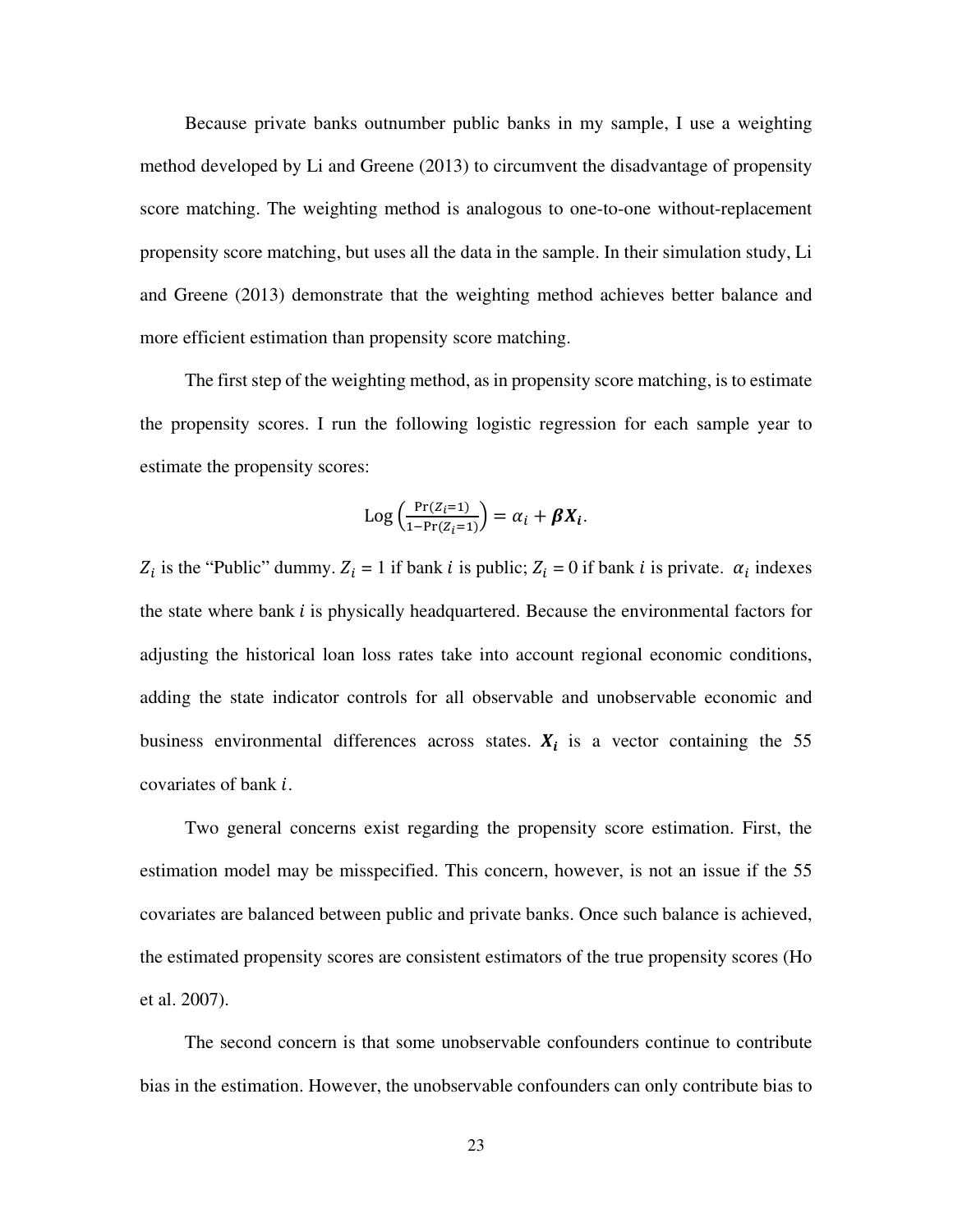the effect estimation when they are both related to the ALLL estimations and orthogonal to the 55 covariates. Otherwise, if the unobservable confounders are correlated with one or more covariates, once the 55 covariates are balanced, the unobservable confounders are also balanced. Given that this study uses a large set of covariates to estimate the propensity scores and the covariates are constructed around the key inputs of the ALLL estimation process, the unobservable confounders likely contain parallel information to the 55 covariates and therefore, are not threats to the internal validity. I demonstrate in the sensitivity analysis that the 55 covariates can indeed balance omitted variables that contain parallel information to the 55 covariates.

The second step of the weighting method is to calculate the "matching weight" (Li and Greene 2013) assigned to each observation based on the estimated propensity score. The following is the formula for calculating the matching weight for bank  $i$ :

$$
\frac{\min(\theta_i, 1 - \theta_i)}{Z_i \theta_i + (1 - Z_i)(1 - \theta_i)}
$$

where  $\theta_i$  denotes the estimated propensity score of bank *i*. The matching weight closely resembles the weight used in the inverse probability of treatment weighting (IPTW). They share the same denominator, but the matching weight replaces the numerator "1" in the IPTW weight with  $\min(\theta_i, 1 - \theta_i)$ . As a result, unlike IPTW, which often suffers from extreme propensity score values, this weighting method assigns smaller weights to observations with extremely large and small propensity scores (when  $\theta_i$  equals 0 or 1, the observation receives zero weight).

The final step is to run a matching weight-weighted regression:

$$
\frac{ALL_i}{Total\; Loans_i} = \alpha_1 + \mu_1 Z_i + e_{1i}.
$$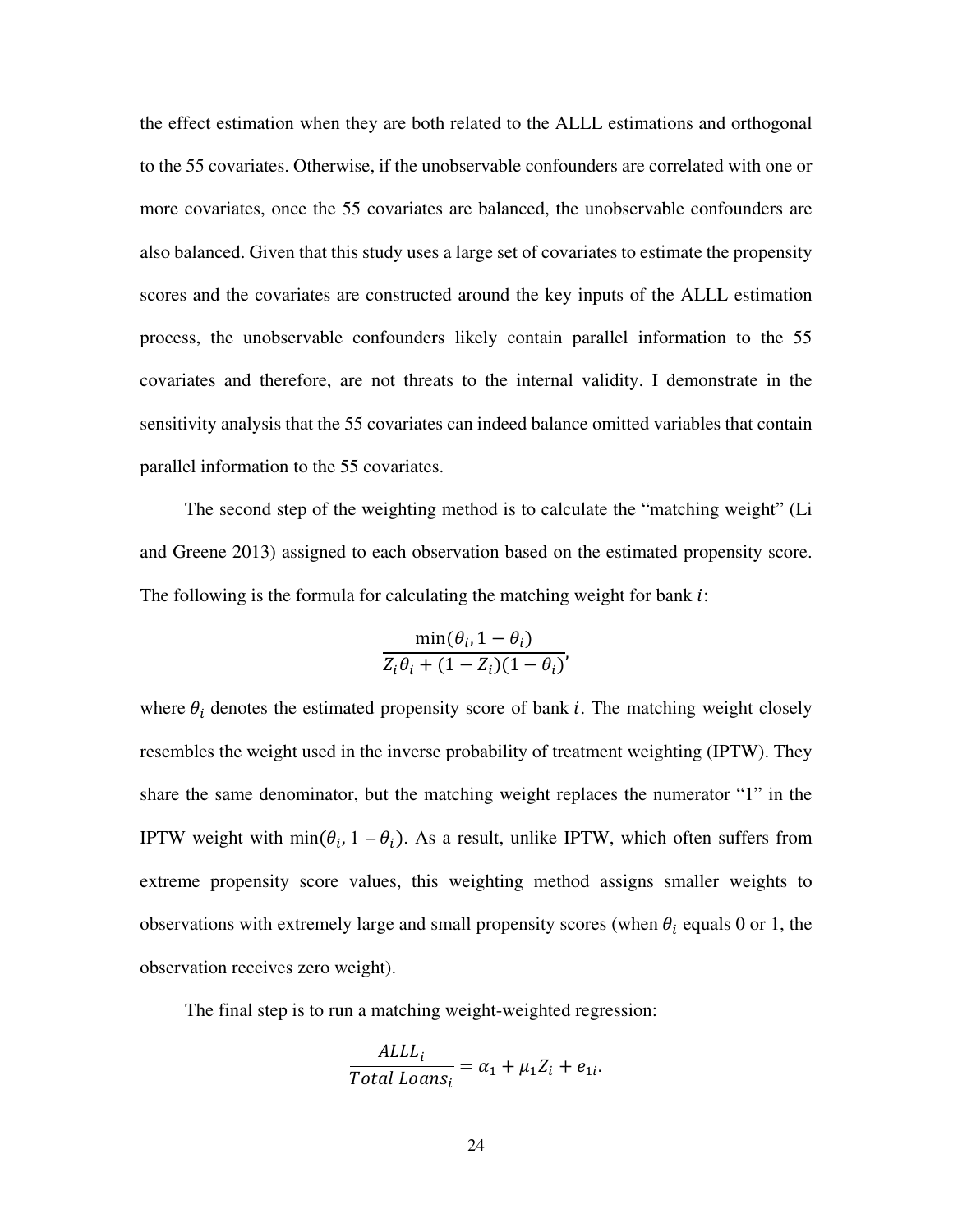$\mu_1$  is the estimated effect of reporting incentives due to public listing on the ALLL estimations. If the 55 covariates are balanced between public and private banks, the above regression will give the unbiased effect estimate under the conditional independence assumption.

I also run a longer version of the above regression, controlling for all 55 covariates used in the propensity score estimation model and with the state fixed effects:

$$
\frac{ALL_i}{Total\; Loans_i} = \alpha_i + \mu_2 Z_i + \beta_2 X_i + e_{2i}.
$$

If the covariates are balanced between public and private banks, adding covariates and fixed effects to the regression will not alter the size of the estimated effect from the shorter regression, i.e.,  $\mu_1 = \mu_2$ , but may yield a smaller standard error on  $\mu_2$ . If  $\mu_1 = \mu_2$ , the estimated effect is indeed unbiased under the conditional independence assumption.

# **4 Results[5](#page-25-0)**

l

#### *4.1 Check Balance*

Before moving to the outcome analysis stage to estimate the effect, we need to make sure that the estimated propensity scores can balance the 55 covariates between public and private banks. To test whether the state fixed effects in the propensity score estimation model can balance the differences of economic conditions between states where the public and private banks are located, I also check the balances of three economic indicators: the state unemployment rate (UNST), the state GDP growth (GDPST), and the state year-over-

<span id="page-25-0"></span><sup>5</sup> Data analysis is conducted in R (R Core Team 2016) and uses the following R packages: "data.table" (Dowle et al. 2015), "dplyr" (Wickham and Francois 2016), "ggplot2" (Wickham 2009), "glm2" (Marschner 2014), "lmtest" (Zeileis and Hothorn 2012), "Matching" (Sekhon 2011), "multcomp" (Hothorn et al. 2008), "multiwayvcov" (Graham et al. 2016), "reshape2" (Wickham 2007), "survey" (Lumley 2016, 2004), and "tableone" (Yoshida and Bohn 2015).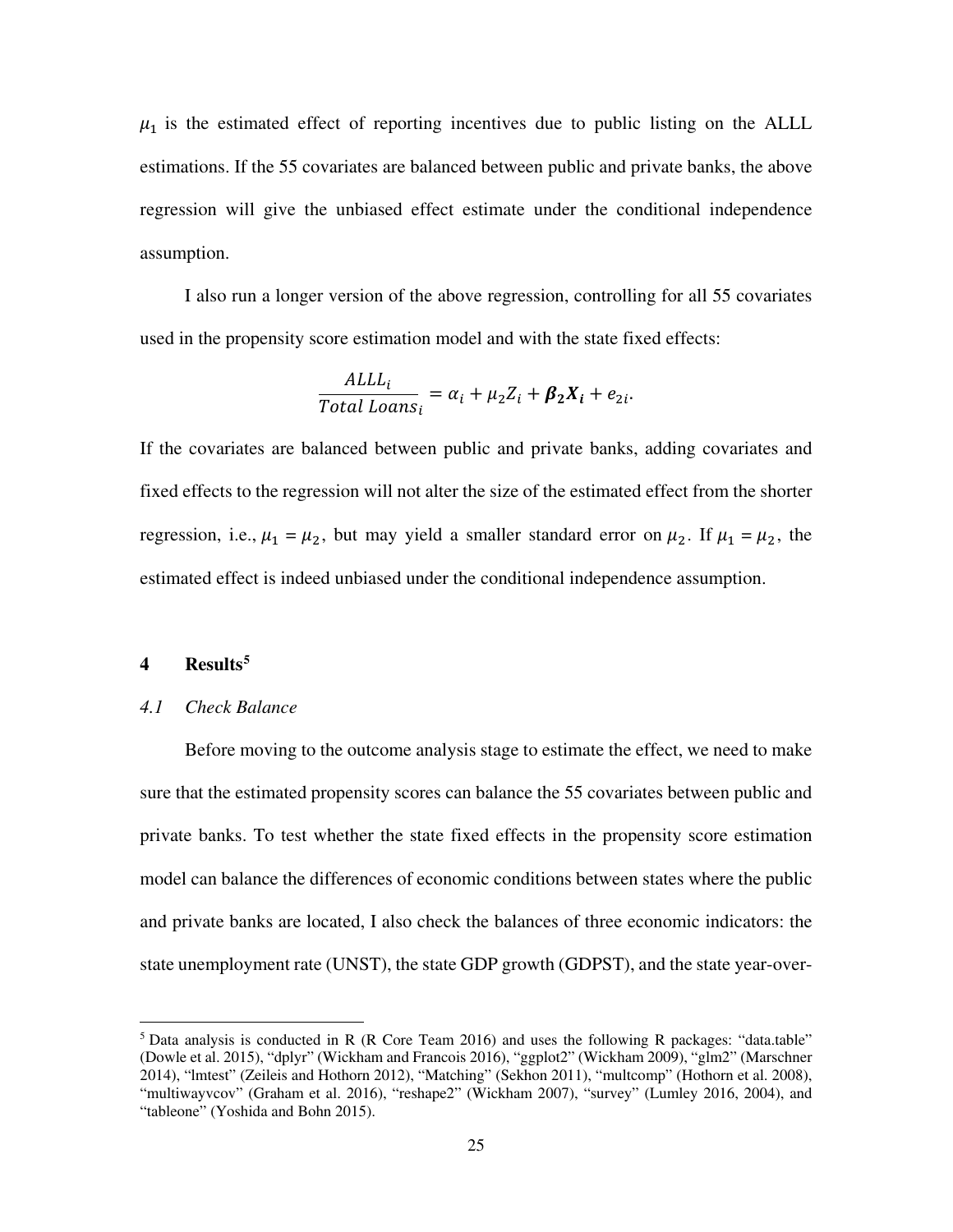year change in the value of housing permits (PMST). I obtain these economic indicators from the websites of the Bureau of Labor Statistics, the Bureau of Economic Analysis, and the Census Bureau, respectively.

I use the SMDs to check balances of the 58 covariates between public and private banks. The SMDs are preferred to the p-values from a statistical test of hypothesis to infer whether covariates between comparison groups are balanced, because the SMDs are calculated independent of the sample size (Austin and Stuart 2015). If the sample size is reduced during the design stage, the p-values from a hypothesis test can be inflated simply because of a loss of statistical power.

I graph the SMDs of the 58 covariates of the unmatched and the weighted samples by sample year in Figure 2. To compare the balancing capability of the weighting method with that of propensity score matching, I also graph the SMDs from a matched sample after applying one-to-one without-replacement matching on the logit of the propensity score, with a caliper of width equal to 0.2 of the standard deviation of the logit of the propensity score. In simulation studies, this particular propensity score matching method estimates the treatment effect with smaller bias and mean squared error than optimal and nearest neighbor matching (Austin 2014). The propensity scores used in the matching method are the same as the ones used in the weighting method.

Covariates are listed in each graph in the descending order of the magnitude of the SMDs of the unmatched sample. In each graph, the red line plots the SMDs of the unmatched sample, the green line plots the SMDs of the matched sample, and the blue line plots the SMDs of the weighted sample.  $SMD = 0.1$  is noted in all graphs as a solid straight line to the right of 0.0. An SMD  $\leq$  0.1 usually suggests that the covariate is balanced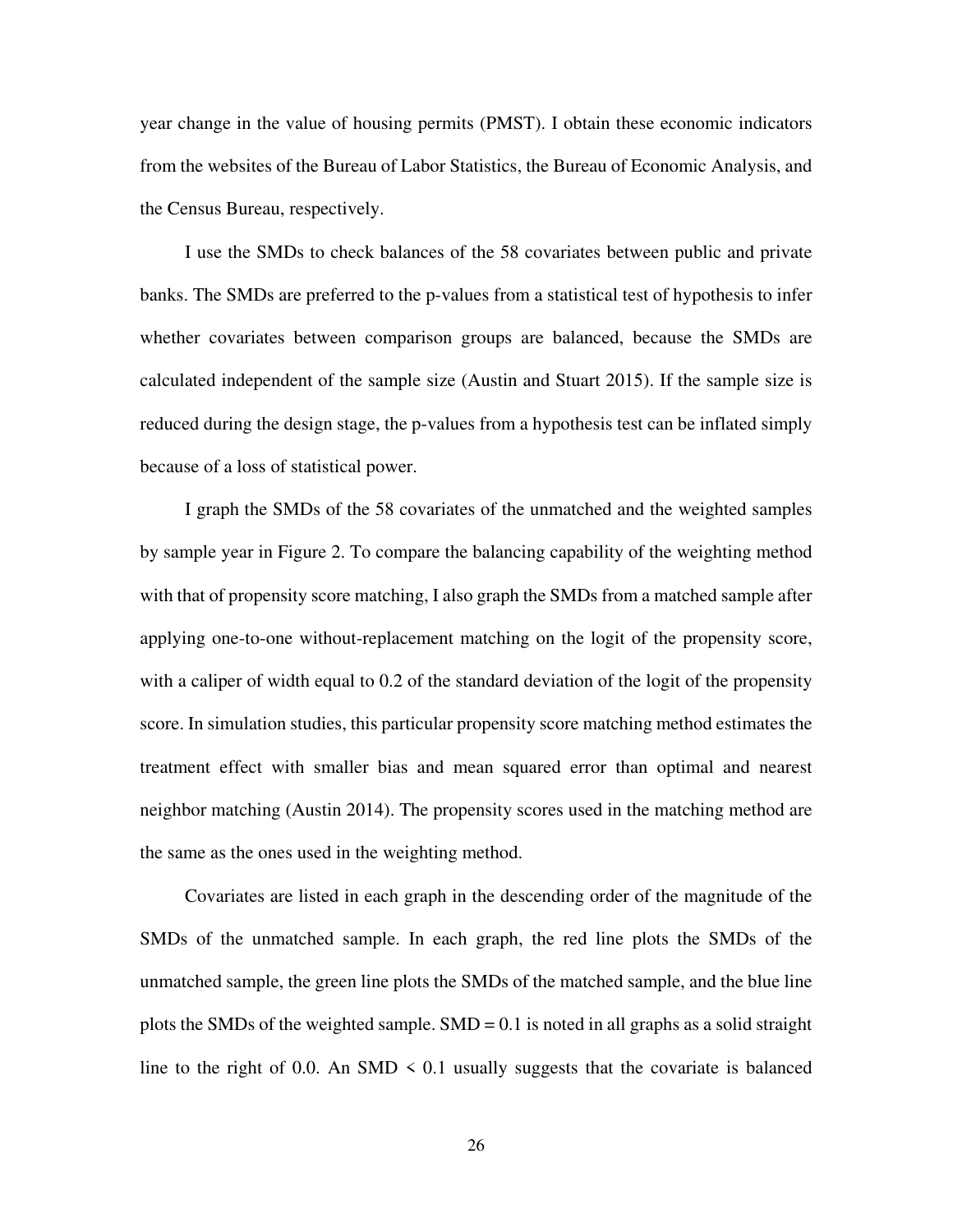between the comparison groups, whereas an  $SMD > 0.1$  often suggests that the covariate is not balanced and may contribute bias to the effect estimation.

The rank order of the magnitude of the SMDs among covariates in the unmatched samples varies from year to year, but bank size (SIZE) remains the covariate with the largest imbalance between public and private banks across all years. Imbalances of entity type (TYPE) and concentrations of credit of agricultural loans (AG.CON), real estate loans secured by farmland (FARM.CON), and commercial real estate loans (CRE.CON) are also frequently among the top five largest.

The graphs clearly show that the weighting method achieves better balances among covariates than propensity score matching in all years. All SMDs under the weighting method, including the SMDs of the three economic indicators, are smaller than 0.1. In fact, across all years and all covariates, the maximum SMD under the weighting method is 0.067, whereas the maximum SMD under the propensity score matching is 0.267. In addition, the propensity score matching often causes the SMDs of several covariates that are balanced in the unmatched samples to exceed 0.1 after matching.

#### *4.2 Baseline Results*

Table 2 presents the estimated effects of reporting incentives due to public listing on the ALLL estimations. The effects are reported under "Public" and are estimated under three methods: (1) an OLS model with the 55 covariates as control variables and the state fixed effects, (2) a matching-weight weighted regression without any control variables or the state fixed effects, and (3) a matching-weight weighted regression with the 55 covariates as control variables and the state fixed effects. All standard errors are in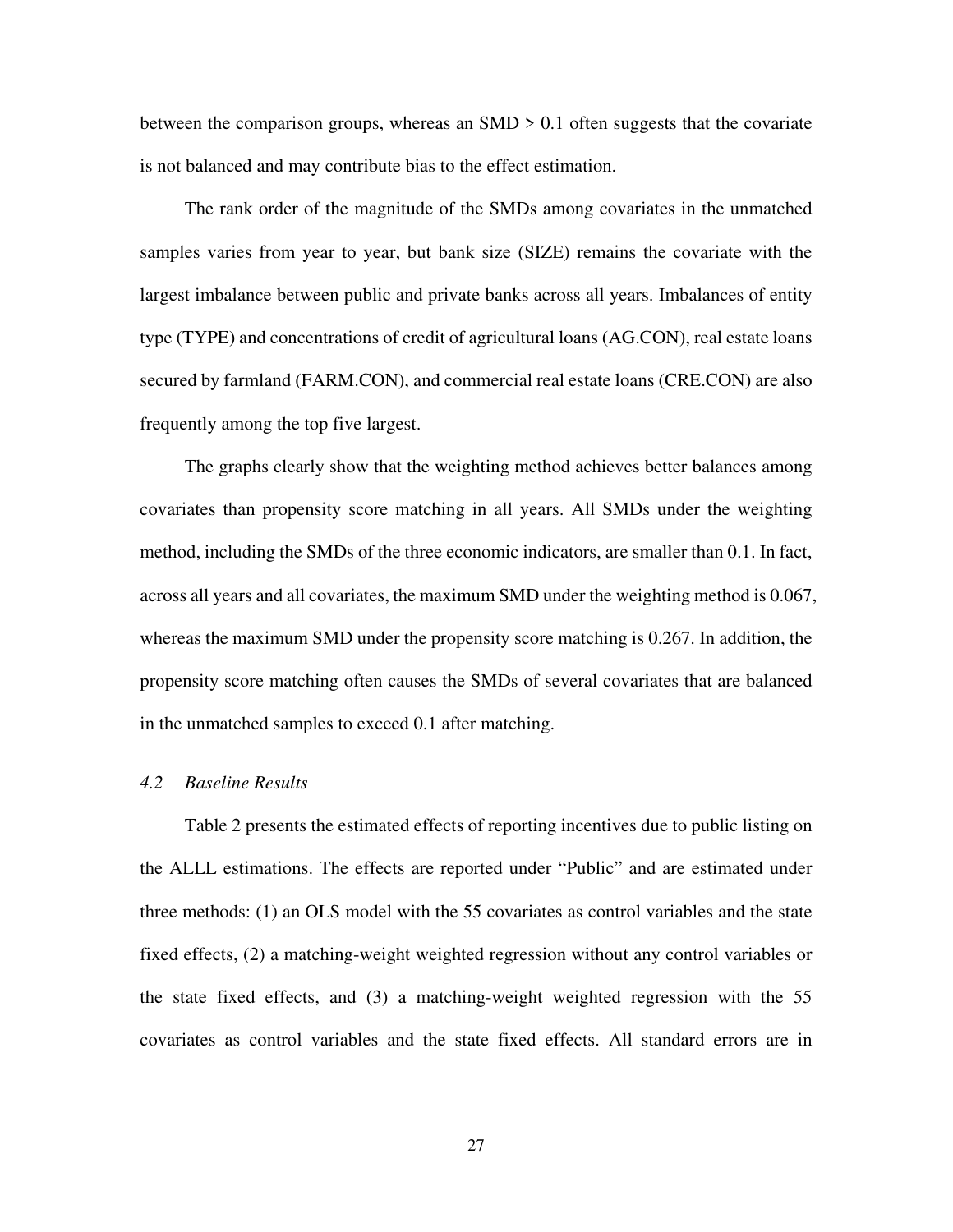parentheses and are clustered at the state level. The effects estimated under the third method are the baseline results.

A side-by-side comparison of the effects estimated under the two weighting methods shows that either the coefficients on "Public" under both methods are identical or the discrepancy is no larger than 0.0003 across all years. It suggests that the weighting method is successful in removing the bias captured by the 55 covariates and the state indicator variable in the propensity score estimation model. A side-by-side comparison of the effects estimated under the weighting method with a weighted regression with controls and the state fixed effects and the OLS model shows that although the signs of the coefficients are almost identical in all years under both the weighting method and the OLS model, the effect estimates from the OLS model are often larger. The OLS approach likely continues to give biased effect estimates.

 Based on the predictions discussed in section 2, if bank supervision of the ALLL estimations was effective, public and private banks in the weighted sample would report the same level of the ALLL throughout the entire sample period. If bank supervision of the ALLL estimations was lax, public banks would overestimate the ALLL relative to private banks between 2002 and 2007, when bank profitability was high. But public banks would underestimate the ALLL between 2008 and 2015, when bank profitability was under pressure.

The baseline results suggest that bank supervision of the ALLL estimations was effective between 2002 and 2007. During this period, public banks only overestimate the ALLL between 2002 and 2005. The overestimations range from \$0.0004 to \$0.0006 per dollar of total loans. Based on the average total loans held by public banks during the period,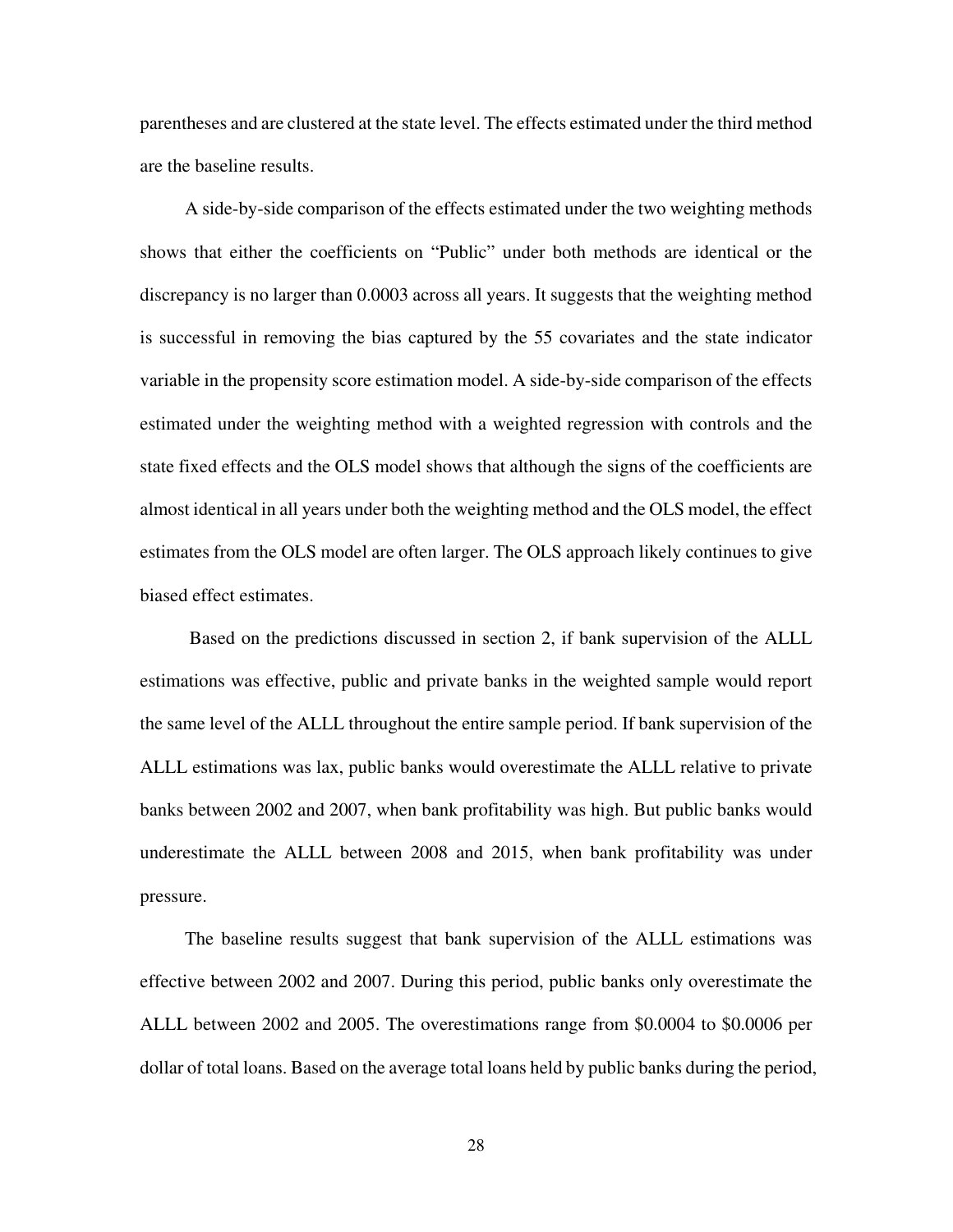these ALLL overestimations are small in economic magnitude; they represent  $2.1\%$ -4.1% of reported ALLL. In 2006 and 2007, the ALLL estimations do not differ between public and private banks. These results can be explained by the strong regulatory emphasis on compliant ALLL estimations during this period. After the issuance of the SAB 102 and the 2001 Policy Statement, public banks constrained their behaviors to smooth earnings (Balla and Rose 2015). The disappearance of the ALLL differences between public and private banks in 2006 and 2007 also coincides with the issuance of the 2006 Interagency Statement.

The results between 2008 and 2015 suggest that bank supervision was effective during the crisis and the short period afterward, but became lax in the last three years of the sample period. In 2008, the ALLL difference between public and private banks is zero, and in 2009, public banks overestimate the ALLL by \$0.0010 per dollar of total loans. From 2010 to 2012, public and private banks report the same level of the ALLL. However, between 2013 and 2015, public banks underestimate the ALLL by \$0.0016, \$0.0015, and \$0.0013 per dollar of total loans, respectively. These ALLL underestimations are both statistically and economically significant. The average total loans of public banks in 2013, 2014, and 2015 are \$13.42 billion, \$14.24 billion, and \$18.22 billion, respectively, which convert the per-dollar-of-total-loan ALLL underestimations in these three years to respective dollar amounts of \$21.47 million, \$21.37 million, and \$23.68 million. They account for about 9% of reported ALLL of public banks.

#### *4.3 Additional Tests for Supervisory Laxity*

I conduct two additional tests to confirm that the observed ALLL differences between public and private banks, especially the differences in recent years, are due to lax supervision. The tests are based on the finding in Agarwal et al. (2014) that state regulators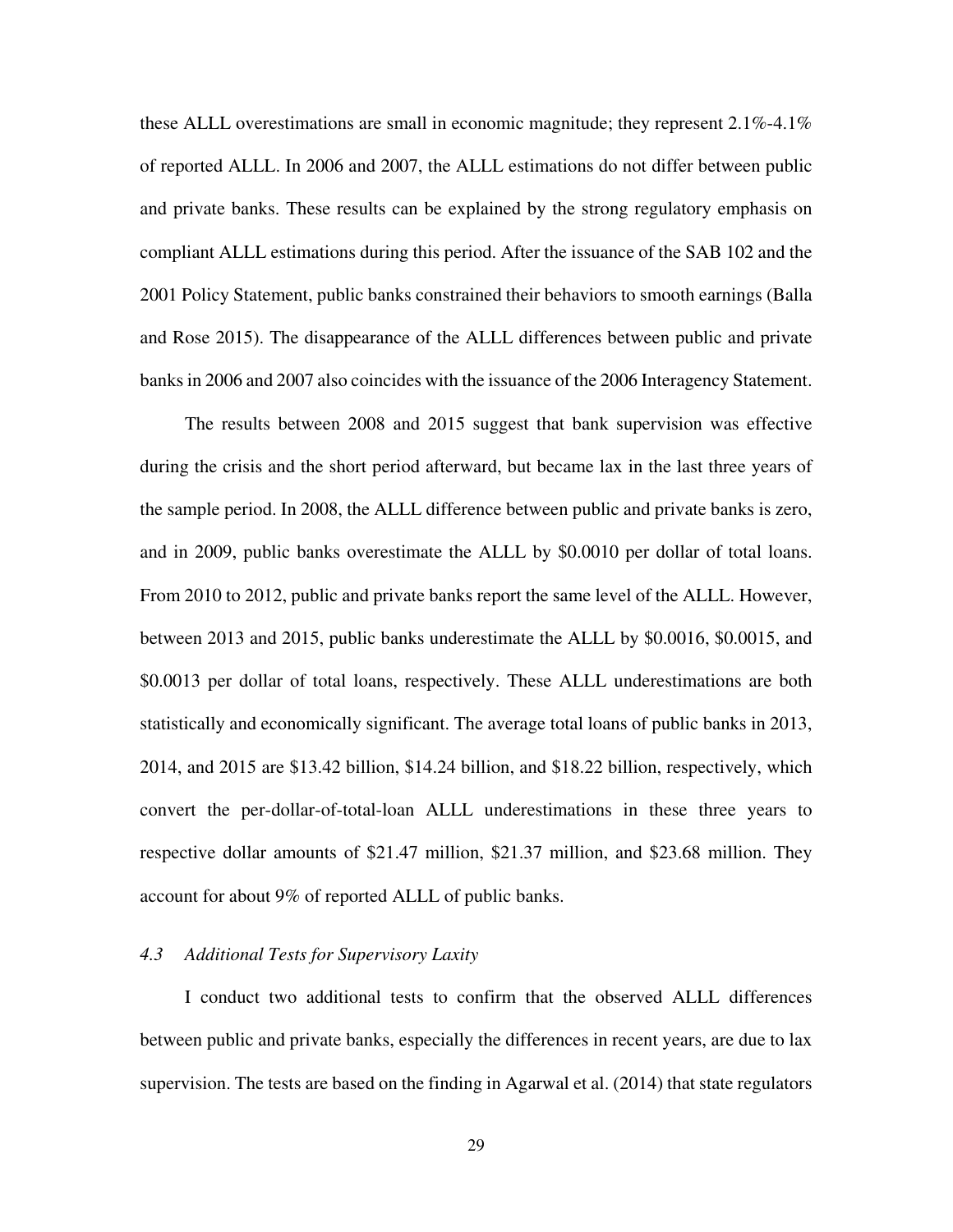are more lenient than federal regulators when assigning the CAMELS ratings to the same state-chartered banks, which are subject to the federal-state alternate supervision scheme. If the ALLL differences between public and private banks are due to supervisory laxity, we should observe more supervisory laxity, in terms of larger ALLL differences between public and private banks, between state-chartered public and private banks than between federally chartered public and private banks, which are subject to supervision from federal regulators only. We should also observe larger ALLL differences between state-chartered public and private banks located in more leniently supervised states than between statechartered public and private banks located in less leniently supervised states.

To test the first prediction that the ALLL differences are larger between statechartered public and private banks, I interact the "Public" dummy with an indicator variable "State charter", which equals "1" if the bank has a state charter and "0" if the bank has a federal charter. The results are reported in Table 3. The ALLL differences between federally chartered public and private banks are the coefficients on "Public". The ALLL differences between state-chartered public and private banks are the combined coefficients of "Public" and "Public  $\times$  State charter". All standard errors are in parentheses and are clustered at the state level.

 The ALLL differences between state-chartered public and private banks can almost entirely explain the ALLL differences estimated from the all-bank sample. The ALLL overestimations of state-chartered public banks between 2002 and 2004 are not statistically different from those of federally chartered public banks in 2002 and 2004<sup>[6](#page-30-0)</sup>. Between 2013

l

<span id="page-30-0"></span> $6$  I conduct the statistical test for the equality of two coefficients throughout the study by constructing 95% confidence intervals of the two coefficients. If the confidence interval of either coefficient does not contain the other coefficient, the two coefficients are considered statistically different, and vice versa. The confidence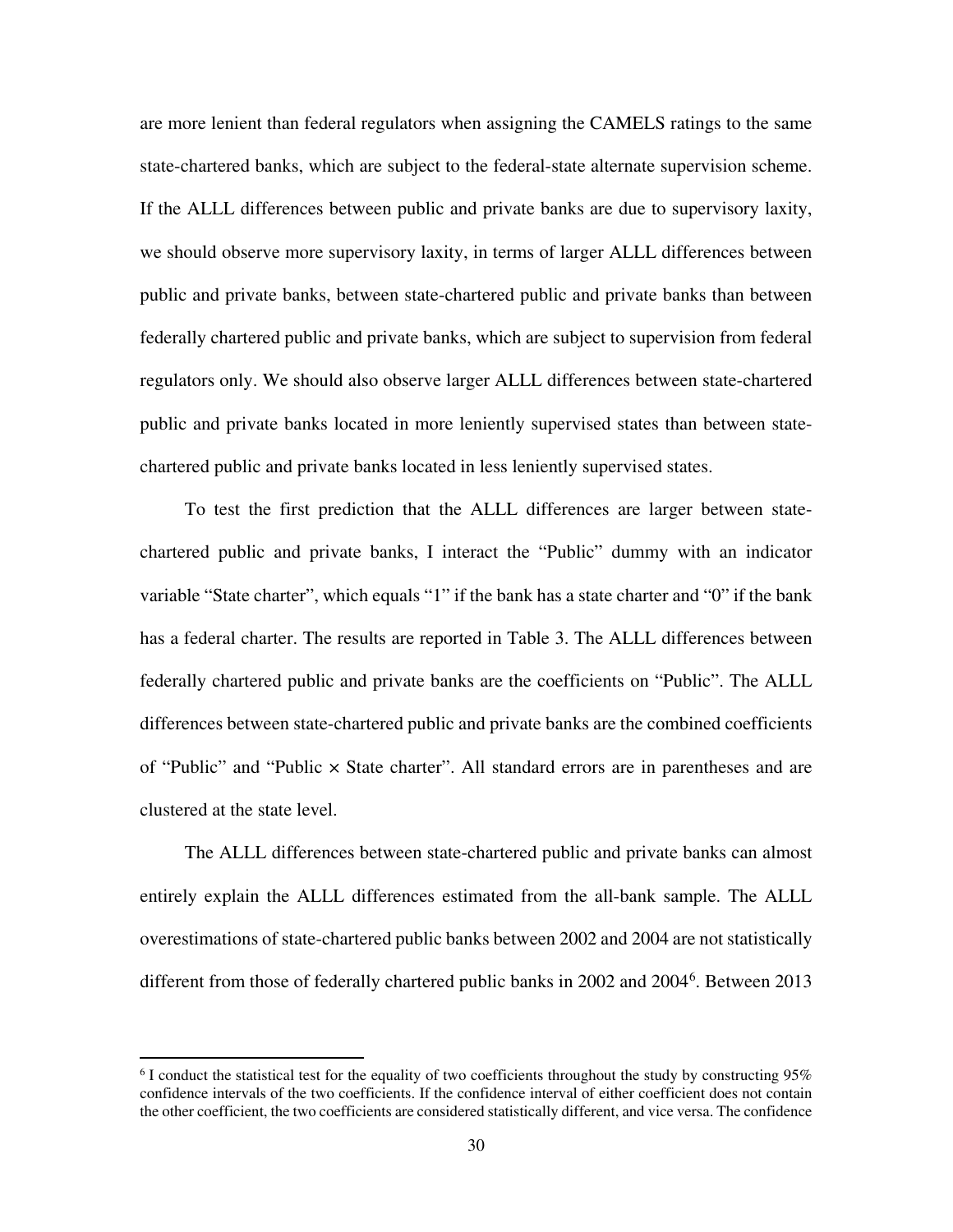and 2015, the ALLL underestimations of state-chartered public banks are larger than the underestimations of public banks from the all-bank sample, the former averaging \$0.0022, \$0.0016, and \$0.0015 per dollar of total loans in the respective three years. Federally chartered public banks do not underestimate the ALLL in 2013. In 2014 and 2015, federally chartered public banks only underestimate the ALLL by \$0.0009 and \$0.0007 per dollar of total loans, respectively. The differences are statistically different between federally chartered and state-chartered public and private banks in 2013 and 2015, but not in 2014. These results are consistent with the conclusion that bank supervision of the ALLL estimations has become lax in recent years.

To test the second prediction that the ALLL differences are larger between statechartered public and private banks located in more leniently supervised states than between state-chartered public and private banks located in less leniently supervised states, I split the sample of state-chartered banks into two subsamples. One subsample consists of statechartered banks located in states with an above-average state leniency index as computed in Agarwal et al. (2014), and the other consists of state-chartered banks located in states with an average or below-average state leniency index. The state leniency index, which is generously made available by Amit Seru, is the average spread between the CAMELS ratings assigned by the federal regulator and the ratings assigned by the state regulator to the same state-chartered banks in a given state. The higher the index value, the more differently state and federal regulators rate the same state-chartered banks in a given state. Because state regulators are found to assign more favorable ratings to the same state-

 $\overline{a}$ 

intervals are not reported. This test, unlike the Z-score test, does not assume the covariance of the two coefficients is zero.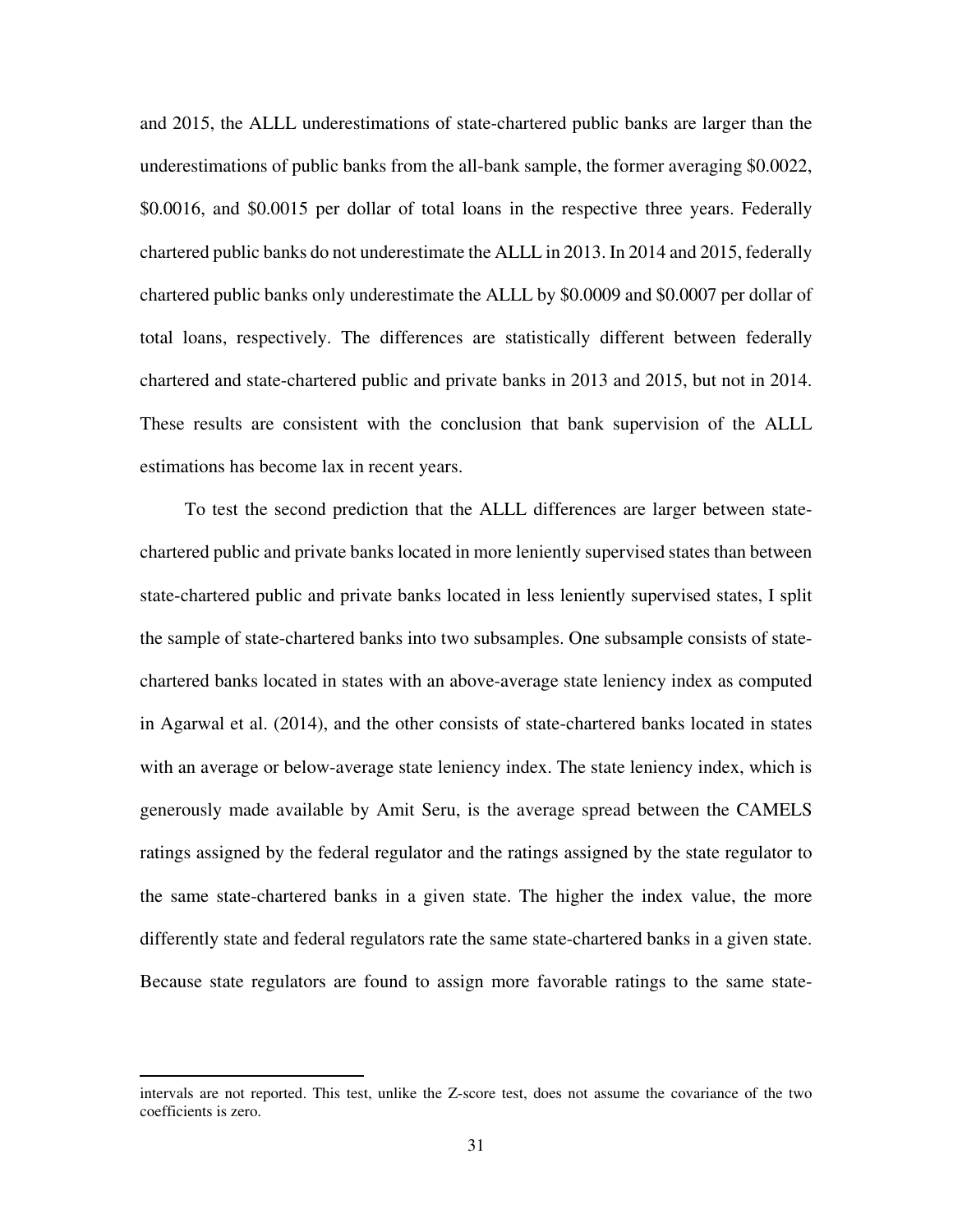chartered banks than federal regulators, the higher the index value, the more lenient the state regulator in a given state.<sup>[7](#page-32-0)</sup> Table 4 reports the results of this test.

As predicted, larger ALLL differences appear between state-chartered public and private banks located in more leniently supervised states than between state-chartered public and private banks located in less leniently supervised states. Between 2002 and 2005, state-chartered public banks located in more leniently supervised states overestimate the ALLL in 2003 and 2005 by \$0.0010 and \$0.0008 per dollar of total loans, respectively. During the same period, state-chartered public banks located in less leniently supervised states only overestimate the ALLL by \$0.0004 per dollar of total loans in 2005. The differences are statistically different between the two subsamples. Between 2013 and 2015, the ALLL underestimations are larger among state-chartered public banks located in more leniently supervised states than among state-chartered public banks located in less leniently supervised states. The differences are statistically different between the two subsamples in 2013 and 2015, but not in 2014. These findings are again consistent with the conclusion that bank supervision has become lax recently.

The above two tests also suggest that between 2006 and 2011, bank supervision of the ALLL estimations was effective. First, during this period, state-chartered public and private banks report the same level of the ALLL, and except for 2006, the ALLL estimation differences between state-chartered public and private banks are not statistically different between more and less leniently supervised states. These results suggest little supervisory laxity, consistent with the conclusion from the all-bank sample.

l

<span id="page-32-0"></span> $<sup>7</sup>$  The index is computed up to the fourth quarter of 2010. But because the rating spreads are persistent over</sup> time, the state leniency index is still a good proxy for the post-2010 period of this study.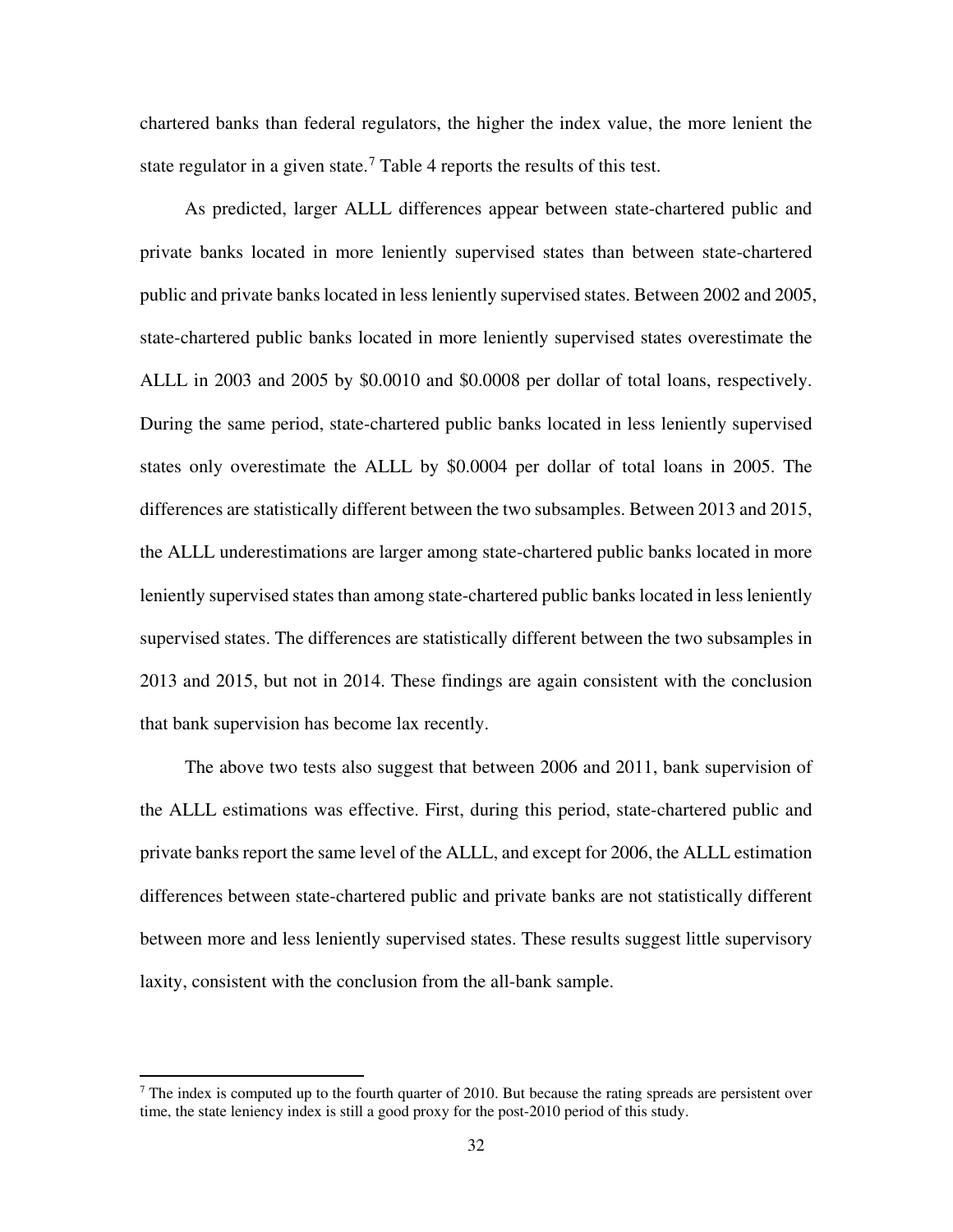Second, the ALLL overestimation by public banks in 2009 is not associated with state supervisory leniency. In the federal-state split, neither state-chartered public banks nor federally chartered public banks overestimate the ALLL relative to their private counterparts in 2009. In the split by the state leniency index, the differences under the two subsamples are not statistically different. These results are inconsistent with evidence of a "big bath" reporting behavior, which also suggests ineffective bank supervision. In the next section, I further rule out the possibility of the existence of stock market discipline as an alternative explanation for the results.

## *4.4 Tests for the Existence of Stock Market Discipline*

Either voluntarily or as required by securities regulations, public entities communicate and disclose more to their shareholders and the investment community than private entities. Therefore, compared to private entities, public entities are subject to added scrutiny from stock market participants, and the scrutiny may help discipline their reporting behaviors (e.g., see studies by Ball and Shivakumar (2005) and Burgstahler et al. (2006) on non-financial firms).

Because we do not have empirical evidence on whether the stock market can discipline banks' reporting behaviors, I conduct three tests to find out whether stock market discipline exists and helps suppress public banks' incentives to misreport the ALLL. Because institutional investors are generally believed to actively monitor the management of public entities, I use the following three proxies to capture the intensity of stock market discipline: the percentage of institutional ownership, the institutional ownership HHI, and the number of institutional block owners. Data for the three proxies come from the database of Thomson Reuters Institutional (13f) Holdings of WRDS.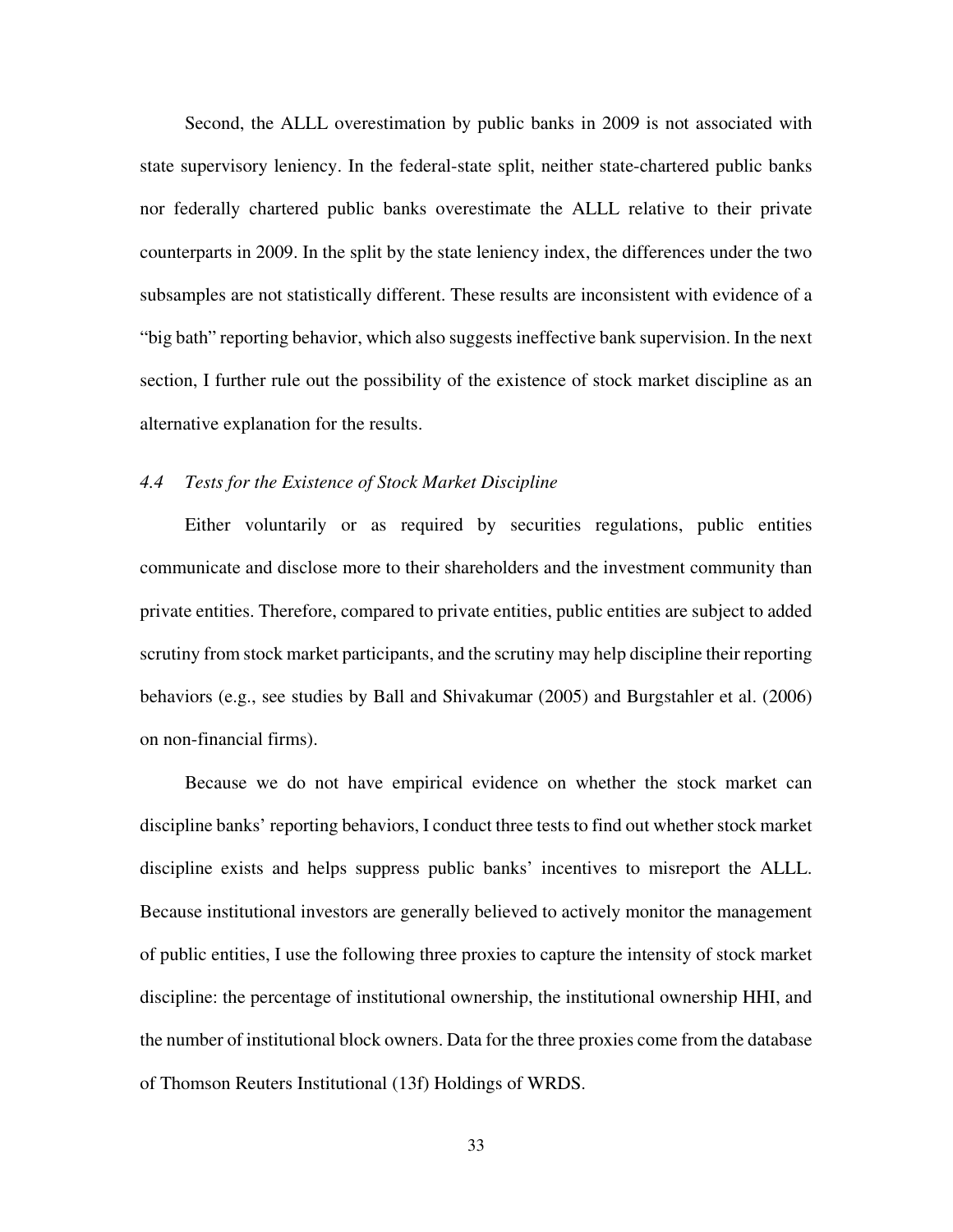The tests use the all-bank sample. I split the sample of public banks into two subsamples based on whether the banks have an above-average, or an average or belowaverage proxy, and retain all private banks as the comparison group for both subsamples. If stock market discipline exists, during those misreporting years, we should observe smaller ALLL underestimations or overestimations among public banks with an aboveaverage proxy than we should among public banks with an average or below-average proxy. Table 5 reports the results.

Panel A of Table 5 presents the results from the split by the percentage of institutional ownership. Between 2002 and 2005, public banks with an above-average percentage of institutional ownership overestimate the ALLL in 2002 and 2004 by \$0.0007 and \$0.0015 per dollar of total loans, respectively. Public banks with an average or below-average percentage of institutional ownership only overestimate the ALLL in 2002 by \$0.0003 per dollar of total loans. Public banks with an above-average percentage of institutional ownership starts to underestimate the ALLL in 2012, one year earlier than public banks with an average or below-average percentage of institutional ownership. In two out of the three years between 2013 and 2015, the ALLL underestimations by public banks with an above-average percentage of institutional ownership are larger than the underestimations by public banks with an average or below-average percentage of institutional ownership. For the rest of the sample period, public and private banks do not differ in the ALLL estimations in either subsample. The differences are all statistically different between the two subsamples. Even if the results cannot conclude that higher institutional ownership drives public banks to misreport the ALLL, they suggest that stock market discipline is absent in the context of ALLL estimations.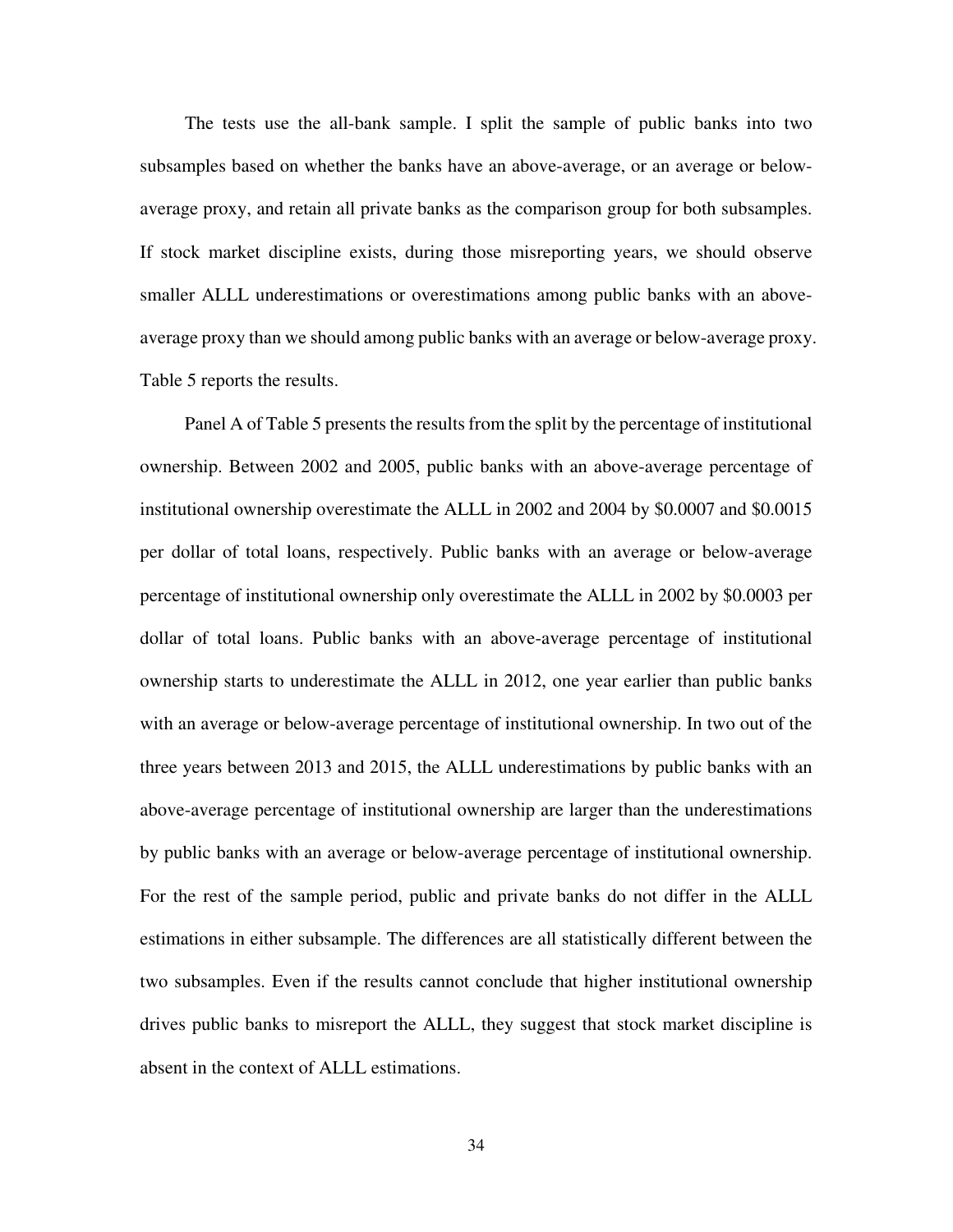Panels B and C of Table 5 present the results from the splits by the institutional ownership HHI and the number of institutional block owners, respectively. The results show that throughout the entire sample period and especially for the period between 2013 and 2015, when bank supervision became lax, public banks subject to a higher intensity of institutional monitoring do not misreport the ALLL less than public banks subject to a lower intensity of institutional monitoring. The results again suggest that stock market discipline is absent regarding the ALLL estimations. The insignificant ALLL differences between public and private banks, especially during the financial crisis, are due to effective bank supervision.

The stock market discipline hypothesis is a counter-argument to the underpinnning of the predictions raised by this study—the stock market creates pressure for banks to engage in misreporting. Therefore, the conclusion that stock market discipline is absent proves that the predictions of this study are well reasoned.

# *4.5 Sensitivity Analysis*

The validity of my results rests on a crucial assumption that no unobservable confounders exist to meaningfully bias the effect estimations. This assumption cannot be tested directly. But I argue that such confounders very likely do not exist, because the 55 covariates balanced between public and private banks are comprehensive and capture the key inputs of the ALLL estimation process as outlined in the regulatory guidance. Unobservable confounders, which must also relate to the ALLL estimations, very likely contain parallel information to the 55 covariates. Therefore, once the 55 covariates are balanced, the unobservable confounders can no longer contribute bias to the effect estimations.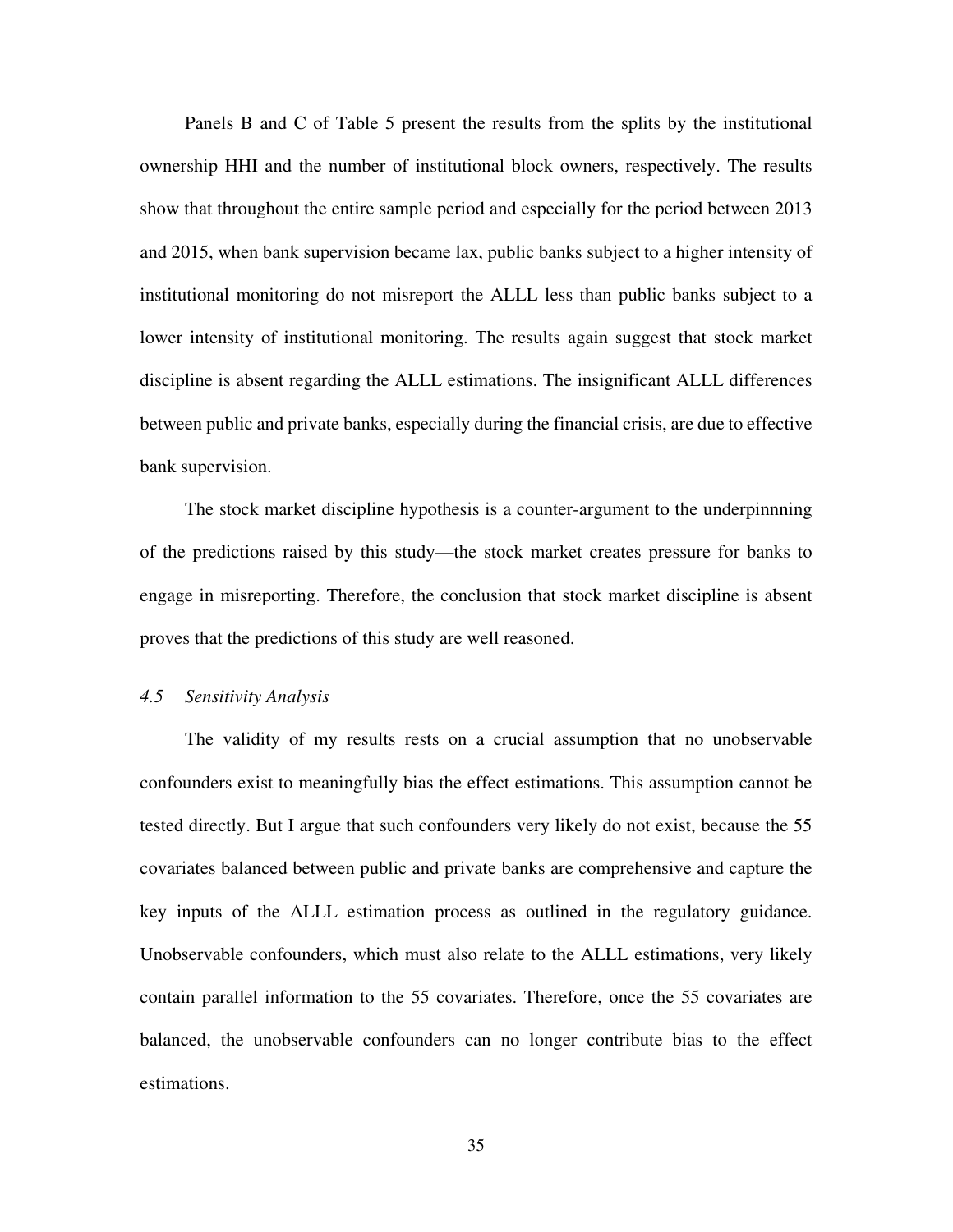I offer a demonstration of this argument. So far in this study, I have only used the current-year net charge-offs to calculate the historical loan loss rates. However, banks often use average net charge-offs of both the current year and the past few years to calculate the historical loan loss rates. Such loan loss rate calculation contains information about past loan losses that are not balanced in this study. But because the average net charge-offs correlate with the current-year net charge-offs, the historical loan loss rate calculated using only the current-year net charge-offs can balance the historical loan loss rate containing information about past loan losses.

I calculate an alternative historical loan loss rate by averaging both the current-year and the prior-year net charge-offs, and use this alternative loan loss rate to re-estimate the ALLL differences between public and private banks, between federally chartered public and private banks, and between state-chartered public and private banks. The results are reported in columns (2), (4), and (6) of Table 6. The original estimates as reported in Table 3 are presented in columns (1), (3), and (5) of Table 6. The sizes of the estimated effects are fairly similar under the two different loan loss rate calculations. The inference from the original results still holds.

## *4.6 Implications of the Overall Results*

Table 7 presents the impact of the ALLL underestimations of state-chartered public banks between 2013 and 2015 on their reported earnings, equity capital, and Tier 1 riskbased capital ratio. Columns (1) to (3) convert the per-dollar-of-total-loan ALLL underestimations to dollar amounts. In these three years, state-chartered public banks underestimate the ALLL by \$10.40 million, \$8.35 million, and \$8.84 million, respectively. The ALLL underestimations account for about 11.9%-14.4% of reported ALLL (reported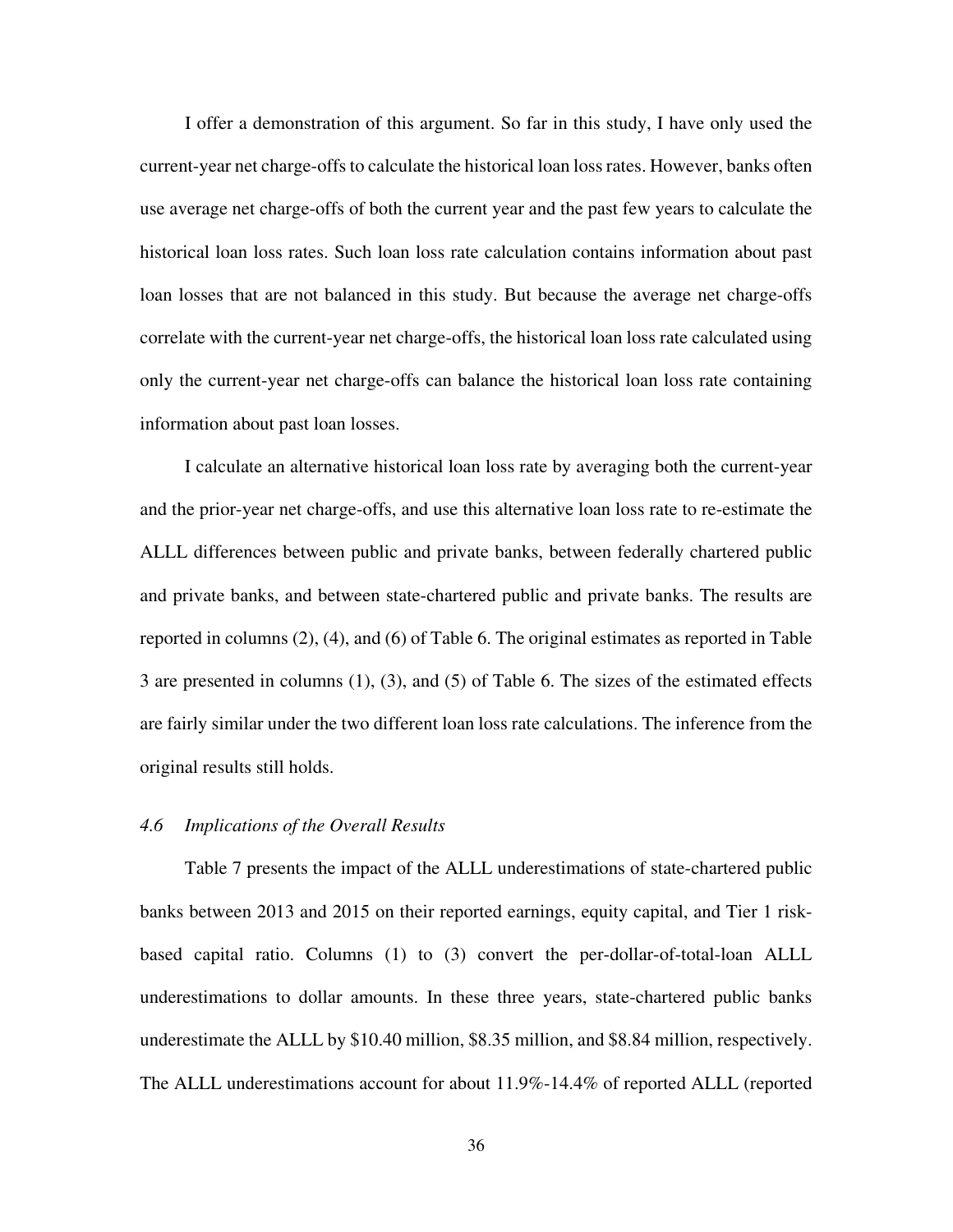in column (8)), 5.8%-8.5% of reported income before taxes and extraordinary items (reported in column (9)), and 0.8%-1.2% of reported equity capital (reported in column (10)). However, the ALLL underestimations account for only 0.1%-0.2% of total riskweighted assets (reported in column (11)), the maximum impact on Tier 1 risk-based capital ratio absent income taxes. These calculations suggest that bank regulators allow state-chartered public banks to underestimate the ALLL to report higher earnings, and to a lesser degree, equity capital. Because the impact on Tier 1 risk-based capital ratio is marginal, the allowed reporting discretion is not to inflate the banks' regulatory capital adequacy.

Overall, the results imply that bank regulators are unwilling to cater to banks' private interests when the regulatory emphasis is strong—the ALLL overestimations at the beginning of the sample period are small. Bank regulators are also unwilling to cater to banks' private interests during the financial crisis, because public banks do not underestimate the ALLL between 2008 and 2009. However, bank regulators are willing to cater to banks' private interests when the economic environment is good and the regulatory emphasis is weak, such as the period between 2013 and 2015. During these three years, the proportions of problem loans held by banks almost reached the pre-crisis low levels (see Figure 4), but as discussed before, bank profits were still under pressure. Supervisory laxity is not a constant; it varies with changing economic and regulatory environments.

#### **5 Conclusion**

I study whether bank supervision is effective in enforcing the written regulation governing the estimations of the allowance for loan and lease losses (ALLL) consistently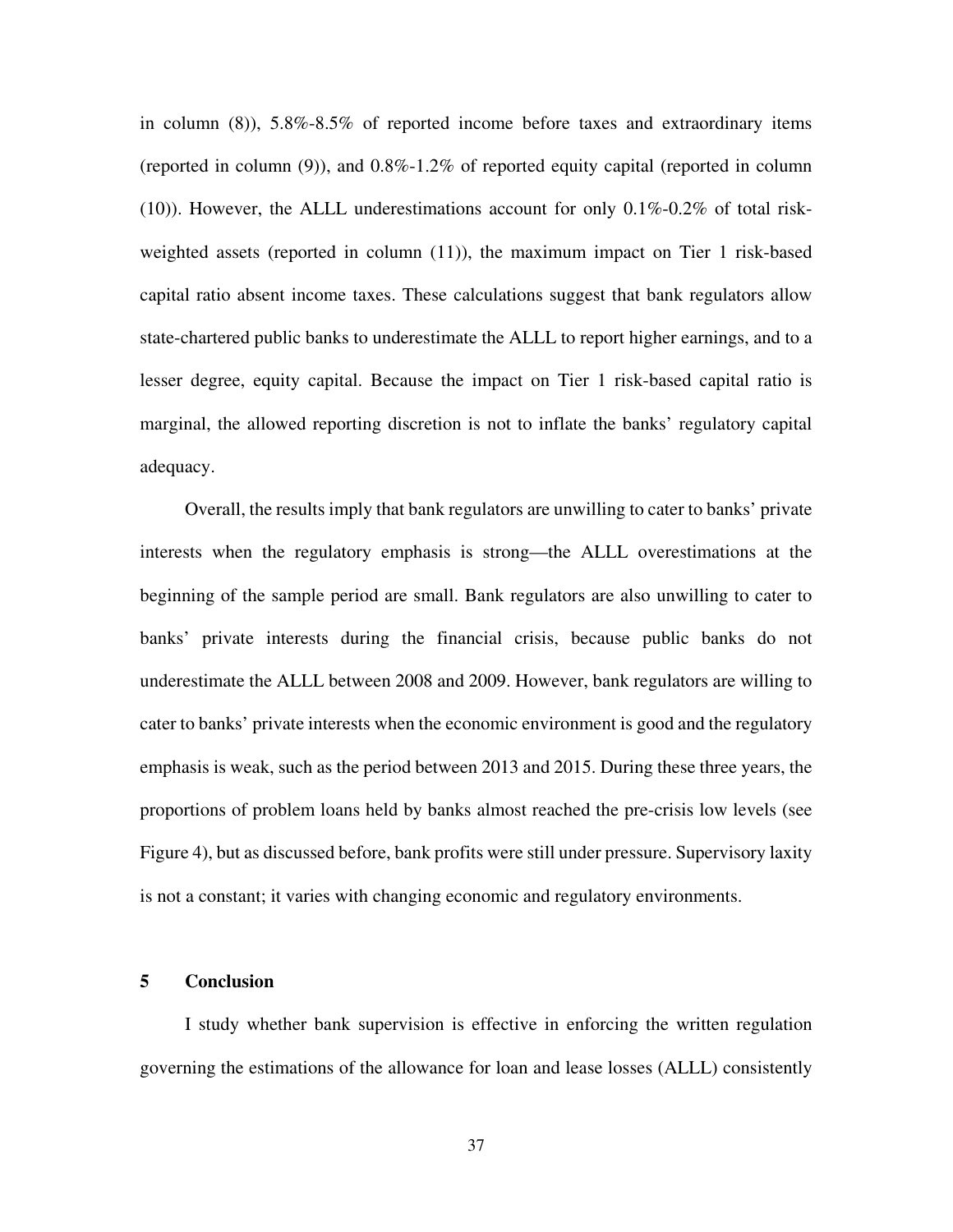between public and private banks between 2002 and 2015. Based on prior literature, public banks are more incentivized than private banks to overestimate the ALLL when bank profitability is high, but public banks are more incentivized than private banks to underestimate the ALLL when bank profitability is low. I predict that if bank supervision was lax, public banks would overestimate the ALLL relative to private banks between 2002 and 2007 and underestimate the ALLL relative to private banks between 2008 and 2015.

By balancing 55 covariates that confound the effect of reporting incentives due to public listing on the ALLL estimations, I create a pseudo-population of public and private banks from which the unbiased effect can be estimated. I find that public banks, especially state-chartered public banks, slightly overestimated the ALLL between 2002 and 2005 and significantly underestimated the ALLL between 2013 and 2015. Public and private banks did not differ in their ALLL estimations during the financial crisis and the rest of the sample period. Bank supervision of the ALLL estimations was effective between 2002 and 2012, but has become lax recently. The results imply that bank regulators are only willing to cater to banks' private interests when the economic environment is good and the regulatory emphasis is weak, but not during the financial crisis.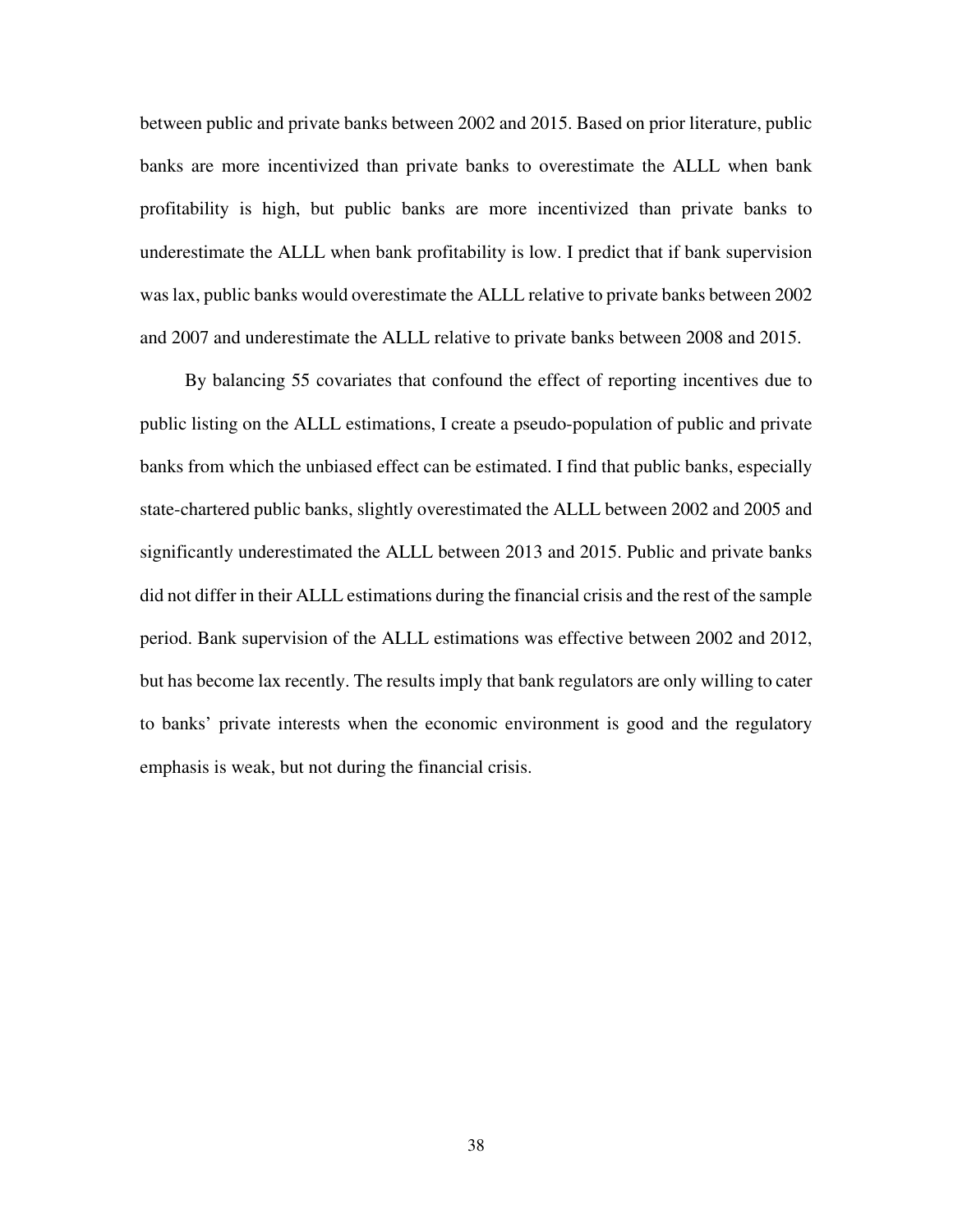#### **References**

- Agarwal, S., D. Lucca, A. Seru, and F. Trebbi. 2014. Inconsistent Regulators: Evidence from Banking. *Quarterly Journal of Economics* 129 (2):889-938.
- Armstrong, C. S., A. D. Jagolinzer, and D. F. Larcker. 2010. Chief Executive Officer Equity Incentives and Accounting Irregularities. *Journal of Accounting Research* 48 (2):225-271.
- Asker, J., J. Farre-Mensa, and A. Ljungqvist. 2015. Corporate Investment and Stock Market Listing: A Puzzle? *Review of Financial Studies* 28 (2):342-390.
- Austin, P. C. 2014. A Comparison of 12 Algorithms for Matching on the Propensity Score. *Statistics in Medicine* 33 (6):1057-1069.
- Austin, P. C., and E. A. Stuart. 2015. Moving towards Best Practice when Using Inverse Probability of Treatment Weighting (IPTW) Using the Propensity Score to Estimate Causal Treatment Effects in Observational Studies. *Statistics in Medicine* 34 (28):3661-3679.
- Ball, R., and L. Shivakumar. 2005. Earnings Quality in UK Private Firms: Comparative Loss Recognition Timeliness. *Journal of Accounting & Economics* 39 (1):83-128.
- ———. 2008. Earnings Quality at Initial Public Offerings. *Journal of Accounting & Economics* 45 (2-3):324-349.
- Balla, E., and M. J. Rose. 2015. Loan Loss Provisions, Accounting Constraints, and Bank Ownership Structure. *Journal of Economics and Business* 78:92-117.
- Bassett, W. F., S. J. Lee, and T. P. Spiller. 2015. Estimating Changes in Supervisory Standards and Their Economic Effects. *Journal of Banking & Finance* 60:21-43.
- Beatty, A., and S. Liao. 2014. Financial Accounting in the Banking Industry: A Review of the Empirical Literature. *Journal of Accounting & Economics* 58 (2-3):339-383.
- Beatty, A. L., B. Ke, and K. R. Petroni. 2002. Earnings Management to Avoid Earnings Declines Across Publicly and Privately Held Banks. *Accounting Review* 77 (3):547-570.
- Burgstahler, D. C., L. Hail, and C. Leuz. 2006. The Importance of Reporting Incentives: Earnings Management in European Private and Public Firms. *Accounting Review* 81 (5):983-1016.
- Bushee, B. J. 1998. The Influence of Institutional Investors on Myopic R&D Investment Behavior. *Accounting Review* 73 (3):305-333.
- Bushee, B. J., and C. Leuz. 2005. Economic Consequences of SEC Disclosure Regulation: Evidence from the OTC Bulletin Board. *Journal of Accounting & Economics* 39 (2):233- 264.
- Costello, A. M., J. Granja, and J. Weber. 2016. Do Strict Regulators Increase the Transparency of the Banking System? Available at SSRN: https://ssrn.com/abstract=2620853.
- Dowle, M., A. Srinivasan, T. Short, and S. Lianoglou with contributions from R. Saporta and E. Antonyan. 2015. data.table: Extension of Data.frame. R package version 1.9.6. https://CRAN.R-project.org/package=data.table.
- Falato, A., and D. Scharfstein. 2016. The Stock Market and Bank Risk-Taking. NBER Working Paper No. 22689.
- Graham, N., M. Arai, and B. Hagströmer. 2016. multiwayvcov: Multi-Way Standard Error Clustering. R package version 1.2.3. https://CRAN.R-project.org/package=multiwayvcov.
- Ho, D. E., K. Imai, G. King, and E. A. Stuart. 2007. Matching as Nonparametric Preprocessing for Reducing Model Dependence in Parametric Causal Inference. *Political Analysis* 15 (3):199- 236.
- Hothorn, T., F. Bretz, and P. Westfall. 2008. Simultaneous Inference in General Parametric Models. *Biometrical Journal* 50(3), 346-363.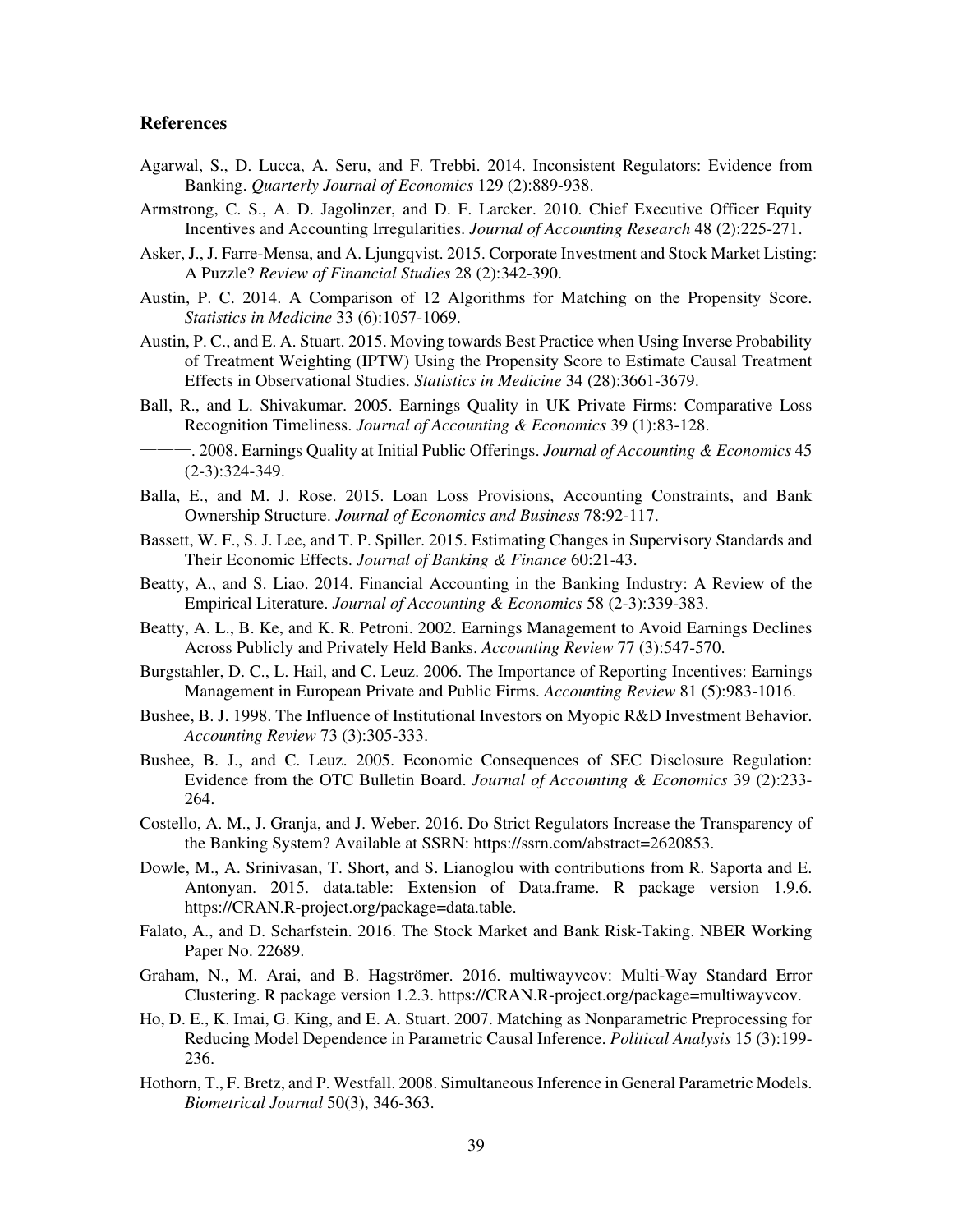- Huizinga, H., and L. Laeven. 2012. Bank Valuation and Accounting Discretion during a Financial Crisis. *Journal of Financial Economics* 106 (3):614-634.
- Kanagaretnam, K., G. J. Lobo, and D. H. Yang. 2004. Joint Tests of Signaling and Income Smoothing through Bank Loan Loss Provisions. *Contemporary Accounting Research* 21 (4):843-884.
- Li, L., and T. Greene. 2013. A Weighting Analogue to Pair Matching in Propensity Score Analysis. *International Journal of Biostatistics* 9 (2):215-234.
- Liu, C. C., and S. G. Ryan. 2006. Income Smoothing over the Business Cycle: Changes in Banks' Coordinated Management of Provisions for Loan Losses and Loan Charge-Offs from the Pre-1990 Bust to the 1990s Boom. *Accounting Review* 81 (2):421-441.
- Lumley, T. 2004. Analysis of Complex Survey Samples. *Journal of Statistical Software* 9(1): 1-19.
- Lumley, T. 2016. Survey: Analysis of Complex Survey Samples. R package version 3.31-2. https://CRAN.R-project.org/package=survey.
- Marschner, I. 2014. glm2: Fitting Generalized Linear Models. R package version 1.1.2. https://CRAN.R-project.org/package=glm2.
- Narayanan, M. P. 1985. Managerial Incentives for Short-Term Results. *Journal of Finance* 40 (5):1469-1484.
- Nichols, D. C., J. M. Wahlen, and M. M. Wieland. 2009. Publicly Traded versus Privately Held: Implications for Conditional Conservatism in Bank Accounting. *Review of Accounting Studies* 14 (1):88-122.
- Olszak, M., M. Pipien, I. Kowalska, and S. Roszkowska. 2016. What Drives Heterogeneity of Cyclicality of Loan Loss Provisions in the EU? *Journal of Financial Services Research*. Forthcoming.
- R Core Team. 2016. R: A Language and Environment for Statistical Computing. R Foundation for Statistical Computing, Vienna, Austria. https://www.R-project.org/.
- Rezende, M. 2014. The Effects of Bank Charter Switching on Supervisory Ratings. FEDS Working Paper No. 2014-20. Available at SSRN: https://ssrn.com/abstract=2412748.
- Sekhon, J. S. 2011. Multivariate and Propensity Score Matching Software with Automated Balance Optimization: The Matching Package for R. *Journal of Statistical Software* 42(7), 1-52.
- Shleifer, A., and R. W. Vishny. 1990. Equilibrium Short Horizons of Investors and Firms. *American Economic Review* 80 (2):148-153.
- Stein, J. C. 1989. Efficient Capital-Markets, Inefficient Firms: A Model of Myopic Corporate Behavior. *Quarterly Journal of Economics* 104 (4):655-669.
- Stuart, E. A. 2010. Matching Methods for Causal Inference: A Review and a Look Forward. *Statistical Science* 25 (1):1-21.
- Wickham, H. 2007. Reshaping Data with the reshape Package. *Journal of Statistical Software* 21(12), 1-20.
- Wickham, H. 2009. ggplot2: Elegant Graphics for Data Analysis. Springer-Verlag New York.
- Wickham, H., and R. Francois. 2016. dplyr: A Grammar of Data Manipulation. R package version 0.5.0. https://CRAN.R-project.org/package=dplyr.
- Yoshida, K., and J. Bohn. 2015. tableone: Create "Table 1" to Describe Baseline Characteristics. R package version 0.7.3. https://CRAN.R-project.org/package=tableone.
- Zeileis, A., and T. Hothorn. 2002. Diagnostic Checking in Regression Relationships. *R News* 2(3), 7-10. http://CRAN.R-project.org/doc/Rnews/.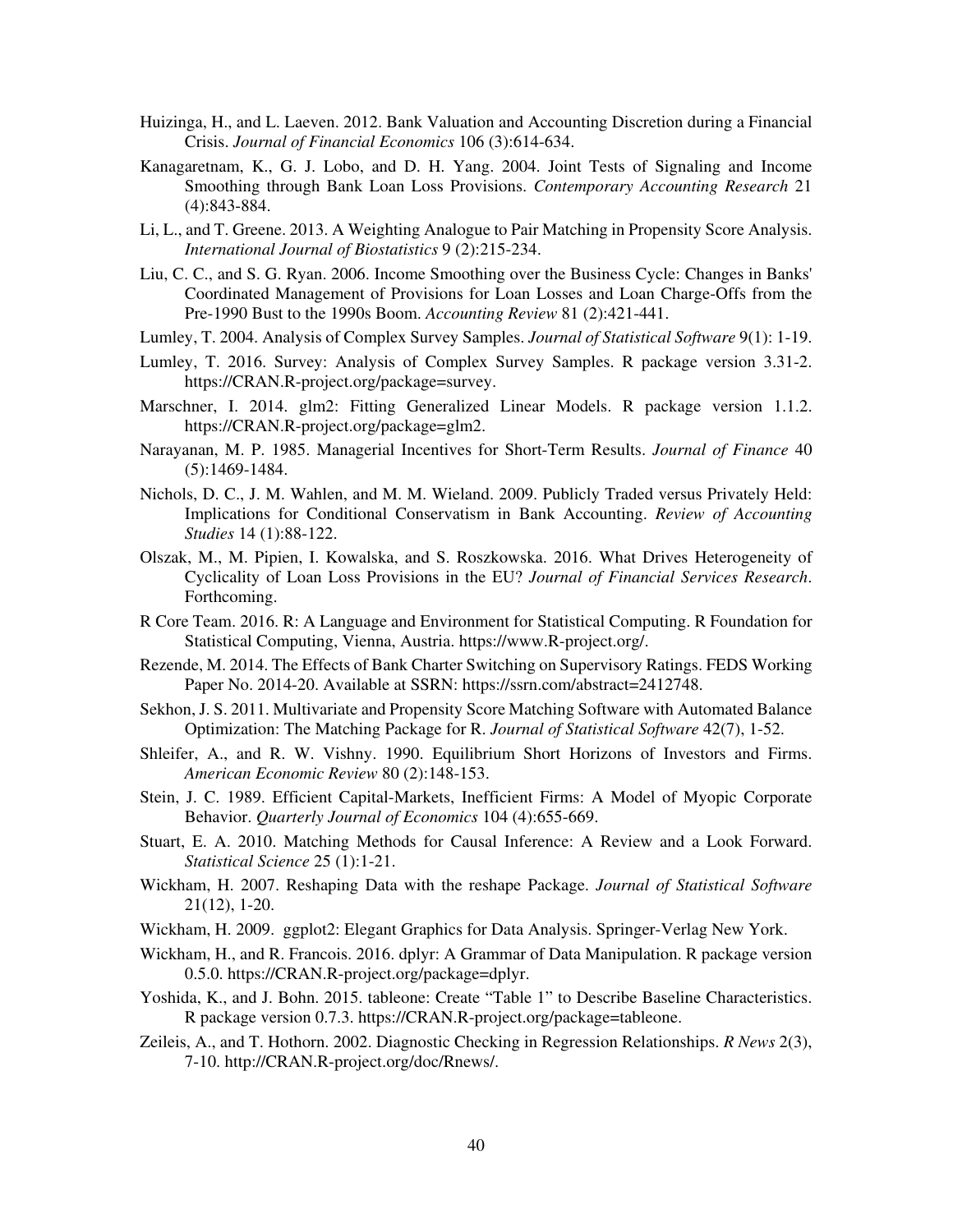# **Appendix A Covariate Definitions**

- *I. Covariates that reflect loan portfolio characteristics*
- Volume of loans past due 30-89 days and still accruing principal and interest payments (scaled by total loans) by loan category.
	- 1) Residential real estate loans (RRE.PD30)
	- 2) Commercial real estate loans (CRE.PD30)
	- 3) Commercial and industrial loans (CI.PD30)
	- 4) Consumer loans (CS.PD30)
	- 5) Loans secured by farmland (FARM.PD30)
	- 6) Agricultural loans (AG.PD30)
- Volume of loans past due 90 days or more and still accruing principal and interest payments (scaled by total loans) by loan category.
	- 7) Residential real estate loans (RRE.PD90)
	- 8) Commercial real estate loans (CRE.PD90)
	- 9) Commercial and industrial loans (CI.PD90)
	- 10) Consumer loans (CS.PD90)
	- 11) Loans secured by farmland (FARM.PD90)
	- 12) Agricultural loans (AG.PD90)
- Volume of nonaccrual loans (scaled by total loans) by loan category.
	- 13) Residential real estate loans (RRE.NAC)
	- 14) Commercial real estate loans (CRE.NAC)
	- 15) Commercial and industrial loans (CI.NAC)
	- 16) Consumer loans (CS.NAC)
	- 17) Loans secured by farmland (FARM.NAC)
	- 18) Agricultural loans (AG.NAC)
- Growth of total past due and nonaccrual loans: year-over-year change of total volume of problem loans.
	- 19) Total loans past due 30-89 days and still accruing principal and interest payments (PD30.G)
	- 20) Total loans past due 90 days or more and still accruing principal and interest payments (PD90.G)
	- 21) Total nonaccrual loans (NAC.G)
- *Current-year loan loss rate* by loan category: current-year net charge-offs (charge-offs minus recoveries) of each loan category divided by total loans.

22) Residential real estate loans (RRE.NCH)

- 23) Commercial real estate loans (CRE.NCH)
- 24) Commercial and industrial loans (CI.NCH)
- 25) Consumer loans (CS.NCH)
- 26) Loans secured by farmland (FARM.NCH)
- 27) Agricultural loans (AG.NCH)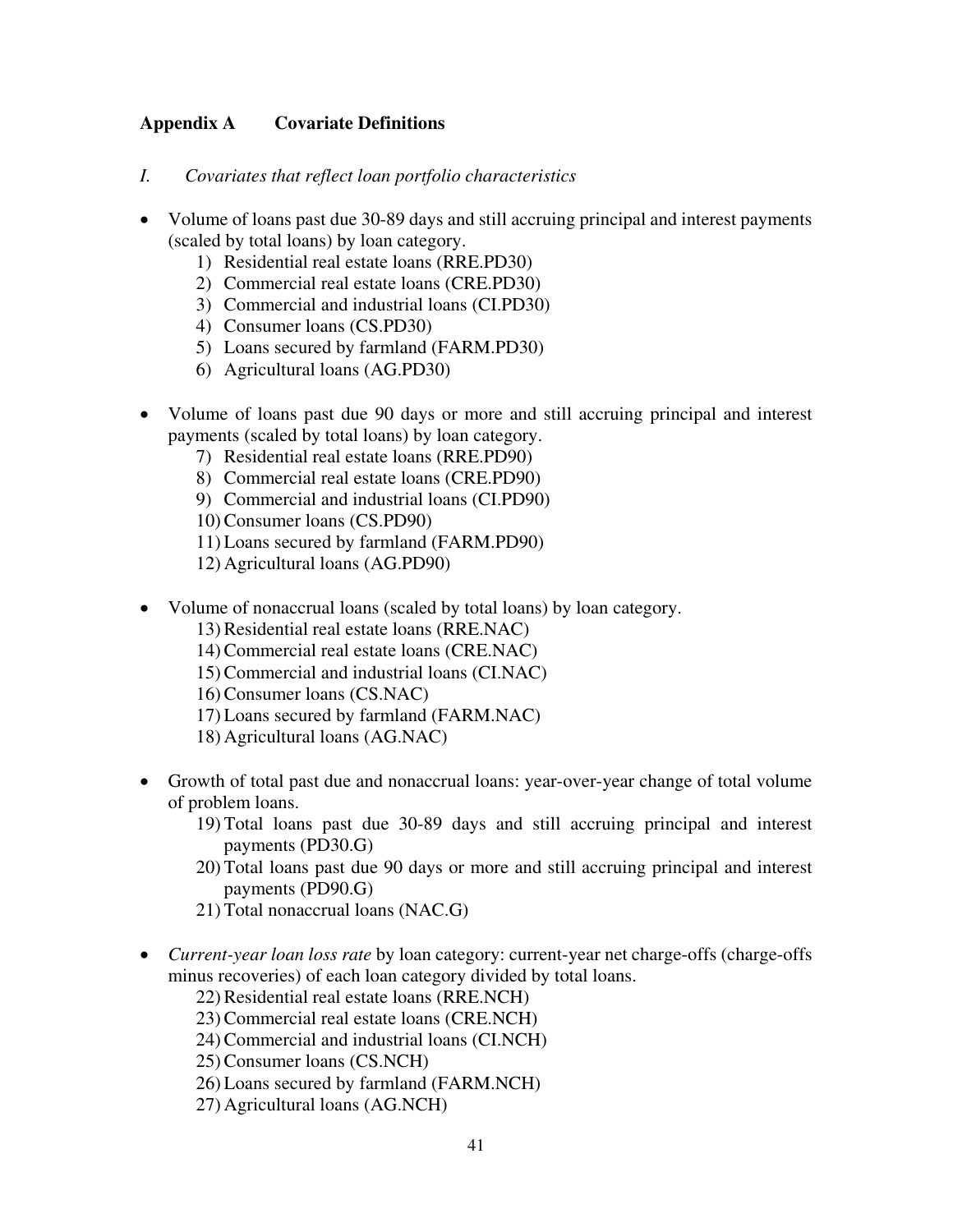- *Loan growth*: year-over-year change of loan volume of each loan category.
	- 28) Residential real estate loans (RRE.G)
	- 29) Commercial real estate loans (CRE.G)
	- 30) Commercial and industrial loans (CI.G)
	- 31) Consumer loans (CS.G)
	- 32) Loans secured by farmland (FARM.G)
	- 33) Agricultural loans (AG.G)
- *Credits of concentration*: loan volume of each loan category divided by the sum of Tier 1 risk-based capital and the ALLL.
	- 34) Residential real estate loans (RRE.CON)
	- 35) Commercial real estate loans (CRE.CON)
	- 36) Commercial and industrial loans (CI.CON)
	- 37) Consumer loans (CS.CON)
	- 38) Loans secured by farmland (FARM.CON)
	- 39) Agricultural loans (AG.CON)
- *II. Covariates that reflect institutional characteristics*
	- 40) *Type* (TYPE): an indicator variable. "1" if a bank's holding parent is a financial holding company (FHC), "0" if a bank's holding parent is a bank holding company (BHC).
	- 41) *Bank size* (SIZE): the natural logarithm of total assets.
- Capital adequacy
	- 42) *Tier 1 leverage ratio* (T1LR): the ratio of Tier 1 capital divided by total assets for the leverage ratio purpose.
	- 43) *Tier 1 risk-based capital ratio* (T1CR): the ratio of Tier 1 capital divided by total risk-weighted assets.
	- 44) *Total risk-based capital ratio* (TTCR): the ratio of total capital divided by total risk-weighted assets.
	- 45) *Total delinquent loans to the ALLL* (DELAL): total delinquent loans are the sum of total loans past due 30-89 days and still accruing principal and interest payments, total loans past due 90 days or more and still accruing principal and interest payments, and total nonaccrual loans.
- Asset quality
	- 46) *Private securities to total assets* (PSEC): private securities are available-forsale and held-to-maturity securities, excluding U.S. Treasury securities, U.S. Government agency obligations, and mortgage-backed securities issued or guaranteed by the U.S. Government or U.S. Government-sponsored agencies.
- Management quality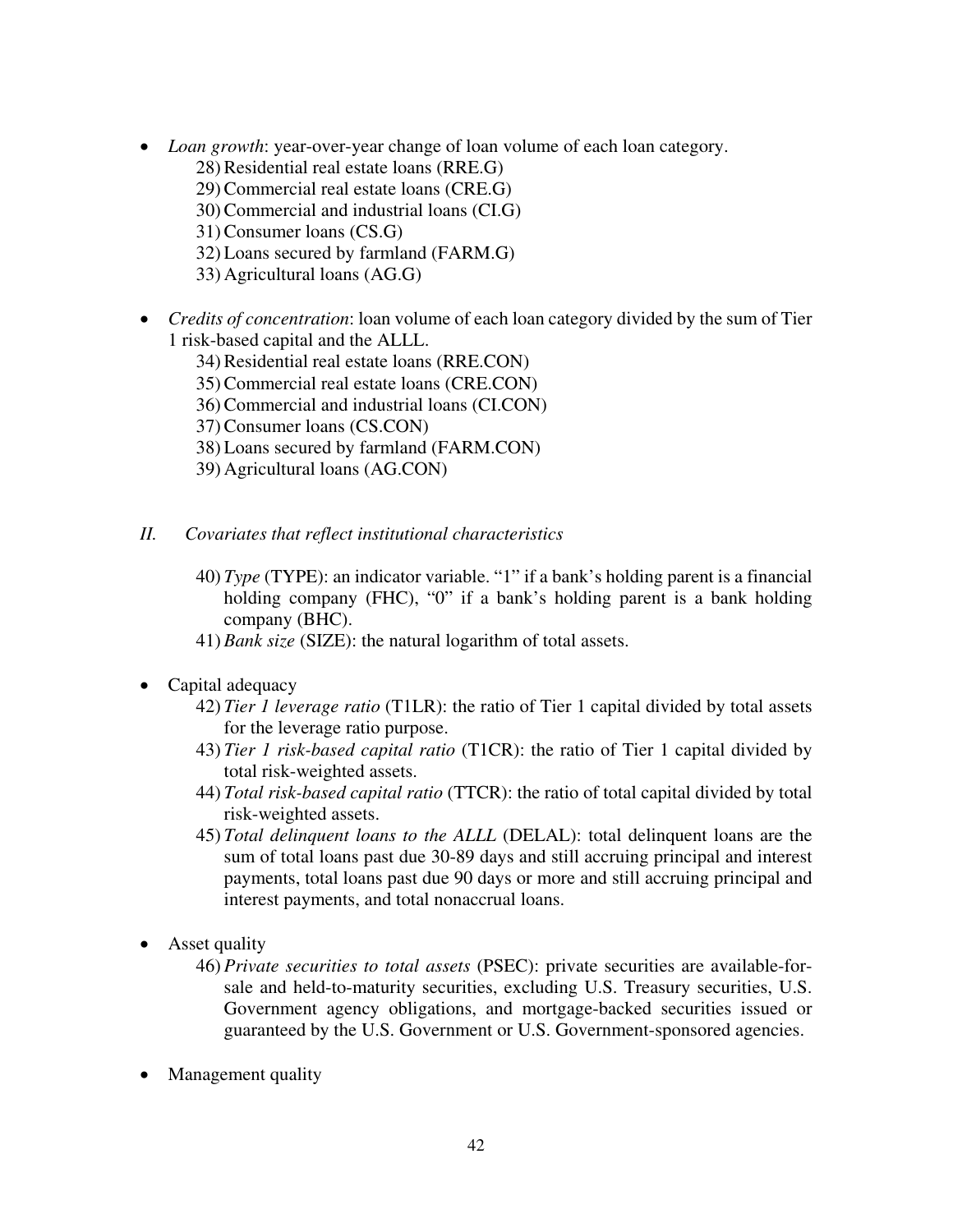- 47) *Efficiency ratio* (EFF): the ratio of noninterest expense to sum of net interest income and noninterest income.
- Earnings
	- 48) *Return on assets* (ROA): the ratio of income (loss) before extraordinary items and other adjustments to total assets.
	- 49) *Return on equity* (ROE): the ratio of income (loss) before extraordinary items and other adjustments to total equity capital.
	- 50) *Net interest margin* (NIM): the ratio of net interest income to total assets.
- Liquidity
	- 51) *Core deposits to total assets* (CD): prior to March 31, 2010, core deposits equal the sum of all transaction accounts, nontransaction money market deposit accounts, other nontransaction savings deposits, total time deposits of less than \$100,000, and total deposits in foreign offices (if applicable) minus total brokered retail deposits issued in denominations of less than \$100,000. Beginning March 31, 2010, core deposits equal the sum of all transaction accounts, nontransaction money market deposit accounts, other nontransaction savings deposits, total time deposits of \$250,000 or less, and total deposits in foreign offices (if applicable) minus total brokered retail deposits issued in denominations of \$250,000 or less.
	- 52) *Volatile liability dependence ratio* (VLDR): prior to March 31, 2010, the ratio equals the sum of total interest-bearing deposits in foreign and domestic offices, total time deposits of \$100,000 or more, federal funds purchased, securities sold under agreements to repurchase, other borrowed money, and total trading liabilities minus federal funds sold, securities purchased under agreements to resell, and total trading assets. Beginning March 31, 2010, the ratio equals the sum of total interest-bearing deposits in foreign and domestic offices, total time deposits of more than \$250,000, federal funds purchased, securities sold under agreements to repurchase, other borrowed money, and total trading liabilities minus federal funds sold, securities purchased under agreements to resell, and total trading assets. The ratio measures the extent to which a bank funds longterm investments with short-term liabilities.
	- 53) *Liquid assets to total assets* (LQ): liquid assets are the sum of interest-bearing assets, federal funds sold, securities purchased under agreement to resell, debt securities with a remaining maturity of one year or less, and loans and leases with a remaining maturity of one year or less.
- Sensitivity to market risk
	- 54) *Return to risky assets* (RORA): the ratio of total noninterest income minus income from fiduciary activities and service charges on deposit accounts to total assets.
	- 55) *Large time deposits with maturity less than one year to total assets* (LTD): large time deposits are time deposits of \$100,000 or more.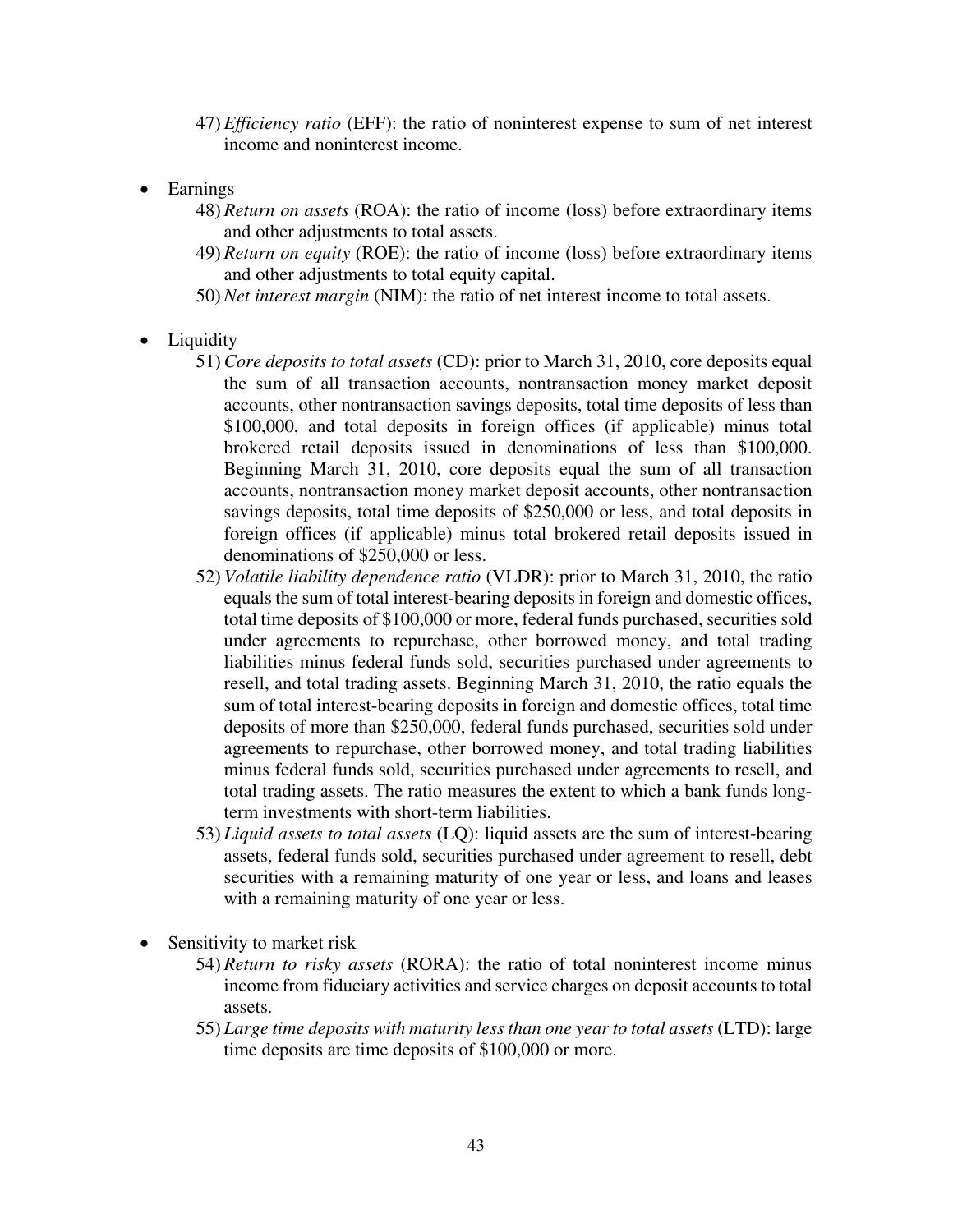# *III. Covariates that reflect regional economic conditions*

The following covariates are not used in the propensity score estimation model, but are checked for balances between public and private banks.

56) *State unemployment rate* (UNST) 57) *State GDP growth* (GDPST) 58) *State year-over-year change of housing permit (value)* (PMST)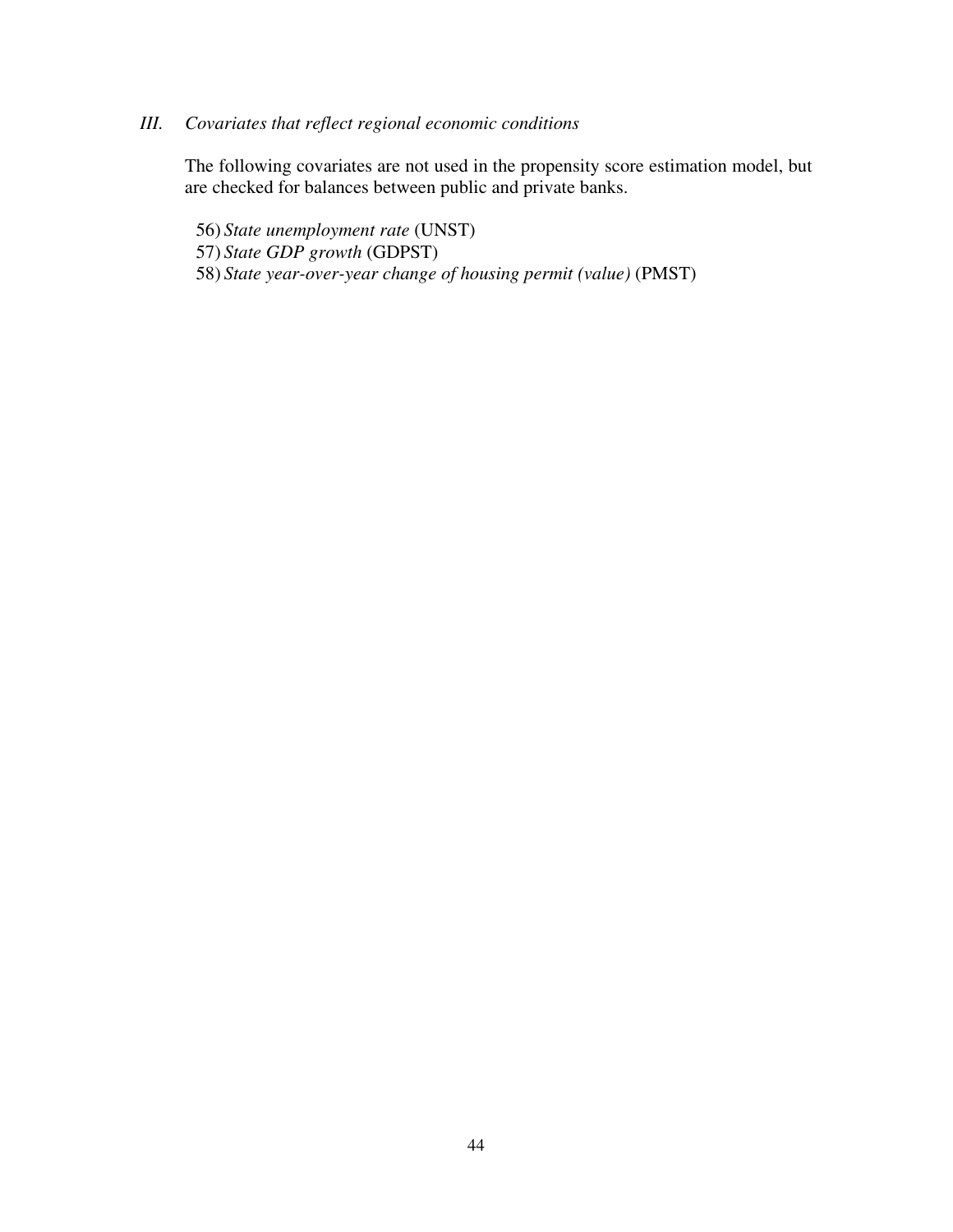

**Figure 1 Plots of ROA, ROE, Net Interest Margin, and Total Loan Growth of Public and Private Banks**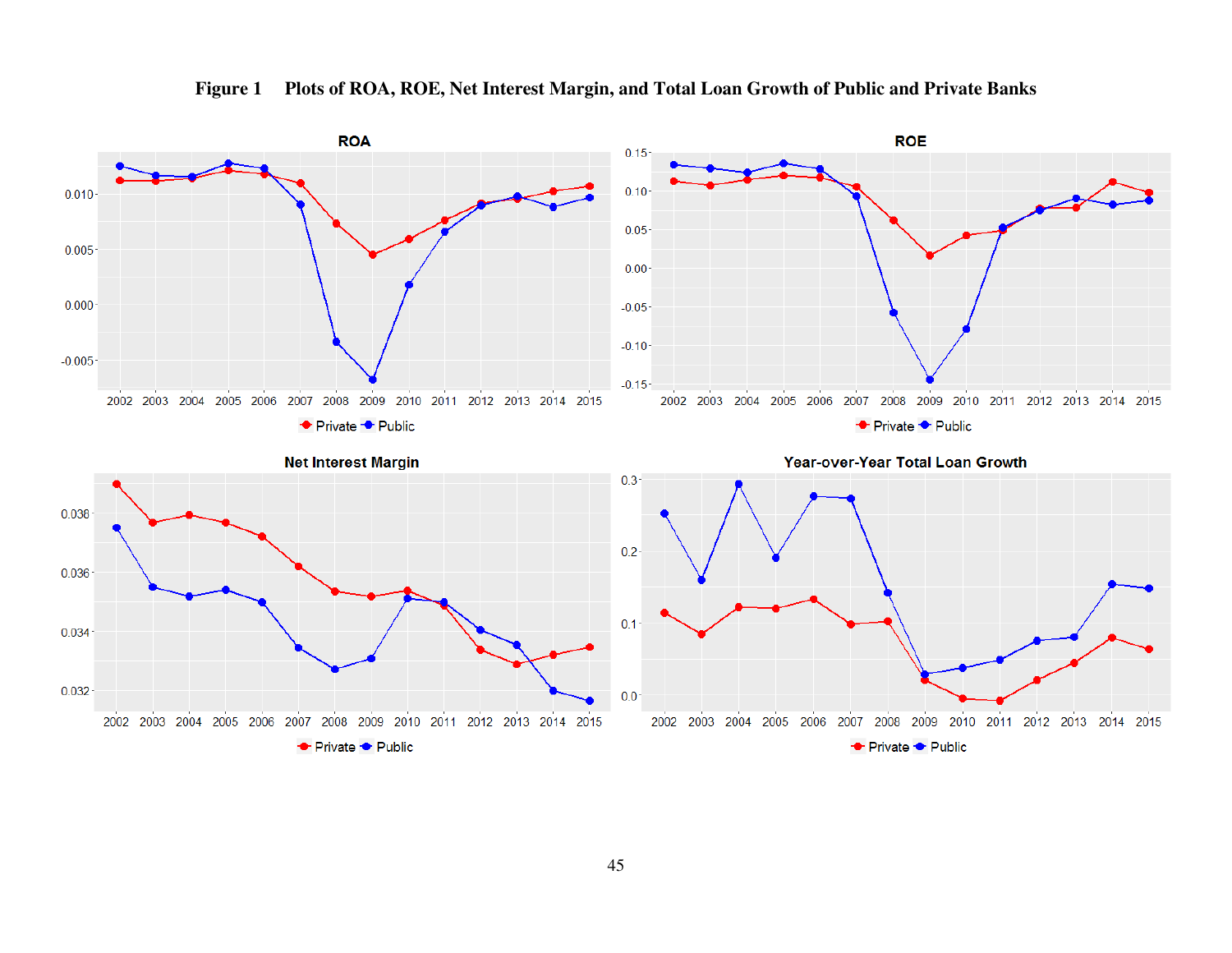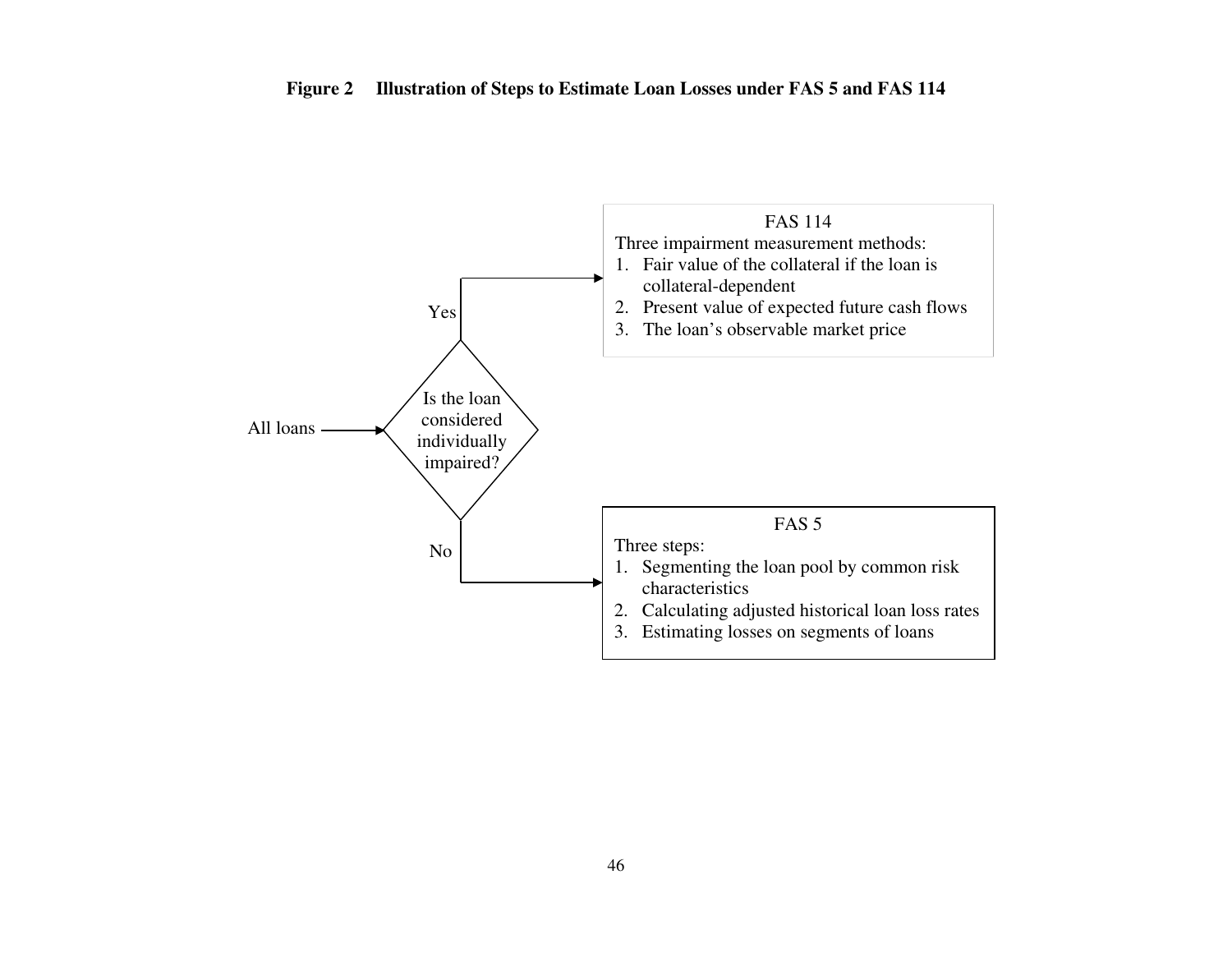## **Figure 3 Standardized Mean Differences (SMDs) of the 58 Covariates in Unmatched, Matched, and Weighted Samples**

The following 14 graphs plot the SMDs of the 58 covariates as defined in Appendix A in the unmatched, the matched, and the weighted samples by sample year from 2002 to 2015. A matched sample is created from one-to-one without-replacement matching on the logit of the propensity score  $\theta_i$ , with a caliper of width equal to 0.2 of the standard deviation of the logit of the propensity score.  $\theta_i$  is estimated from a logistic regression with the first 55 covariates as defined in Appendix A and the state fixed effects. A weighted sample is created from weighting each bank observation  $i$  in the unmatched sample by the matching weight  $\frac{\min(\theta_i, 1-\theta_i)}{7.0+(1-7.1)4}$  $\frac{\text{min}(v_i, 1-v_i)}{z_i \theta_i + (1-z_i)(1-\theta_i)}$  (Li and Greene 2013), where  $Z_i = 1$  if bank *i* is public and  $Z_i = 0$  if bank *i* is private. The vertical straight line to the right of 0.0 represents  $SMD = 0.1$ . In general, an  $SMD \le 0.1$  suggests that the covariate is balanced between the comparison groups, whereas an SMD > 0.1 suggests that the covariate is unbalanced between the comparison groups and may contribute bias to the effect estimation. Please refer to Appendix A for definitions of the 58 covariates.

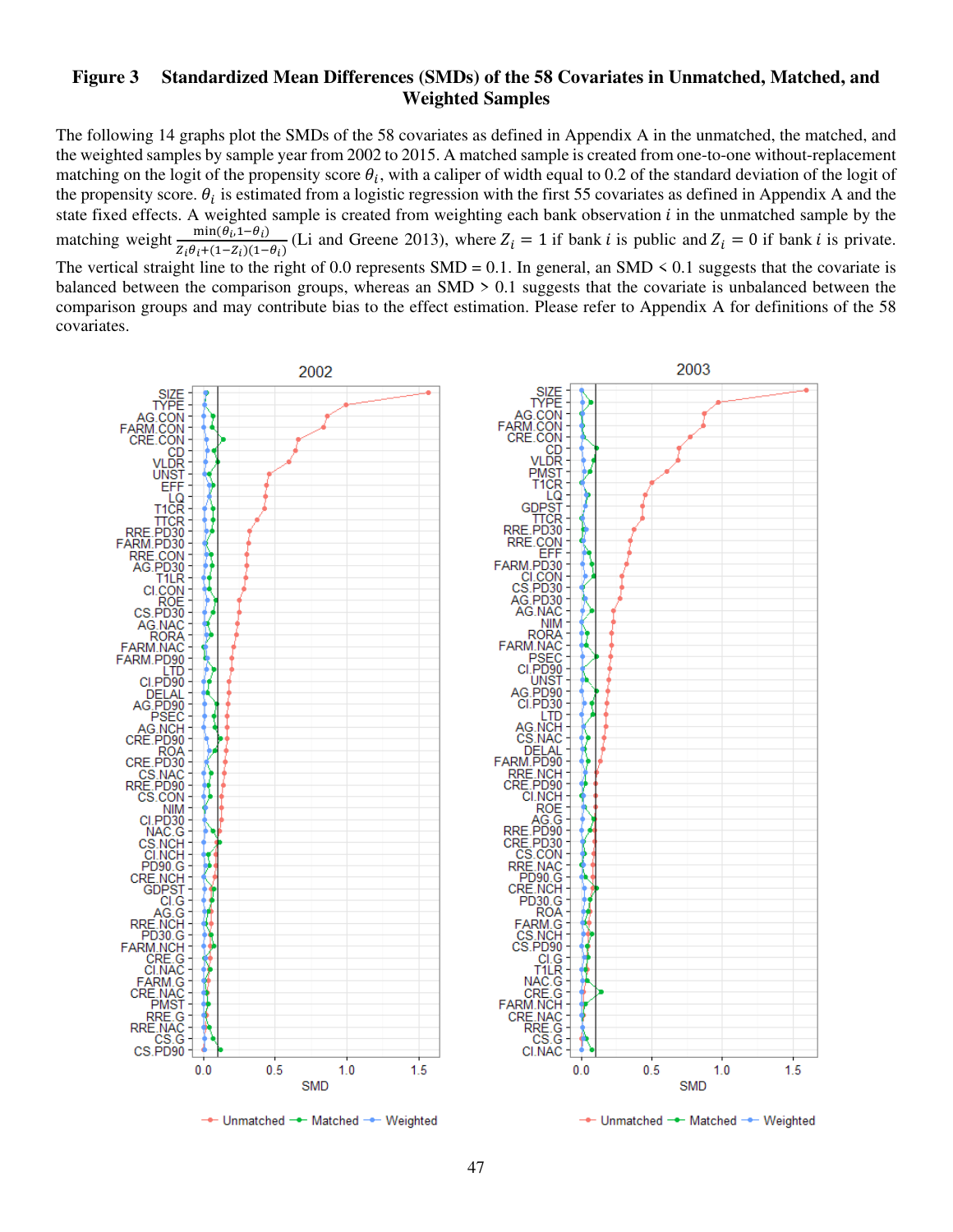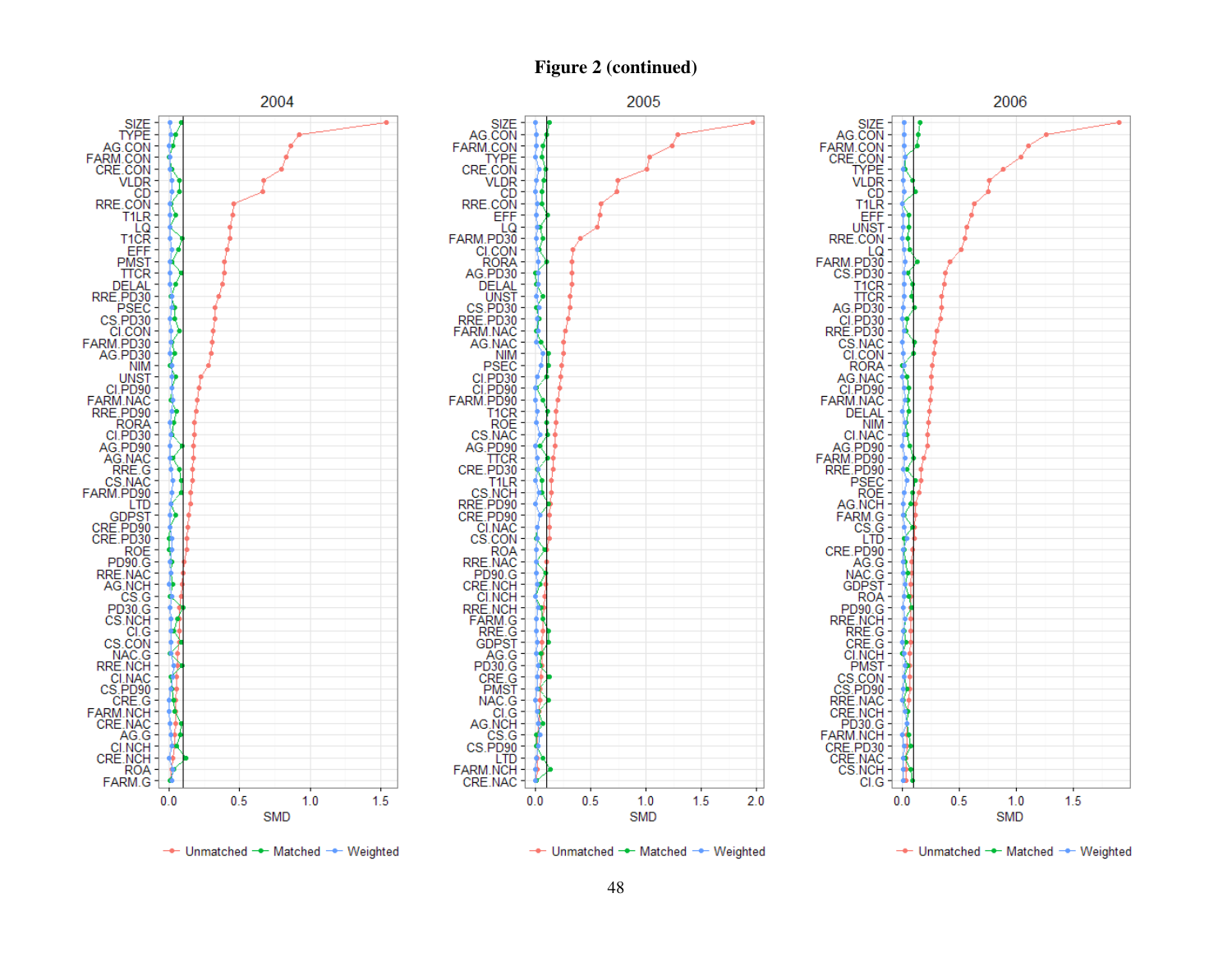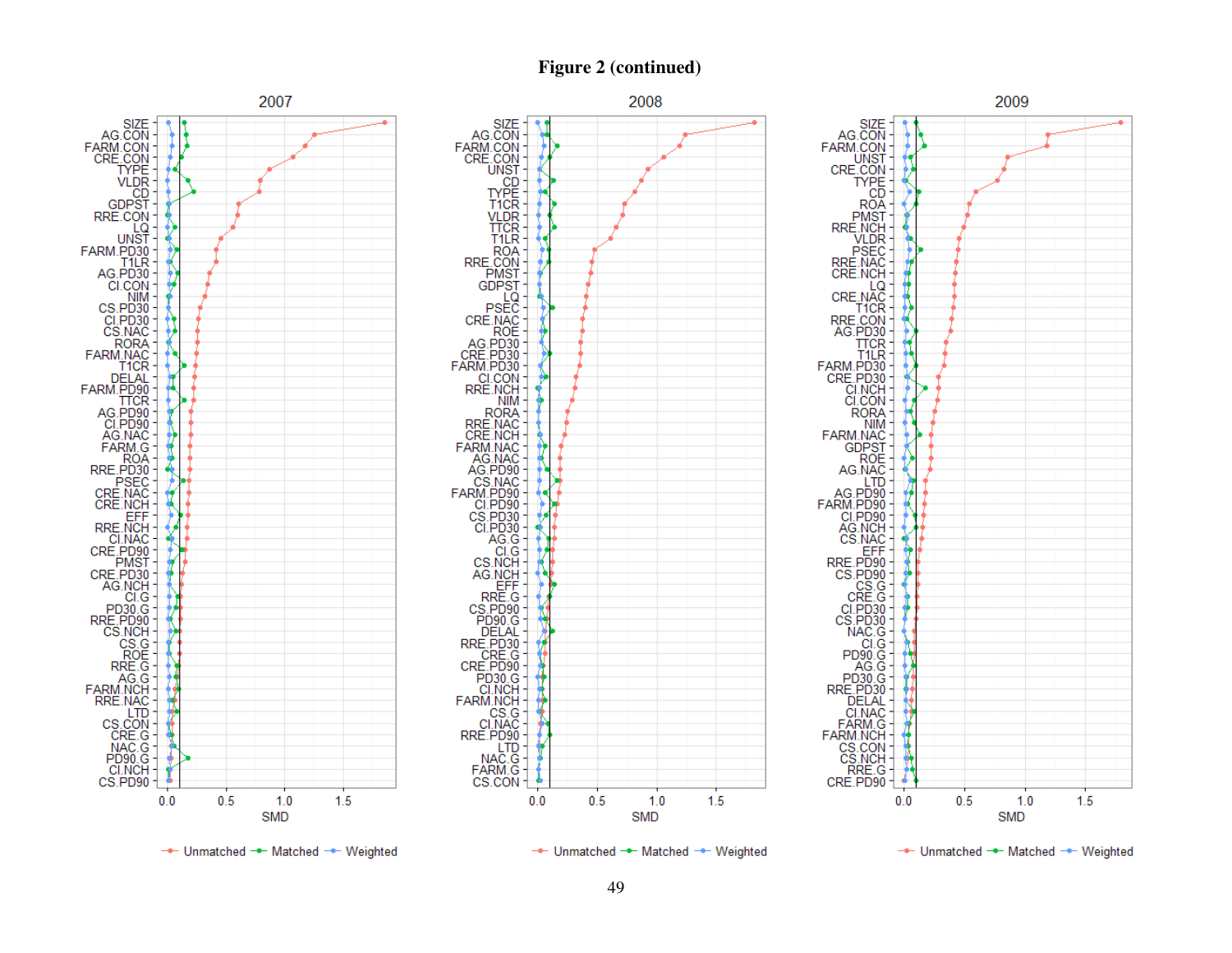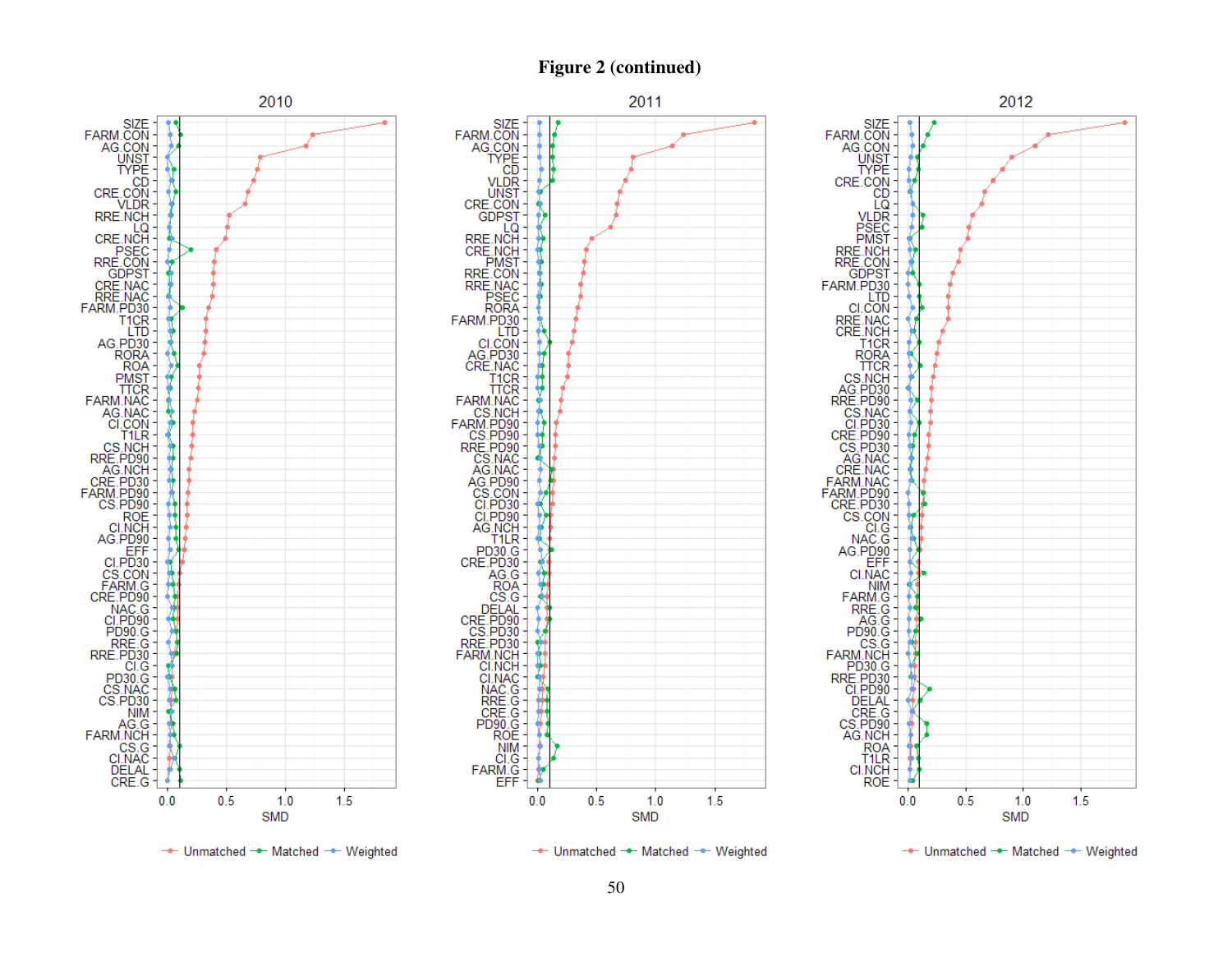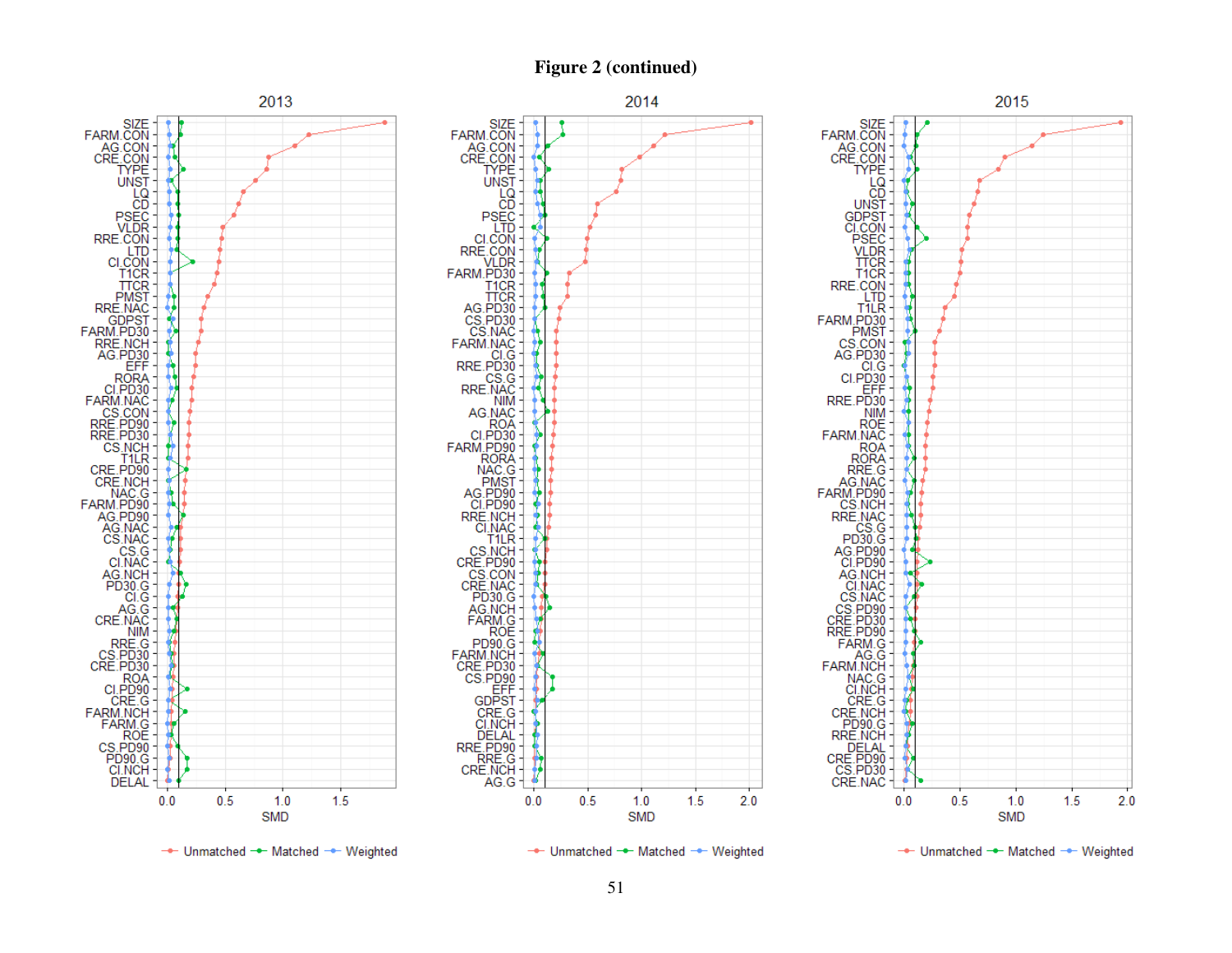

# **Figure 4 Plots of Ratios of Total Non-Current Loans and Total Net Charge-Offs to Total Loans of Public and Private Banks**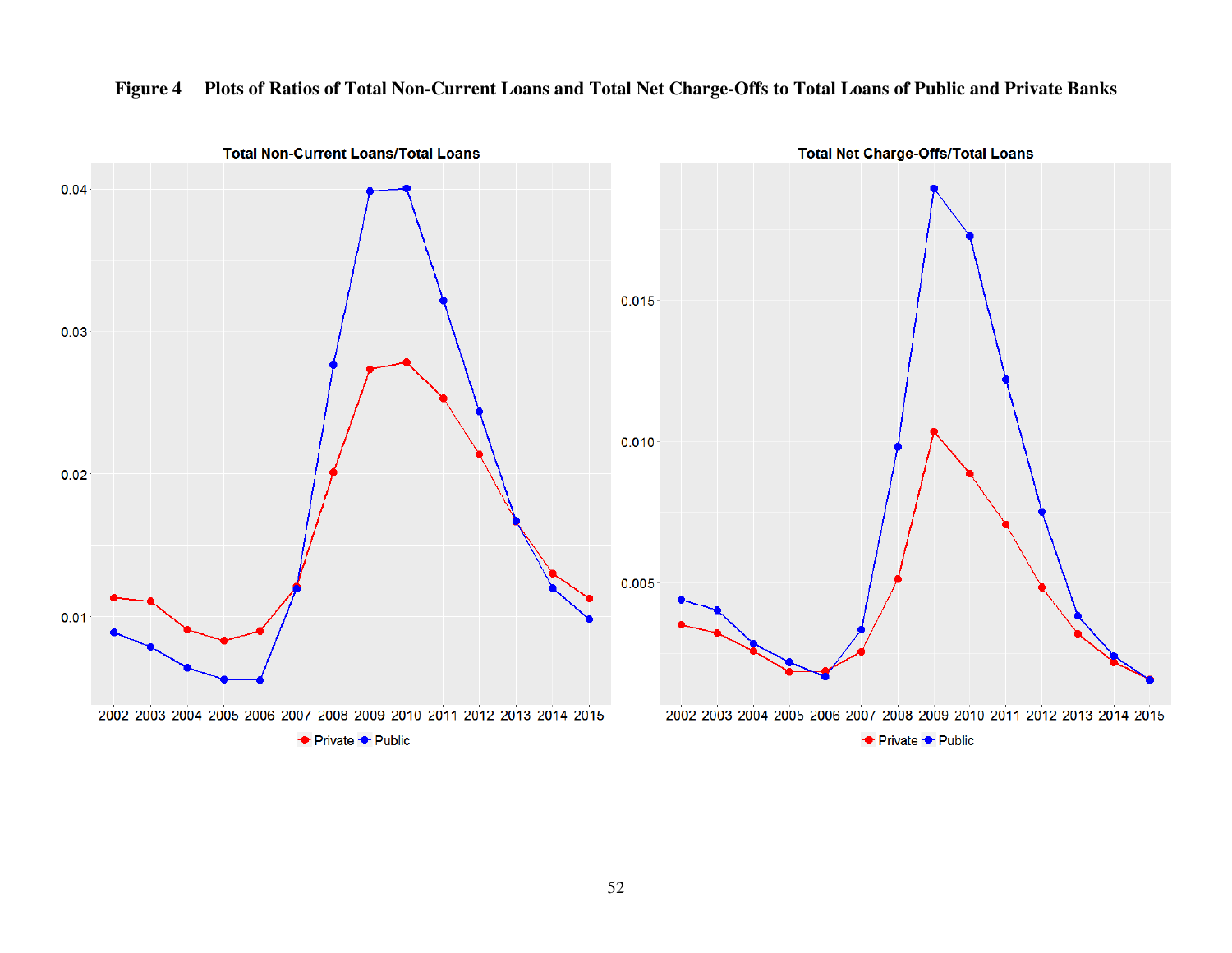# **Table 1 Comparison of Concentrations of Credit between Public and Private Banks**

This table presents the average concentrations of credit of loan categories held by public and private banks on the last day of each sample year from 2002 to 2015. The concentration of credit of each loan category is calculated as the amount of loans in each category divided by the sum of Tier 1 risk-based capital and the ALLL. P-values are calculated under the Kruskal-Wallis Rank Sum Test. The null hypothesis of the test is that the two comparison groups originate from the same distribution. SMD stands for standardized mean difference. In general, an SMD < 0.1 suggests that the variable is balanced between the two comparison groups, whereas an SMD > 0.1 suggests that the variable is unbalanced between the two comparison groups and may contribute bias to the effect estimation.

|                                                      |            | 2002    | 2003    | 2004    | 2005    | 2006    | 2007    | 2008    | 2009    | 2010    | 2011    | 2012    | 2013    | 2014    | 2015    |
|------------------------------------------------------|------------|---------|---------|---------|---------|---------|---------|---------|---------|---------|---------|---------|---------|---------|---------|
|                                                      | Public     | 7.165   | 7.179   | 7.435   | 7.429   | 7.516   | 7.620   | 7.515   | 7.025   | 6.450   | 6.008   | 6.074   | 6.215   | 6.567   | 6.677   |
| <b>Total Loans and Leases</b>                        | Private    | 6.341   | 6.186   | 6.272   | 6.280   | 6.311   | 6.360   | 6.544   | 6.391   | 6.082   | 5.728   | 5.604   | 5.538   | 5.682   | 5.678   |
|                                                      | p          | < 0.001 | < 0.001 | < 0.001 | 50.001  | < 0.001 | < 0.001 | < 0.001 | < 0.001 | 0.001   | 0.005   | < 0.001 | < 0.001 | < 0.001 | < 0.001 |
|                                                      | <b>SMD</b> | 0.318   | 0.461   | 0.547   | 0.532   | 0.409   | 0.588   | 0.456   | 0.271   | 0.162   | 0.151   | 0.243   | 0.376   | 0.326   | 0.544   |
|                                                      | Public     | 4.871   | 5.058   | 5.417   | 5.520   | 5.651   | 5.742   | 5.666   | 5.330   | 4.857   | 4.402   | 4.373   | 4.424   | 4.670   | 4.671   |
| 1. Loans Secured by Real                             | Private    | 3.884   | 3.894   | 4.060   | 4.134   | 4.199   | 4.264   | 4.474   | 4.424   | 4.231   | 3.982   | 3.897   | 3.816   | 3.920   | 3.926   |
| Estate                                               | p          | < 0.001 | < 0.001 | < 0.001 | 50.001  | < 0.001 | < 0.001 | < 0.001 | < 0.001 | < 0.001 | < 0.001 | < 0.001 | < 0.001 | < 0.001 | < 0.001 |
|                                                      | <b>SMD</b> | 0.467   | 0.584   | 0.666   | 0.665   | 0.617   | 0.705   | 0.566   | 0.400   | 0.278   | 0.231   | 0.258   | 0.355   | 0.294   | 0.423   |
|                                                      | Public     | 2.030   | 1.974   | 2.065   | 1.934   | 1.851   | 1.825   | 1.836   | 1.800   | 1.755   | 1.683   | 1.705   | 1.655   | 1.678   | 1.678   |
| 1.1 Secured by 1-4 Family                            | Private    | 1.706   | 1.603   | 1.609   | 1.570   | 1.537   | 1.524   | 1.613   | 1.632   | 1.580   | 1.511   | 1.486   | 1.433   | 1.469   | 1.474   |
| <b>Residential Properties</b>                        | p          | < 0.001 | < 0.001 | < 0.001 | < 0.001 | < 0.001 | < 0.001 | < 0.001 | 0.001   | 0.001   | 0.002   | < 0.001 | < 0.001 | < 0.001 | < 0.001 |
|                                                      | <b>SMD</b> | 0.243   | 0.298   | 0.352   | 0.279   | 0.234   | 0.223   | 0.175   | 0.137   | 0.143   | 0.153   | 0.193   | 0.215   | 0.204   | 0.197   |
|                                                      | Public     | 2.727   | 2.958   | 3.226   | 3.455   | 3.670   | 3.792   | 3.702   | 3.407   | 2.996   | 2.615   | 2.574   | 2.670   | 2.891   | 2.884   |
| 1.2 Secured by Commercial                            | Private    | 1.693   | 1.806   | 1.958   | 2.075   | 2.172   | 2.238   | 2.340   | 2.253   | 2.102   | 1.932   | 1.860   | 1.821   | 1.875   | 1.851   |
| Properties                                           | p          | < 0.001 | < 0.001 | < 0.001 | < 0.001 | < 0.001 | < 0.001 | < 0.001 | < 0.001 | < 0.001 | < 0.001 | < 0.001 | < 0.001 | < 0.001 | < 0.001 |
|                                                      | <b>SMD</b> | 0.644   | 0.708   | 0.749   | 0.776   | 0.792   | 0.864   | 0.758   | 0.615   | 0.497   | 0.491   | 0.517   | 0.643   | 0.469   | 0.746   |
|                                                      | Public     | 0.628   | 0.721   | 0.902   | 1.123   | 1.331   | 1.407   | 1.199   | 0.841   | 0.571   | 0.408   | 0.356   | 0.357   | 0.403   | 0.446   |
| 1.2.1 Construction and Land                          | Private    | 0.384   | 0.425   | 0.508   | 0.603   | 0.690   | 0.734   | 0.692   | 0.548   | 0.427   | 0.337   | 0.309   | 0.308   | 0.329   | 0.337   |
| Development                                          | p          | < 0.001 | < 0.001 | < 0.001 | < 0.001 | < 0.001 | < 0.001 | < 0.001 | < 0.001 | < 0.001 | < 0.001 | 0.012   | 0.005   | 0.001   | < 0.001 |
|                                                      | <b>SMD</b> | 0.395   | 0.438   | 0.498   | 0.556   | 0.619   | 0.646   | 0.564   | 0.394   | 0.260   | 0.197   | 0.145   | 0.161   | 0.207   | 0.303   |
|                                                      | Public     | 0.168   | 0.187   | 0.197   | 0.201   | 0.192   | 0.202   | 0.212   | 0.225   | 0.216   | 0.219   | 0.237   | 0.292   | 0.345   | 0.349   |
| 1.2.2 Secured by Multi-<br><b>Family Residential</b> | Private    | 0.092   | 0.100   | 0.106   | 0.106   | 0.107   | 0.112   | 0.130   | 0.142   | 0.140   | 0.139   | 0.139   | 0.139   | 0.151   | 0.149   |
| Properties                                           | p          | < 0.001 | < 0.001 | < 0.001 | < 0.001 | < 0.001 | < 0.001 | < 0.001 | < 0.001 | < 0.001 | < 0.001 | < 0.001 | < 0.001 | < 0.001 | < 0.001 |
|                                                      | <b>SMD</b> | 0.282   | 0.293   | 0.326   | 0.313   | 0.310   | 0.305   | 0.298   | 0.289   | 0.312   | 0.327   | 0.397   | 0.467   | 0.417   | 0.472   |
| 1.2.3 Secured by Nonfarm                             | Public     | 1.932   | 2.051   | 2.128   | 2.131   | 2.147   | 2.183   | 2.291   | 2.340   | 2.209   | 1.988   | 1.981   | 2.021   | 2.142   | 2.090   |
| Nonresidential Properties                            | Private    | 1.217   | 1.280   | 1.344   | 1.365   | 1.376   | 1.393   | 1.519   | 1.563   | 1.534   | 1.455   | 1.412   | 1.374   | 1.394   | 1.364   |
|                                                      | p          | < 0.001 | < 0.001 | < 0.001 | < 0.001 | < 0.001 | < 0.001 | < 0.001 | < 0.001 | < 0.001 | < 0.001 | < 0.001 | < 0.001 | < 0.001 | < 0.001 |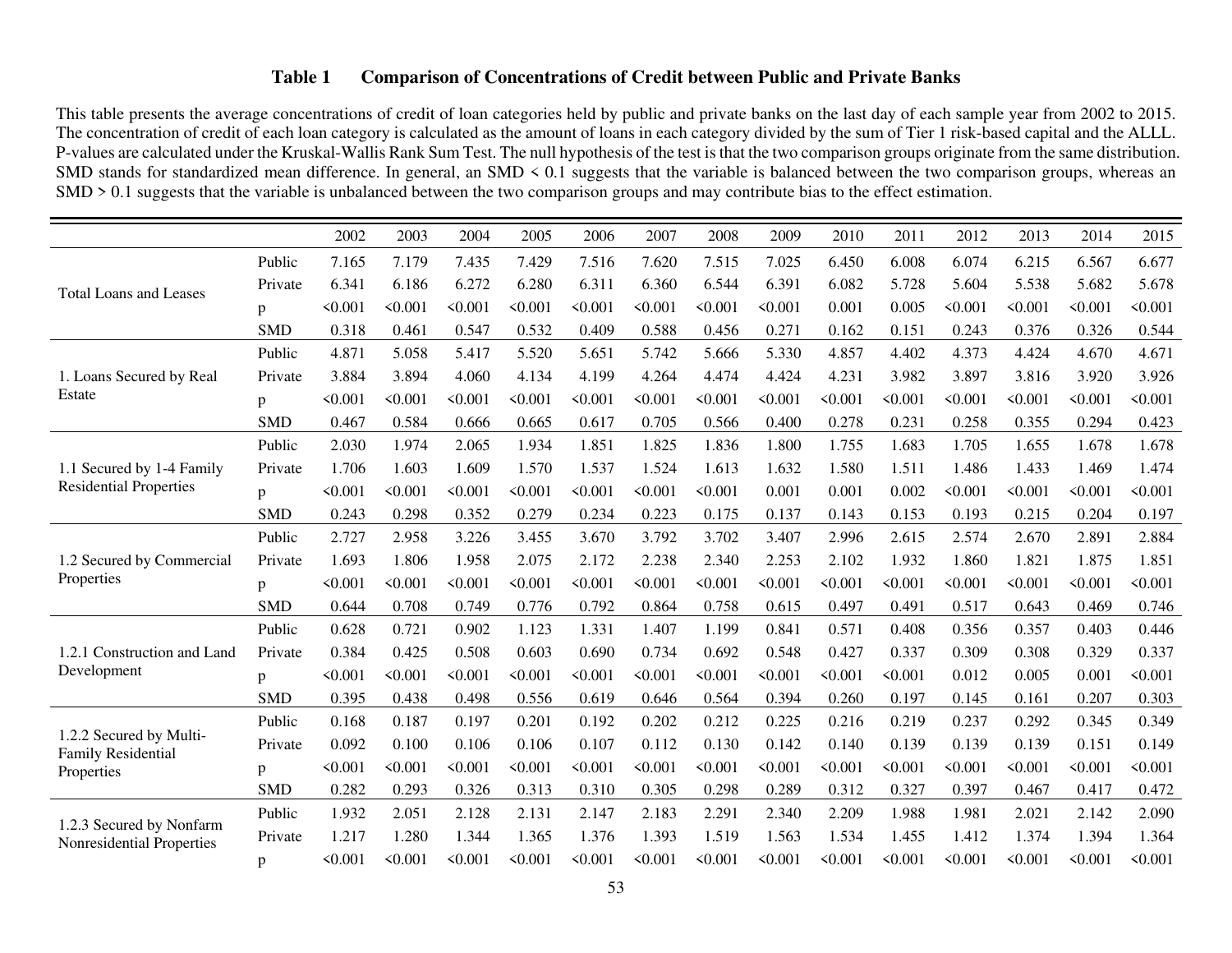|                            | <b>SMD</b>   | 0.623   | 0.680   | 0.693        | 0.674   | 0.638   | 0.710   | 0.663   | 0.606   | 0.498   | 0.493   | 0.519   | 0.622   | 0.436   | 0.691   |
|----------------------------|--------------|---------|---------|--------------|---------|---------|---------|---------|---------|---------|---------|---------|---------|---------|---------|
|                            | Public       | 0.111   | 0.121   | 0.122        | 0.126   | 0.125   | 0.118   | 0.119   | 0.117   | 0.105   | 0.104   | 0.092   | 0.094   | 0.100   | 0.109   |
| 1.3 Secured by Farmland    | Private      | 0.485   | 0.486   | 0.494        | 0.489   | 0.490   | 0.502   | 0.521   | 0.539   | 0.550   | 0.538   | 0.551   | 0.562   | 0.576   | 0.600   |
|                            | p            | < 0.001 | < 0.001 | $\leq 0.001$ | < 0.001 | < 0.001 | < 0.001 | < 0.001 | < 0.001 | < 0.001 | < 0.001 | < 0.001 | < 0.001 | < 0.001 | < 0.001 |
|                            | <b>SMD</b>   | 0.825   | 0.791   | 0.799        | 0.775   | 0.771   | 0.818   | 0.847   | 0.872   | 0.927   | 0.929   | 0.961   | 0.964   | 0.965   | 0.966   |
|                            | Public       | 1.235   | 1.188   | 1.192        | 1.157   | 1.161   | 1.194   | 1.223   | 1.075   | 0.982   | 0.960   | 1.033   | 1.078   | 1.197   | 1.197   |
| 2. Commercial & Industrial | Private      | 1.035   | 1.001   | 0.990        | 0.976   | 0.975   | 0.977   | 0.974   | 0.907   | 0.844   | 0.796   | 0.781   | 0.782   | 0.789   | 0.779   |
| Loans                      | $\mathbf{p}$ | < 0.001 | < 0.001 | < 0.001      | < 0.001 | < 0.001 | < 0.001 | < 0.001 | < 0.001 | <0.001  | < 0.001 | < 0.001 | < 0.001 | < 0.001 | < 0.001 |
|                            | <b>SMD</b>   | 0.230   | 0.236   | 0.256        | 0.234   | 0.210   | 0.283   | 0.316   | 0.239   | 0.206   | 0.242   | 0.345   | 0.398   | 0.519   | 0.552   |
|                            | Public       | 0.737   | 0.643   | 0.563        | 0.501   | 0.446   | 0.427   | 0.387   | 0.383   | 0.375   | 0.381   | 0.380   | 0.394   | 0.365   | 0.425   |
| 3. Consumer Loans          | Private      | 0.686   | 0.615   | 0.557        | 0.516   | 0.487   | 0.464   | 0.438   | 0.411   | 0.375   | 0.339   | 0.320   | 0.305   | 0.302   | 0.295   |
|                            | p            | 0.043   | 0.225   | 0.766        | 0.474   | 0.033   | 0.066   | 0.009   | 0.152   | 0.981   | 0.044   | 0.006   | < 0.001 | 0.005   | < 0.001 |
|                            | <b>SMD</b>   | 0.060   | 0.038   | 0.010        | 0.023   | 0.070   | 0.061   | 0.094   | 0.052   | 0.001   | 0.071   | 0.101   | 0.148   | 0.119   | 0.204   |
|                            | Public       | 0.092   | 0.079   | 0.080        | 0.082   | 0.073   | 0.069   | 0.072   | 0.071   | 0.063   | 0.064   | 0.057   | 0.061   | 0.059   | 0.068   |
| 4. Agricultural Loans      | Private      | 0.633   | 0.579   | 0.571        | 0.561   | 0.557   | 0.557   | 0.556   | 0.550   | 0.534   | 0.520   | 0.516   | 0.539   | 0.576   | 0.581   |
|                            | p            | < 0.001 | < 0.001 | < 0.001      | < 0.001 | < 0.001 | < 0.001 | < 0.001 | < 0.001 | < 0.001 | < 0.001 | < 0.001 | < 0.001 | < 0.001 | 50.001  |
|                            | <b>SMD</b>   | 0.838   | 0.829   | 0.811        | 0.796   | 0.801   | 0.808   | 0.800   | 0.792   | 0.808   | 0.781   | 0.790   | 0.792   | 0.812   | 0.817   |
|                            | Public       | 0.045   | 0.046   | 0.048        | 0.046   | 0.046   | 0.043   | 0.047   | 0.056   | 0.059   | 0.066   | 0.069   | 0.090   | 0.107   | 0.121   |
| 5. Municipal Loans         | Private      | 0.037   | 0.039   | 0.039        | 0.039   | 0.039   | 0.039   | 0.041   | 0.043   | 0.043   | 0.041   | 0.040   | 0.040   | 0.041   | 0.043   |
|                            | p            | 0.006   | 0.017   | 0.012        | 0.045   | 0.037   | 0.250   | 0.145   | 0.001   | < 0.001 | < 0.001 | < 0.001 | < 0.001 | < 0.001 | < 0.001 |
|                            | <b>SMD</b>   | 0.096   | 0.086   | 0.091        | 0.075   | 0.076   | 0.044   | 0.057   | 0.126   | 0.150   | 0.227   | 0.245   | 0.358   | 0.428   | 0.430   |
|                            | Public       | 0.055   | 0.036   | 0.013        | 0.012   | 0.011   | 0.019   | 0.010   | 0.011   | 0.009   | 0.010   | 0.008   | 0.010   | 0.005   | 0.008   |
| 6. Loans to Depository     | Private      | 0.004   | 0.004   | 0.003        | 0.002   | 0.002   | 0.002   | 0.003   | 0.003   | 0.004   | 0.004   | 0.003   | 0.004   | 0.002   | 0.001   |
| Institutions               | p            | < 0.001 | < 0.001 | < 0.001      | < 0.001 | < 0.001 | < 0.001 | 0.001   | < 0.001 | 0.044   | 0.030   | 0.029   | 0.232   | 0.007   | 50.001  |
|                            | <b>SMD</b>   | 0.157   | 0.194   | 0.158        | 0.151   | 0.133   | 0.140   | 0.124   | 0.133   | 0.091   | 0.102   | 0.096   | 0.069   | 0.094   | 0.137   |
|                            | Public       | 0.001   | 0.001   | 0.000        | 0.000   | 0.000   | 0.000   | 0.000   | 0.000   | 0.000   | 0.000   | 0.000   | 0.000   | 0.000   | 0.000   |
| 7. Loans to Foreign        | Private      | 0.000   | 0.000   | 0.000        | 0.000   | 0.000   | 0.000   | 0.000   | 0.000   | 0.000   | 0.000   | 0.000   | 0.000   | 0.000   | 0.000   |
| Governments                | p            | 0.001   | 0.001   | < 0.001      | 0.964   | 0.747   | 0.600   | 0.570   | < 0.001 | 0.213   | < 0.001 | < 0.001 | < 0.001 | 0.002   | < 0.001 |
|                            | <b>SMD</b>   | 0.080   | 0.080   | 0.094        | 0.002   | 0.016   | 0.020   | 0.025   | 0.124   | 0.062   | 0.098   | 0.101   | 0.160   | 0.074   | 0.132   |
|                            | Public       | 0.064   | 0.061   | 0.056        | 0.054   | 0.059   | 0.069   | 0.062   | 0.051   | 0.055   | 0.072   | 0.093   | 0.095   | 0.096   | 0.125   |
| 8. Other Loans             | Private      | 0.029   | 0.028   | 0.027        | 0.026   | 0.027   | 0.030   | 0.033   | 0.032   | 0.031   | 0.028   | 0.028   | 0.030   | 0.032   | 0.031   |
|                            | p            | < 0.001 | < 0.001 | < 0.001      | < 0.001 | < 0.001 | < 0.001 | < 0.001 | 0.001   | <0.001  | < 0.001 | < 0.001 | < 0.001 | < 0.001 | < 0.001 |
|                            | <b>SMD</b>   | 0.245   | 0.228   | 0.224        | 0.240   | 0.223   | 0.239   | 0.202   | 0.137   | 0.183   | 0.228   | 0.278   | 0.286   | 0.277   | 0.350   |
| 9. Lease Financing         | Public       | 0.066   | 0.067   | 0.065        | 0.054   | 0.069   | 0.056   | 0.047   | 0.049   | 0.051   | 0.052   | 0.061   | 0.063   | 0.068   | 0.059   |
| Receivables                | Private      | 0.033   | 0.026   | 0.024        | 0.025   | 0.025   | 0.026   | 0.024   | 0.023   | 0.019   | 0.018   | 0.019   | 0.021   | 0.021   | 0.021   |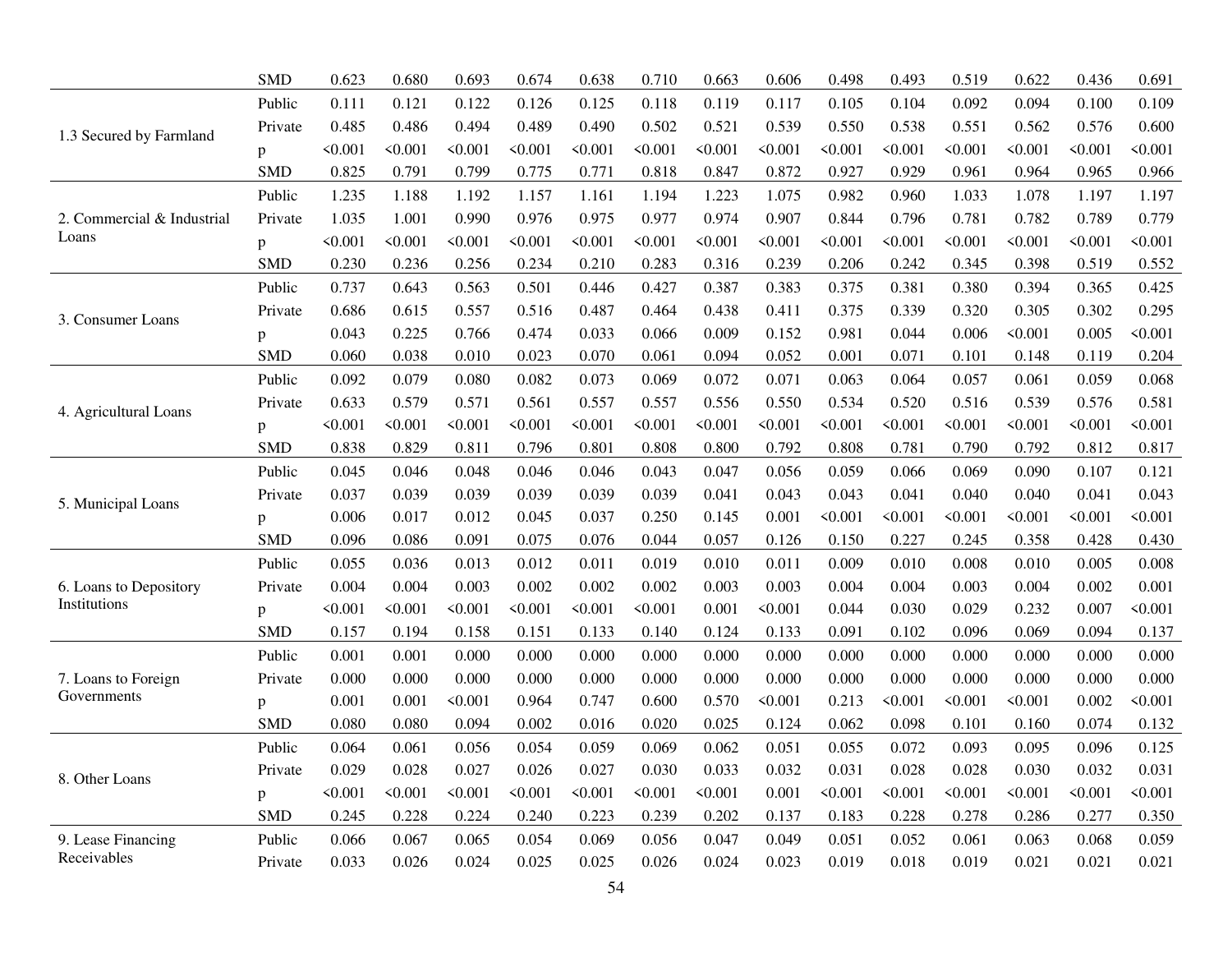|     | 0.038 | $\leq 0.001$ | $\leq 0.001$ | $\leq 0.001$ | $\leq 0.001$ | $\leq 0.001$ | $\leq 0.001$                    | 0.001 | $\leq 0.001$    | $\leq 0.001$ | $\leq 0.001$ | $\leq 0.001$ | $\leq 0.001$ | $\leq 0.001$ |
|-----|-------|--------------|--------------|--------------|--------------|--------------|---------------------------------|-------|-----------------|--------------|--------------|--------------|--------------|--------------|
| SMD | 0.093 | 0.221        | 0.215        | 0.162        |              |              | $0.141$ $0.153$ $0.131$ $0.115$ |       | $0.150$ $0.157$ |              | 0.166        | 0.159        | 0.197        | 0.181        |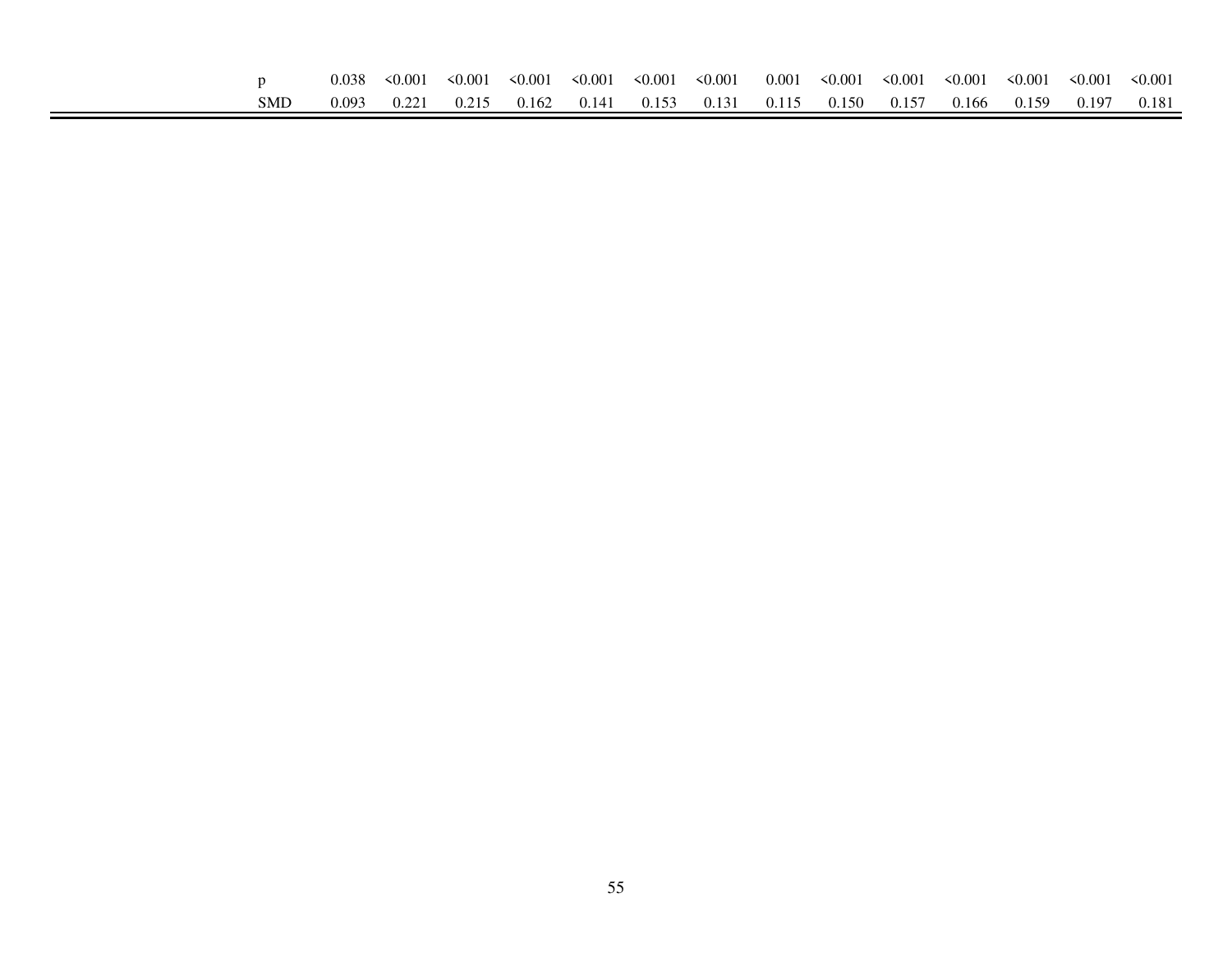# **Table 2 Estimated ALLL Differences between Public and Private Banks**

This table presents the estimated effects (coefficinets on "Public") of reporting incentives due to public listing on the ALLL estimations under an OLS model and the weighting method. The dependent variable in all methods is  $\frac{ALL}{Total\ loans}$ . The control variables are the first 55 covariates as defined in Appendix A, but the coefficients on the 55 covariates are not reported. The numbers of public and private banks in the parentheses reported under the weighting method are effective numbers of banks in the sample after applying the matching weights to the sample. Standard errors are clustered at the state level and are reported in the parentheses under "Public". \*p<0.1; \*\*p<0.05; \*\*\*p<0.01.

|      |                          | OLS, with controls and state FE |          |           |                         | Weighted, without controls and state FE |                |                 |                          | Weighted, with controls and state FE |                |                 |
|------|--------------------------|---------------------------------|----------|-----------|-------------------------|-----------------------------------------|----------------|-----------------|--------------------------|--------------------------------------|----------------|-----------------|
|      | Public                   | R-squared                       | # Public | # Private | Public                  | R-squared                               | # Public       | # Private       | Public                   | R-squared                            | # Public       | # Private       |
| 2002 | $0.0010***$<br>(0.0003)  | 0.599                           | 661      | 3493      | 0.0004<br>(0.0003)      | 0.001                                   | 661<br>(263.6) | 3493<br>(261.0) | $0.0004***$<br>(0.0002)  | 0.794                                | 661<br>(263.6) | 3493<br>(261.0) |
| 2003 | $0.0016***$<br>(0.0003)  | 0.609                           | 652      | 3508      | 0.0004<br>(0.0006)      | 0.001                                   | 652<br>(260.3) | 3508<br>(252.7) | $0.0005*$<br>(0.0003)    | 0.813                                | 652<br>(260.3) | 3508<br>(252.7) |
| 2004 | $0.0013***$<br>(0.0003)  | 0.692                           | 607      | 3546      | 0.0008<br>(0.0006)      | 0.003                                   | 607<br>(273.8) | 3546<br>(269.0) | $0.0006*$<br>(0.0003)    | 0.733                                | 607<br>(273.8) | 3546<br>(269.0) |
| 2005 | $0.0006*$<br>(0.0003)    | 0.618                           | 467      | 2060      | 0.0006<br>(0.0006)      | 0.004                                   | 467<br>(146.3) | 2060<br>(141.4) | $0.0005*$<br>(0.0003)    | 0.816                                | 467<br>(146.3) | 2060<br>(141.4) |
| 2006 | $0.0008**$<br>(0.0003)   | 0.492                           | 460      | 2032      | 0.0004<br>(0.0006)      | 0.002                                   | 460<br>(147.0) | 2032<br>(147.2) | 0.0004<br>(0.0003)       | 0.736                                | 460<br>(147.0) | 2032<br>(147.2) |
| 2007 | $0.0007**$<br>(0.0003)   | 0.648                           | 426      | 1949      | 0.0002<br>(0.0005)      | 0.000                                   | 426<br>(149.9) | 1949<br>(147.0) | 0.0003<br>(0.0002)       | 0.830                                | 426<br>(149.9) | 1949<br>(147.0) |
| 2008 | $-0.0000$<br>(0.0004)    | 0.700                           | 415      | 2031      | 0.0003<br>(0.0009)      | 0.000                                   | 415<br>(171.7) | 2031<br>(165.6) | 0.0000<br>(0.0003)       | 0.877                                | 415<br>(171.7) | 2031<br>(165.6) |
| 2009 | 0.0009<br>(0.0006)       | 0.705                           | 404      | 2075      | 0.0011<br>(0.0010)      | 0.003                                   | 404<br>(140.9) | 404<br>(140.9)  | $0.0010*$<br>(0.0005)    | 0.819                                | 404<br>(140.9) | 2075<br>(142.6) |
| 2010 | $0.0015**$<br>(0.0006)   | 0.712                           | 366      | 2070      | 0.0008<br>(0.0014)      | 0.001                                   | 366<br>(146.5) | 2070<br>(145.5) | 0.0006<br>(0.0006)       | 0.824                                | 366<br>(146.5) | 2070<br>(145.5) |
| 2011 | 0.0004<br>(0.0008)       | 0.579                           | 342      | 2080      | 0.0004<br>(0.0011)      | 0.000                                   | 342<br>(133.8) | 2080<br>(134.3) | 0.0005<br>(0.0007)       | 0.653                                | 342<br>(133.8) | 2080<br>(134.3) |
| 2012 | $-0.0004$<br>(0.0007)    | 0.523                           | 316      | 2016      | $-0.0000$<br>(0.0016)   | 0.000                                   | 316<br>(116.1) | 2016<br>(114.7) | 0.0001<br>(0.0005)       | 0.748                                | 316<br>(116.1) | 2016<br>(114.7) |
| 2013 | $-0.0012*$<br>(0.0006)   | 0.545                           | 331      | 2008      | $-0.0017*$<br>(0.0010)  | 0.013                                   | 331<br>(121.0) | 2008<br>(120.9) | $-0.0016***$<br>(0.0006) | 0.703                                | 331<br>(121.0) | 2008<br>(120.9) |
| 2014 | $-0.0014***$<br>(0.0005) | 0.622                           | 283      | 1972      | $-0.0016**$<br>(0.0007) | 0.017                                   | 283<br>(103.4) | 1972<br>(101.7) | $-0.0015***$<br>(0.0003) | 0.768                                | 283<br>(103.4) | 1972<br>(101.7) |
| 2015 | $-0.0012***$<br>(0.0004) | 0.524                           | 320      | 1840      | $-0.0013**$<br>(0.0005) | 0.017                                   | 320<br>(98.2)  | 1840<br>(99.4)  | $-0.0013***$<br>(0.0003) | 0.694                                | 320<br>(98.2)  | 1840<br>(99.4)  |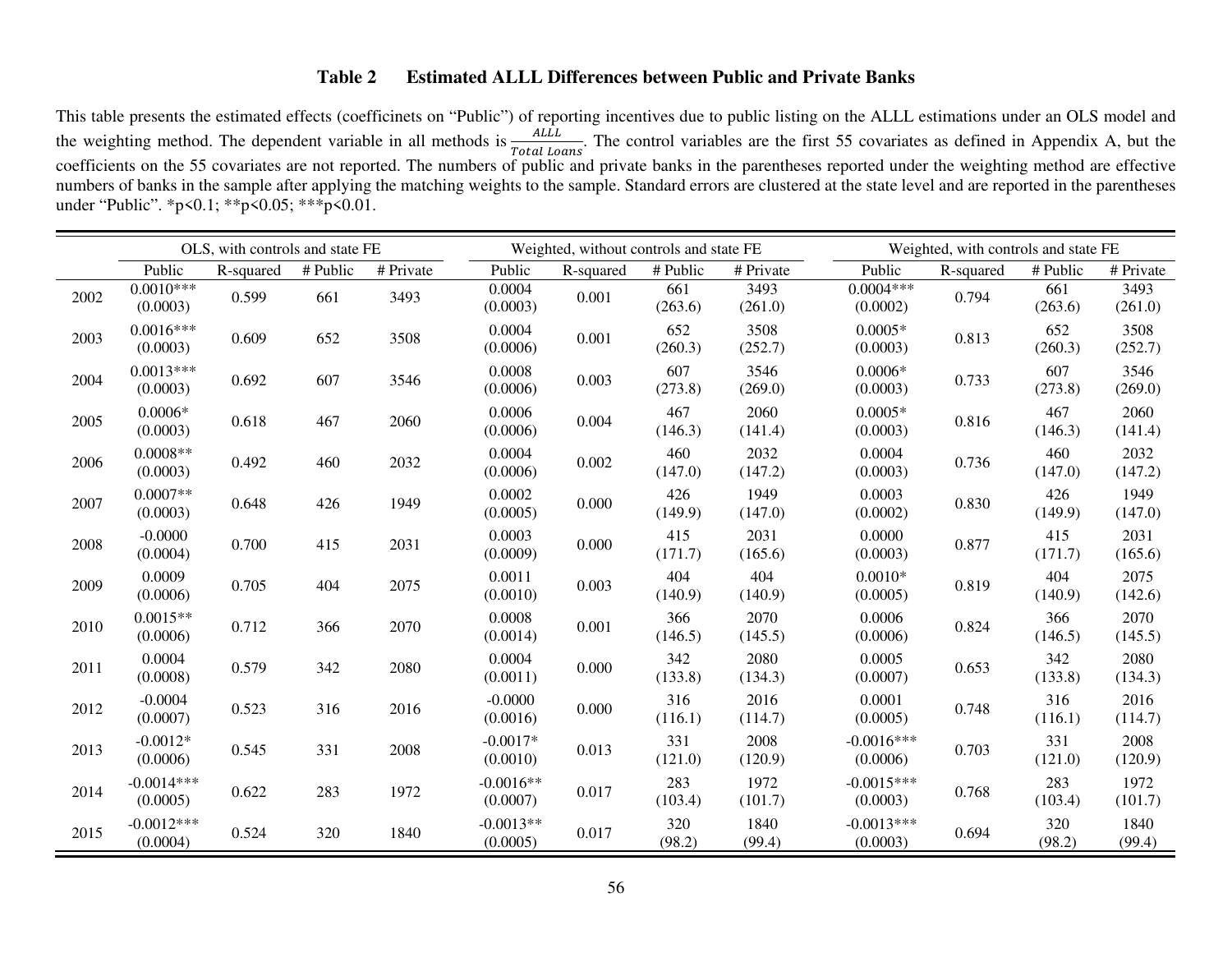# **Table 3 Estimated ALLL Differences between Federally Chartered Public and Private Banks and between State-Chartered Public and Private Banks**

This table presents the estimated effects of reporting incentives due to public listing on the ALLL estimations between federally chartered public and private banks and between state-chartered public and private banks. The estimation method is a matching-weight weighted regression with the dependent variable  $\frac{ALL}{Total\$ Appendix A as control variables, and the state fixed effects. The "Public" dummy is interacted with an indicator variable "State charter", which equals "1" for banks with a state charter and "0" for banks with a federal charter. The ALLL differences between federally chartered public and private banks are the coefficients on the "Public" dummy. The ALLL differences between state-chartered public and private banks are the combined coefficients on "Public" and "Public × State charter". Standard errors are clustered at the state level and are reported in parentheses under the coefficients. The numbers in parentheses under columns "# Public" and "# Private" are effective numbers of public and private banks in the sample after applying the matching weights to the sample. The coefficients on the 55 covariates are not reported. \*p<0.1; \*\*p<0.05;  $***p<0.01$ .

|      | <b>ALLL Differences</b><br>between Federally<br>Chartered Public and<br>Private Banks | <b>ALLL Differences</b><br>between State-<br>Chartered Public and<br>Private Banks | R-squared | # Public    | # Private    |
|------|---------------------------------------------------------------------------------------|------------------------------------------------------------------------------------|-----------|-------------|--------------|
| 2002 | 0.0003<br>(0.0004)                                                                    | $0.0005**$<br>(0.0002)                                                             | 0.796     | 661 (263.6) | 3493 (261.0) |
| 2003 | $-0.0002$<br>(0.0005)                                                                 | $0.0007**$<br>(0.0004)                                                             | 0.816     | 652(260.3)  | 3508 (252.7) |
| 2004 | 0.0006<br>(0.0005)                                                                    | $0.0006*$<br>(0.0004)                                                              | 0.733     | 607 (273.8) | 3546 (269.0) |
| 2005 | 0.0004<br>(0.0005)                                                                    | 0.0005<br>(0.0003)                                                                 | 0.817     | 467 (146.3) | 2060 (141.4) |
| 2006 | 0.0003<br>(0.0006)                                                                    | 0.0004<br>(0.0003)                                                                 | 0.737     | 460 (147.0) | 2032 (147.2) |
| 2007 | 0.0005<br>(0.0003)                                                                    | 0.0002<br>(0.0002)                                                                 | 0.831     | 426 (149.9) | 1949 (147.0) |
| 2008 | 0.0002<br>(0.0005)                                                                    | $-0.0000$<br>(0.0004)                                                              | 0.877     | 415 (171.7) | 2031 (165.6) |
| 2009 | 0.0011<br>(0.0009)                                                                    | 0.0009<br>(0.0006)                                                                 | 0.822     | 404 (140.9) | 2075 (142.6) |
| 2010 | 0.0004<br>(0.0007)                                                                    | 0.0006<br>(0.0007)                                                                 | 0.826     | 366 (146.5) | 2070 (145.5) |
| 2011 | 0.0008<br>(0.0011)                                                                    | 0.0006<br>(0.0008)                                                                 | 0.660     | 342 (133.8) | 2080 (134.3) |
| 2012 | 0.0010<br>(0.0011)                                                                    | $-0.0003$<br>(0.0006)                                                              | 0.751     | 316 (116.1) | 2016 (114.7) |
| 2013 | 0.0001<br>(0.0010)                                                                    | $-0.0022***$<br>(0.0005)                                                           | 0.708     | 331 (121.0) | 2008 (120.9) |
| 2014 | $-0.0009**$<br>(0.0004)                                                               | $-0.0016***$<br>(0.0004)                                                           | 0.769     | 283 (103.4) | 1972 (101.7) |
| 2015 | $-0.0007*$<br>(0.0004)                                                                | $-0.0015***$<br>(0.0003)                                                           | 0.696     | 320 (98.2)  | 1840 (99.4)  |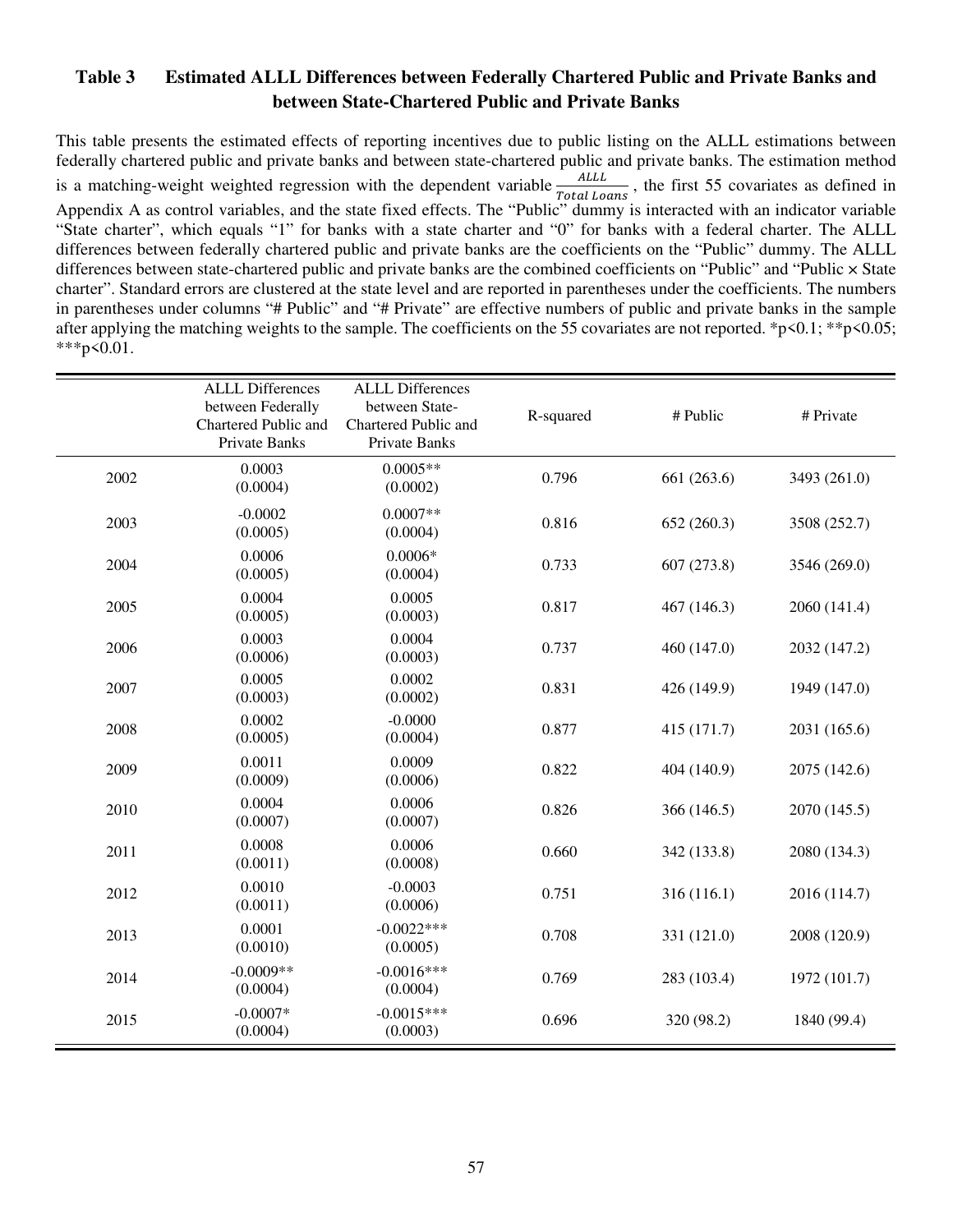# **Table 4 Estimated ALLL Differences between State-Chartered Public and Private Banks in More and Less Leniently Supervised States**

This table presents the estimated effects of reporting incentives due to public listing on the ALLL estimations from two subsamples consisting of only state-chartered banks: state-chartered banks located in more leniently supervised states and state-chartered banks located in less leniently supervised states. More leniently supervised states are states with an aboveaverage state leniency index as computed in Agarwal et al. (2014), and less leniently supervised states are states with an average or below-average state leniency index. The estimation method for both subsamples is a matching-weight weighted regression with the dependent variable  $\frac{ALL}{TotalLoss}$ , the first 55 covariates as defined in Appendix A as control variables,  $Total Loss$ <br>and the state fixed effects. The matching weight for each bank observation *i* is calculated from  $\frac{\min(\theta_i, 1-\theta_i)}{z_i\theta_i+(1-Z_i)(1-\theta_i)}$  $\frac{\text{min}(v_i, 1 - v_i)}{z_i \theta_i + (1 - z_i)(1 - \theta_i)}$  (Li and Greene 2013), where  $Z_i = 1$  if bank *i* is public,  $Z_i = 0$  if bank *i* is private, and  $\theta_i$  is the estimated propensity score for bank *i*.  $\theta_i$  is estimated from a logistic regression using the 55 covariates and the state fixed effects. Column "Public" lists the coefficients and standard errors (in parentheses and clustered at the state level) on the "Public" dummy. The numbers in parentheses under columns "# Public" and "# Private" are effective numbers of public and private banks in the sample after applying the matching weights to the sample. The coefficients on the 55 covariates are not reported. \*p<0.1; \*\*p<0.05;  $***p<0.01$ .

|      |                          |           | State Leniency Index > Mean |             | State Leniency Index $\leq$ Mean |           |            |             |  |
|------|--------------------------|-----------|-----------------------------|-------------|----------------------------------|-----------|------------|-------------|--|
|      | Public                   | R-squared | # Public                    | # Private   | Public                           | R-squared | # Public   | # Private   |  |
| 2002 | 0.0003<br>(0.0002)       | 0.816     | 187 (76.8)                  | 1282 (72.3) | 0.0002<br>(0.0002)               | 0.896     | 217(71.5)  | 1277(71.5)  |  |
| 2003 | $0.0010***$<br>(0.0003)  | 0.781     | 209 (78.7)                  | 1301 (74.8) | 0.0002<br>(0.0007)               | 0.826     | 213 (71.4) | 1302 (70.2) |  |
| 2004 | 0.0003<br>(0.0003)       | 0.786     | 199 (86.8)                  | 1333 (89.0) | 0.0006<br>(0.0005)               | 0.861     | 190 (74.9) | 1318 (72.5) |  |
| 2005 | $0.0008**$<br>(0.0004)   | 0.824     | 175(49.7)                   | 854 (47.4)  | $0.0004*$<br>(0.0002)            | 0.916     | 129(22.1)  | 690 (23.9)  |  |
| 2006 | $-0.0005**$<br>(0.0002)  | 0.775     | 190 (47.3)                  | 842 (47.5)  | $0.0010***$<br>(0.0003)          | 0.862     | 122 (33.9) | 698 (33.1)  |  |
| 2007 | $-0.0001$<br>(0.0003)    | 0.879     | 160(48.1)                   | 817(45.1)   | 0.0002<br>(0.0002)               | 0.917     | 122(37.0)  | 664 (36.9)  |  |
| 2008 | 0.0002<br>(0.0005)       | 0.874     | 163(62.0)                   | 885 (58.8)  | $-0.0004$<br>(0.0003)            | 0.911     | 123 (35.4) | 690 (34.8)  |  |
| 2009 | 0.0008<br>(0.0008)       | 0.919     | 153(45.9)                   | 903 (43.8)  | $0.0009***$<br>(0.0003)          | 0.937     | 125(29.4)  | 706 (27.0)  |  |
| 2010 | 0.0002<br>(0.0009)       | 0.922     | 140 (48.9)                  | 908 (45.4)  | 0.0001<br>(0.0005)               | 0.936     | 103(39.3)  | 704 (39.4)  |  |
| 2011 | $0.0010**$<br>(0.0005)   | 0.862     | 124(36.3)                   | 922(36.1)   | 0.0002<br>(0.0006)               | 0.907     | 104(38.2)  | 714 (38.5)  |  |
| 2012 | $-0.0012***$<br>(0.0004) | 0.825     | 124(34.2)                   | 893 (32.9)  | $-0.0006$<br>(0.0009)            | 0.784     | 96(33.5)   | 696 (33.9)  |  |
| 2013 | $-0.0023***$<br>(0.0006) | 0.726     | 132(43.6)                   | 908 (43.9)  | $-0.0015***$<br>(0.0004)         | 0.853     | 96(29.3)   | 704 (30.9)  |  |
| 2014 | $-0.0013***$<br>(0.0004) | 0.826     | 112 (29.8)                  | 895 (28.4)  | $-0.0010***$<br>(0.0003)         | 0.823     | 94(27.0)   | 709 (26.6)  |  |
| 2015 | $-0.0018***$<br>(0.0004) | 0.816     | 130(35.7)                   | 818 (35.5)  | $-0.0007$ ***<br>(0.0002)        | 0.873     | 99 (32.0)  | 683 (31.3)  |  |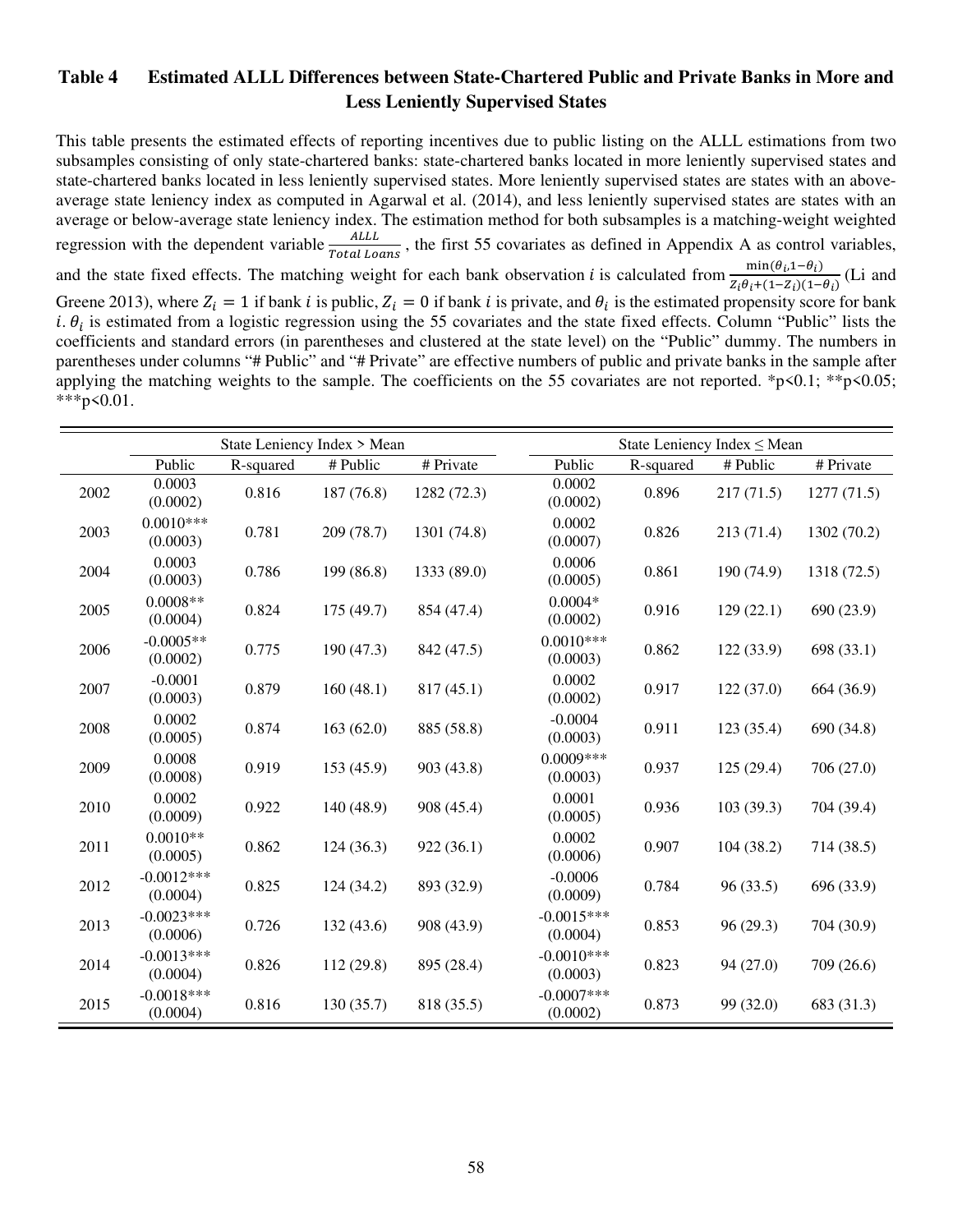## **Table 5 Tests for the Existence of Stock Market Discipline**

This table presents the estimated effects of reporting incentives due to public listing on the ALLL estimations under three sample splits. Panel A splits the sample of public banks by the average percentage of institutional ownership. Panel B splits the sample of public banks by the average institutional ownership Herfindahl–Hirschman Index (HHI). Panel C splits the sample of public banks by the average number of institutional block owners. All private banks are retained as the comparison group for each split sample. The estimation method for all split samples is a matching-weight weighted regression with the dependent variable  $\frac{ALL}{Total$ , the first 55 covariates as defined in Appendix A as control variables, and the state fixedTotal Loans<br>
effects. The matching weight for each bank observation *i* is calculated from  $\frac{\min(\theta_i, 1-\theta_i)}{z_i \theta_i + (1-z_i)(1-z_i)}$  $\frac{\text{min}(v_i, 1 - v_i)}{z_i \theta_i + (1 - z_i)(1 - \theta_i)}$  (Li and Greene 2013), where  $Z_i = 1$  if bank *i* is public,  $Z_i = 0$  if bank *i* is private, and  $\theta_i$  is the estimated propensity score for bank *i*.  $\theta_i$  is estimated from a logistic regression including the 55 covariates and the state fixed effects. Column "Public" lists the coefficients and standard errors (in parentheses and clustered at the state level) on the "Public" dummy. The numbers in parentheses under columns "# Public" and "# Private" are effective numbers of public and private banks in the sample after applying the matching weights to the sample. The coefficients on the 55 covariates are not reported. \*p<0.1; \*\*p<0.05; \*\*\*p<0.01.

|      |                           |           | Percentage of Institutional Ownership > Mean |             |                           |           | Percentage of Institutional Ownership $\leq$ Mean |              |
|------|---------------------------|-----------|----------------------------------------------|-------------|---------------------------|-----------|---------------------------------------------------|--------------|
|      | Public                    | R-squared | # Public                                     | # Private   | Public                    | R-squared | # Public                                          | # Private    |
| 2002 | $0.0007**$<br>(0.0003)    | 0.923     | 225(42.0)                                    | 3493 (43.0) | $0.0003*$<br>(0.0002)     | 0.759     | 320 (184.8)                                       | 3493 (186.2) |
| 2003 | 0.0007<br>(0.0006)        | 0.879     | 224 (54.2)                                   | 3508 (53.5) | 0.0001<br>(0.0002)        | 0.775     | 314(181.1)                                        | 3508 (179.5) |
| 2004 | $0.0015***$<br>(0.0004)   | 0.874     | 204 (64.9)                                   | 3546 (67.7) | $-0.0001$<br>(0.0002)     | 0.804     | 302 (192.3)                                       | 3546 (191.0) |
| 2005 | 0.0002<br>(0.0003)        | 0.892     | 169(35.0)                                    | 2060 (36.5) | 0.0002<br>(0.0002)        | 0.776     | 225 (100.2)                                       | 2060 (97.4)  |
| 2006 | 0.0000<br>(0.0004)        | 0.782     | 174(41.0)                                    | 2032 (41.4) | 0.0003<br>(0.0002)        | 0.821     | 211 (99.6)                                        | 2032 (100.6) |
| 2007 | 0.0007<br>(0.0005)        | 0.864     | 155(34.0)                                    | 1949 (35.5) | 0.0001<br>(0.0002)        | 0.851     | 207 (102.7)                                       | 1949 (101.1) |
| 2008 | $-0.0005$<br>(0.0004)     | 0.937     | 141(27.7)                                    | 2031 (27.7) | $-0.0001$<br>(0.0003)     | 0.812     | 212 (125.7)                                       | 2031 (124.1) |
| 2009 | 0.0015<br>(0.0009)        | 0.922     | 145(30.0)                                    | 2075 (28.8) | $-0.0000$<br>(0.0003)     | 0.830     | 194 (93.4)                                        | 2075 (93.6)  |
| 2010 | 0.0004<br>(0.0006)        | 0.933     | 156(27.4)                                    | 2070(27.1)  | $-0.0002$<br>(0.0006)     | 0.858     | 180 (97.5)                                        | 2070 (97.8)  |
| 2011 | $-0.0003$<br>(0.0009)     | 0.793     | 160(31.3)                                    | 2080(32.1)  | 0.0000<br>(0.0007)        | 0.819     | 162(90.4)                                         | 2080 (90.4)  |
| 2012 | $-0.0020$ ***<br>(0.0007) | 0.836     | 146(22.0)                                    | 2016 (20.7) | $-0.0007$<br>(0.0006)     | 0.800     | 151 (74.8)                                        | 2016 (73.0)  |
| 2013 | $-0.0024***$<br>(0.0008)  | 0.901     | 153(14.6)                                    | 2008 (15.8) | $-0.0015***$<br>(0.0003)  | 0.708     | 163(85.3)                                         | 2008 (86.8)  |
| 2014 | $-0.0007$ ***<br>(0.0004) | 0.920     | 143(17.0)                                    | 1972 (15.2) | $-0.0015***$<br>(0.0003)  | 0.786     | 134(64.6)                                         | 1972 (62.8)  |
| 2015 | $-0.0014***$<br>(0.0005)  | 0.784     | 156 (17.9)                                   | 1840 (17.4) | $-0.0008$ ***<br>(0.0003) | 0.754     | 161(72.4)                                         | 1840 (74.9)  |

*Panel A Split of Public Banks by Percentage of Institutional Ownership*

*Panel B Split of Public Banks by Institutional Ownership HHI*

|      |                    |           | Institutional Ownership HHI > Mean |              |                    | Institutional Ownership $HHI \leq Mean$ |          |                            |  |  |  |  |
|------|--------------------|-----------|------------------------------------|--------------|--------------------|-----------------------------------------|----------|----------------------------|--|--|--|--|
|      | Public             | R-squared | # Public                           | # Private    | Public             | R-squared                               | # Public | # Private                  |  |  |  |  |
| 2002 | 0.0001<br>(0.0002) | 0.790     | 168(118.8)                         | 3493 (119.6) | 0.0002<br>(0.0002) | 0.804                                   |          | $377(129.3)$ $3493(124.7)$ |  |  |  |  |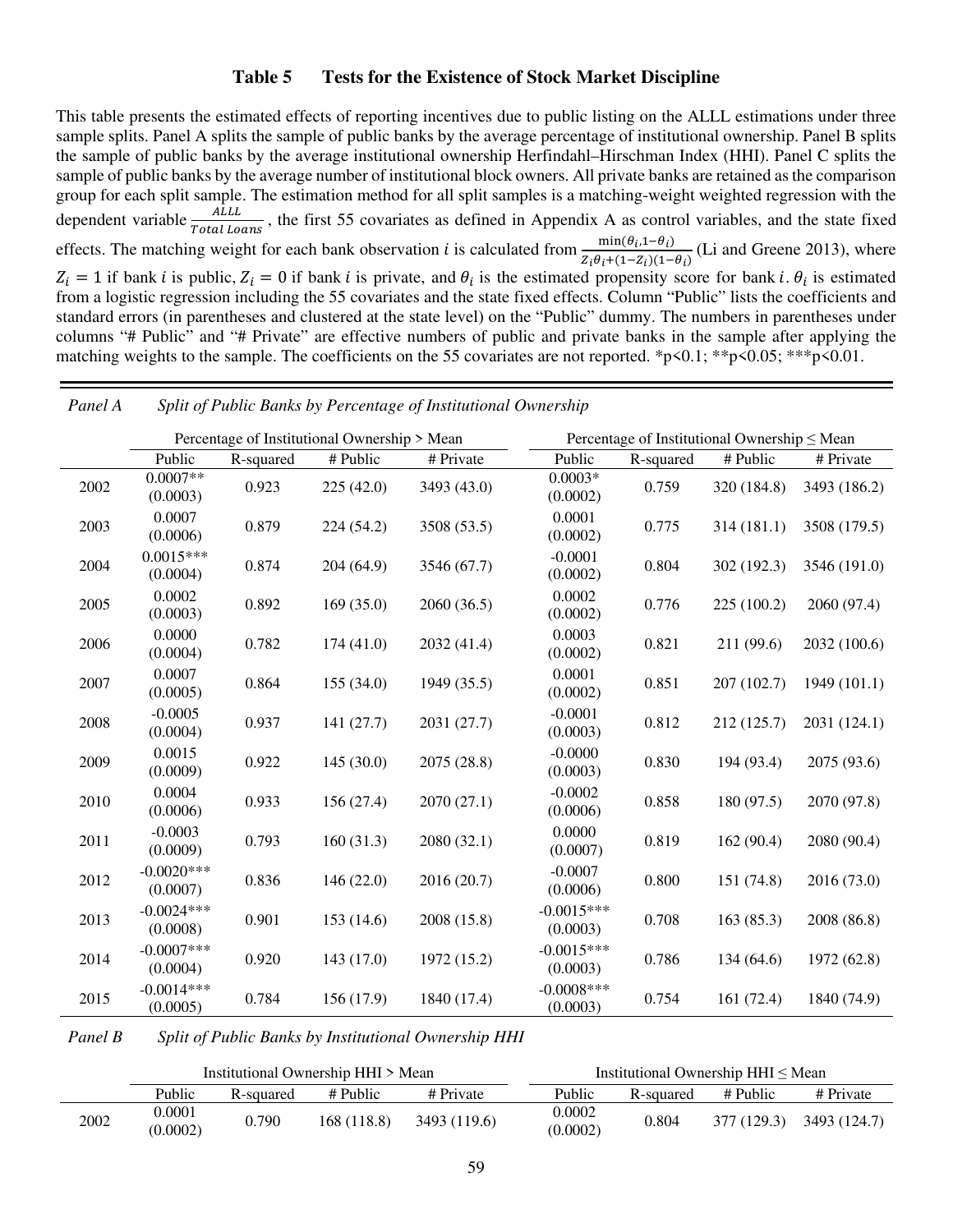| 2003 | 0.0004<br>(0.0003)        | 0.824 | 158 (105.6) | 3508 (105.6) | 0.0004<br>(0.0003)       | 0.754 | 380 (145.6) | 3508 (140.8) |
|------|---------------------------|-------|-------------|--------------|--------------------------|-------|-------------|--------------|
| 2004 | 0.0001<br>(0.0003)        | 0.836 | 157 (110.9) | 3546 (113.2) | 0.0007<br>(0.0004)       | 0.738 | 349 (153.9) | 3546 (150.1) |
| 2005 | 0.0002<br>(0.0002)        | 0.786 | 128(66.1)   | 2060(65.8)   | $0.0007*$<br>(0.0003)    | 0.843 | 266 (78.0)  | 2060 (79.9)  |
| 2006 | $0.0006***$<br>(0.0002)   | 0.854 | 122(65.6)   | 2032 (64.3)  | $-0.0001$<br>(0.0003)    | 0.685 | 263 (74.8)  | 2032 (75.8)  |
| 2007 | $-0.0000$<br>(0.0003)     | 0.893 | 119(67.3)   | 1949 (68.2)  | 0.0005<br>(0.0003)       | 0.830 | 243 (71.9)  | 1949 (71.4)  |
| 2008 | 0.0002<br>(0.0003)        | 0.882 | 120(75.6)   | 2031 (73.4)  | $-0.0000$<br>(0.0004)    | 0.830 | 233 (88.2)  | 2031 (89.1)  |
| 2009 | $0.0007**$<br>(0.0003)    | 0.942 | 114 (57.2)  | 2075 (57.9)  | $0.0012**$<br>(0.0006)   | 0.843 | 225(70.2)   | 2075 (69.7)  |
| 2010 | 0.0003<br>(0.0007)        | 0.884 | 114(71.0)   | 2070 (72.0)  | 0.0005<br>(0.0007)       | 0.864 | 223 (69.8)  | 2070 (71.9)  |
| 2011 | $-0.0001$<br>(0.0006)     | 0.843 | 113(70.6)   | 2080 (67.8)  | $-0.0005$<br>(0.0007)    | 0.777 | 209(56.6)   | 2080 (58.8)  |
| 2012 | $-0.0007$<br>(0.0006)     | 0.837 | 92 (55.9)   | 2016 (54.5)  | 0.0006<br>(0.0007)       | 0.780 | 205(50.3)   | 2016 (49.3)  |
| 2013 | $-0.0013***$<br>(0.0003)  | 0.744 | 102(59.2)   | 2008 (60.8)  | $-0.0019***$<br>(0.0006) | 0.780 | 214 (49.9)  | 2008 (50.3)  |
| 2014 | $-0.0015***$<br>(0.0003)  | 0.808 | 88 (58.5)   | 1972 (55.2)  | $-0.0012***$<br>(0.0003) | 0.894 | 189(34.0)   | 1972 (34.4)  |
| 2015 | $-0.0009$ ***<br>(0.0003) | 0.796 | 92 (47.4)   | 1840 (49.4)  | $-0.0013***$<br>(0.0003) | 0.755 | 225(50.7)   | 1840(50.6)   |

*Panel C Split of Public Banks by Number of Institutional Block Owners*

|      |                         |           | Number of Institutional Block Owners > Mean |              |                          |           | Number of Institutional Block Owners $\leq$ Mean |              |
|------|-------------------------|-----------|---------------------------------------------|--------------|--------------------------|-----------|--------------------------------------------------|--------------|
|      | Public                  | R-squared | # Public                                    | # Private    | Public                   | R-squared | # Public                                         | # Private    |
| 2002 | $-0.0000$<br>(0.0003)   | 0.839     | 180 (79.4)                                  | 3493 (80.8)  | $0.0005**$<br>(0.0002)   | 0.829     | 365(165.8)                                       | 3493 (167.5) |
| 2003 | 0.0004<br>(0.0004)      | 0.743     | 240 (99.5)                                  | 3508 (101.5) | 0.0002<br>(0.0003)       | 0.794     | 298 (160.2)                                      | 3508 (154.0) |
| 2004 | $0.0009*$<br>(0.0005)   | 0.847     | 235 (113.2)                                 | 3546 (116.5) | 0.0000<br>(0.0002)       | 0.727     | 271 (157.6)                                      | 3546 (155.1) |
| 2005 | $-0.0001$<br>(0.0002)   | 0.897     | 199(66.6)                                   | 2060 (65.9)  | $0.0007**$<br>(0.0003)   | 0.795     | 195(84.0)                                        | 2060 (81.7)  |
| 2006 | 0.0003<br>(0.0003)      | 0.802     | 195(63.4)                                   | 2032 (62.4)  | 0.0000<br>(0.0001)       | 0.700     | 190 (83.9)                                       | 2032(84.0)   |
| 2007 | 0.0005<br>(0.0003)      | 0.903     | 98 (39.4)                                   | 1949 (38.1)  | 0.0002<br>(0.0002)       | 0.865     | 264 (107.9)                                      | 1949 (107.4) |
| 2008 | 0.0000<br>(0.0004)      | 0.915     | 105(34.2)                                   | 2031 (34.5)  | $-0.0001$<br>(0.0003)    | 0.825     | 248 (128.4)                                      | 2031 (126.7) |
| 2009 | 0.0004<br>(0.0008)      | 0.930     | 118(26.7)                                   | 2075 (24.2)  | $0.0010**$<br>(0.0004)   | 0.881     | 221 (98.8)                                       | 2075 (100.3) |
| 2010 | $-0.0012$<br>(0.0007)   | 0.907     | 136(40.4)                                   | 2070 (40.5)  | 0.0005<br>(0.0006)       | 0.865     | 201 (98.6)                                       | 2070 (96.5)  |
| 2011 | $-0.0000$<br>(0.0007)   | 0.772     | 147(55.7)                                   | 2080 (55.9)  | 0.0002<br>(0.0007)       | 0.811     | 175(77.6)                                        | 2080 (76.3)  |
| 2012 | $-0.0007$<br>(0.0006)   | 0.766     | 166(49.6)                                   | 2016 (47.8)  | $-0.0005$<br>(0.0006)    | 0.818     | 131 (63.4)                                       | 2016 (62.3)  |
| 2013 | $-0.0014**$<br>(0.0006) | 0.817     | 152(43.8)                                   | 2008 (42.6)  | $-0.0015***$<br>(0.0004) | 0.756     | 164(78.7)                                        | 2008 (78.8)  |
| 2014 | $-0.0012***$            | 0.822     | 145 (33.9)                                  | 1972 (32.3)  | $-0.0011***$             | 0.844     | 132(65.9)                                        | 1972 (65.4)  |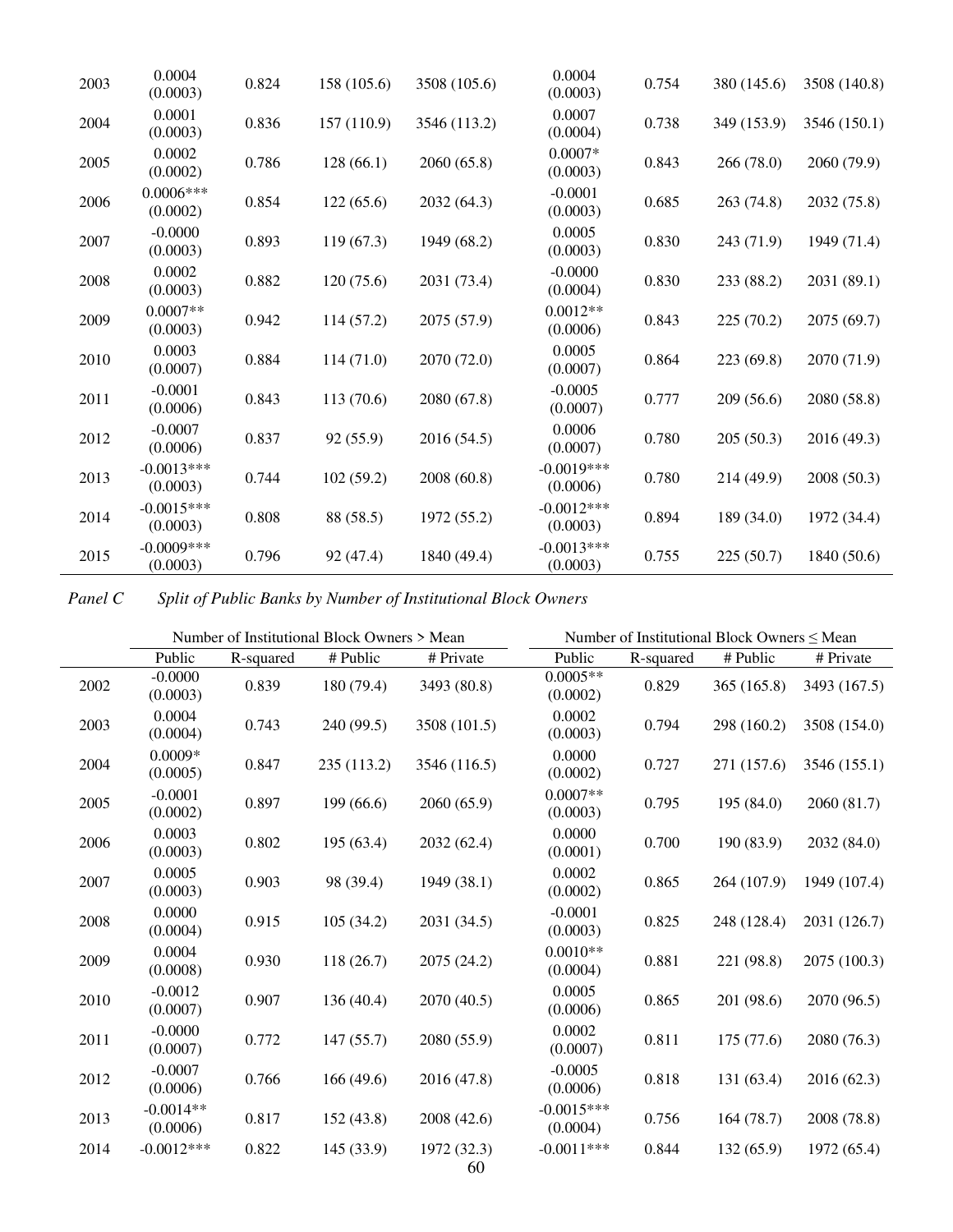|      | (0.0004)                 |       |            |             | (0.0003)                 |       |            |             |
|------|--------------------------|-------|------------|-------------|--------------------------|-------|------------|-------------|
| 2015 | $-0.0015***$<br>(0.0005) | 0.624 | 161 (35.6) | 1840 (36.0) | $-0.0010***$<br>(0.0003) | 0.787 | 156 (62.0) | 1840 (63.4) |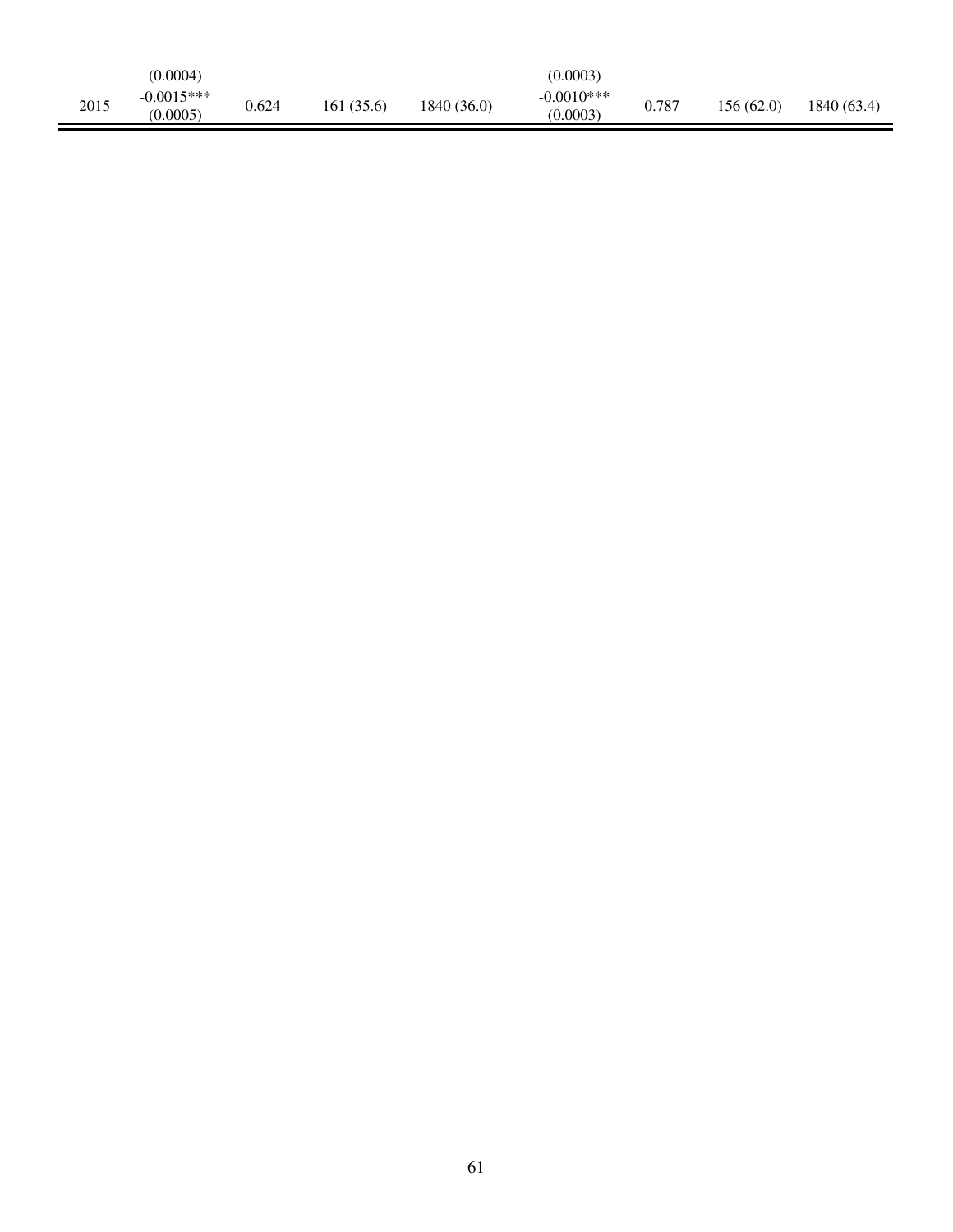## **Table 6 Sensitivity Analysis**

This table compares the estimated effects of reporting incentives due to public listing on the ALLL estimations using two different loan loss rate calculations. Columns (1), (3), and (5) of this table respectively list the ALLL differences between public and private banks as reported in Table 2, and between federally chartered public and private banks and between statechartered public and private banks as reported in Table 3. Columns (2), (4), and (6) of this table list the effects estimated with an alternative loan loss rate. The alternative loan loss rate is calculated by dividing the average of current-year and prior-year net charge-offs by current-year total loans. This loan loss rate calculation replaces the calculations for covariates (22) to (27) in Appendix A. Except for the change in the loan loss rate calculation, the estimation methods for columns (2), (4), and (6) follows the estimation methods for columns (1), (3), and (5), respectively. Standard errors are in parentheses and are clustered at the state level. \*p<0.1; \*\*p<0.05; \*\*\*p<0.01.

|      | (1)            | (2)              | (3)            | (4)                       | (5)            | (6)                   |
|------|----------------|------------------|----------------|---------------------------|----------------|-----------------------|
|      |                | All banks        |                | Federally chartered banks |                | State-chartered banks |
|      | As reported in | With alternative | As reported in | With alternative          | As reported in | With alternative      |
|      | Table 2        | loan loss rate   | Table 3        | loan loss rate            | Table 3        | loan loss rate        |
| 2002 | $0.0004***$    | $0.0004***$      | 0.0003         | 0.0003                    | $0.0005**$     | $0.0005**$            |
|      | (0.0002)       | (0.0002)         | (0.0004)       | (0.0004)                  | (0.0002)       | (0.0002)              |
| 2003 | $0.0005*$      | 0.0003           | $-0.0002$      | $-0.0002$                 | $0.0007**$     | $0.0006*$             |
|      | (0.0003)       | (0.0003)         | (0.0005)       | (0.0005)                  | (0.0004)       | (0.0003)              |
| 2004 | $0.0006*$      | $0.0005*$        | 0.0006         | 0.0004                    | $0.0006*$      | 0.0005                |
|      | (0.0003)       | (0.0003)         | (0.0005)       | (0.0004)                  | (0.0004)       | (0.0004)              |
| 2005 | $0.0005*$      | 0.0004           | 0.0004         | 0.0004                    | 0.0005         | 0.0004                |
|      | (0.0003)       | (0.0003)         | (0.0005)       | (0.0005)                  | (0.0003)       | (0.0004)              |
| 2006 | 0.0004         | $0.0006**$       | 0.0003         | $0.0007*$                 | 0.0004         | $0.0005**$            |
|      | (0.0003)       | (0.0002)         | (0.0006)       | (0.0004)                  | (0.0003)       | (0.0002)              |
| 2007 | 0.0003         | 0.0002           | 0.0005         | 0.0003                    | 0.0002         | 0.0002                |
|      | (0.0002)       | (0.0002)         | (0.0003)       | (0.0004)                  | (0.0002)       | (0.0002)              |
| 2008 | 0.0000         | $-0.0000$        | 0.0002         | 0.0002                    | $-0.0000$      | $-0.0001$             |
|      | (0.0003)       | (0.0003)         | (0.0005)       | (0.0006)                  | (0.0004)       | (0.0003)              |
| 2009 | $0.0010*$      | $0.0010*$        | 0.0011         | 0.0004                    | 0.0009         | 0.0011                |
|      | (0.0005)       | (0.0005)         | (0.0009)       | (0.0009)                  | (0.0006)       | (0.0007)              |
| 2010 | 0.0006         | 0.0007           | 0.0004         | 0.0004                    | 0.0006         | 0.0008                |
|      | (0.0006)       | (0.0006)         | (0.0007)       | (0.0008)                  | (0.0007)       | (0.0006)              |
| 2011 | 0.0005         | 0.0002           | 0.0008         | 0.0002                    | 0.0006         | 0.0003                |
|      | (0.0007)       | (0.0006)         | (0.0011)       | (0.0010)                  | (0.0008)       | (0.0008)              |
| 2012 | 0.0001         | 0.0003           | 0.0010         | 0.0006                    | $-0.0003$      | 0.0002                |
|      | (0.0005)       | (0.0006)         | (0.0011)       | (0.0012)                  | (0.0006)       | (0.0006)              |
| 2013 | $-0.0016***$   | $-0.0019***$     | 0.0001         | $-0.0007$                 | $-0.0022***$   | $-0.0022***$          |
|      | (0.0006)       | (0.0005)         | (0.0010)       | (0.0009)                  | (0.0005)       | (0.0005)              |
| 2014 | $-0.0015***$   | $-0.0014***$     | $-0.0009**$    | $-0.0006$                 | $-0.0016***$   | $-0.0016***$          |
|      | (0.0003)       | (0.0003)         | (0.0004)       | (0.0004)                  | (0.0004)       | (0.0004)              |
| 2015 | $-0.0013***$   | $-0.0014***$     | $-0.0007*$     | $-0.0010**$               | $-0.0015***$   | $-0.0015***$          |
|      | (0.0003)       | (0.0003)         | (0.0004)       | (0.0005)                  | (0.0003)       | (0.0004)              |